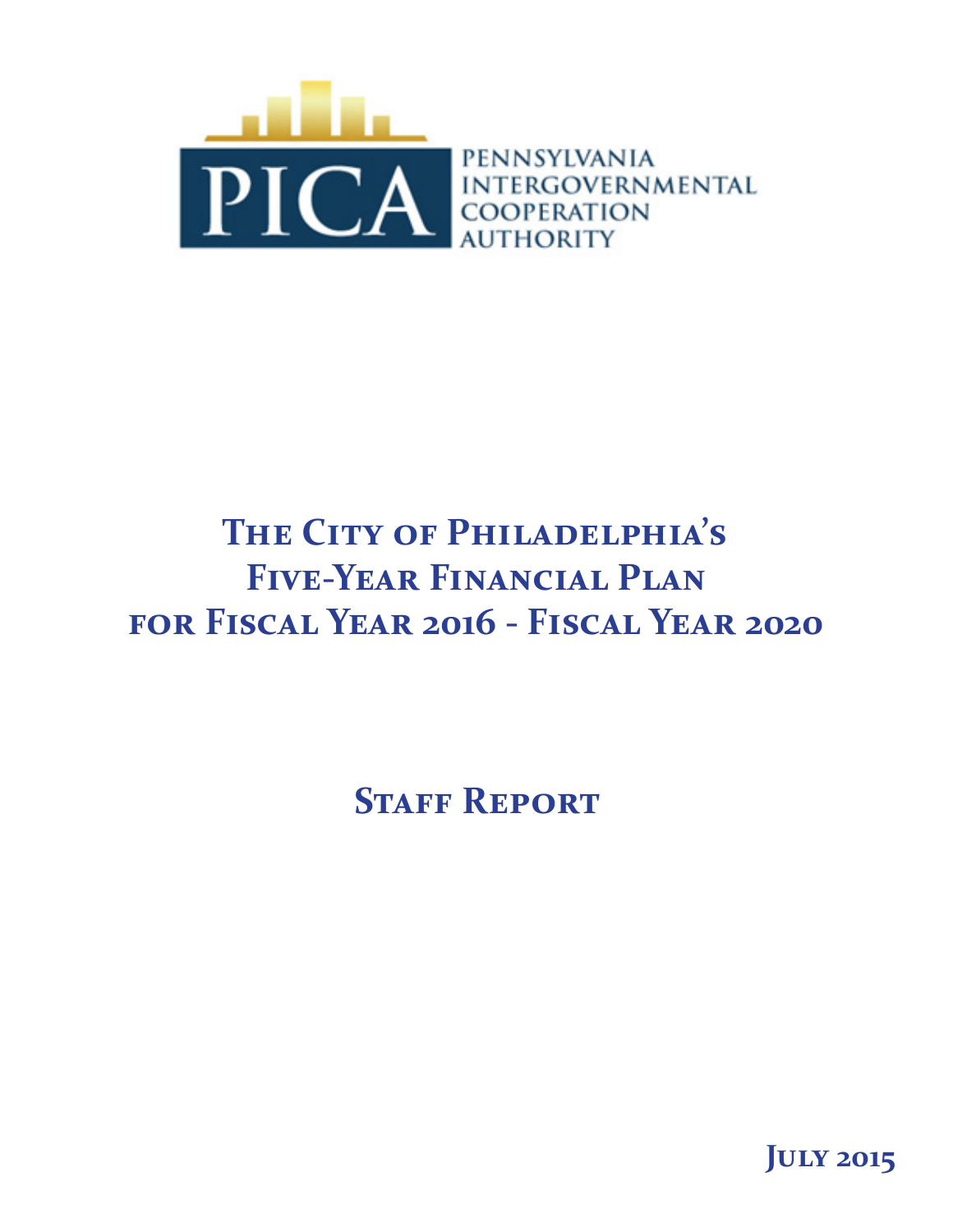### Pennsylvania Intergovernmental Cooperation Authority

1500 Walnut Street, Suite 1600, Philadelphia, PA 19102 Telephone: (215) 561-9160 ~ Fax: (215) 563-2570 Email: pica@picapa.org

### **Board of Directors**

Suzanne Biemiller Chair

Michael A. Karp Vice Chair

Joseph McColgan Assistant Secretary/Treasurer

Joseph McColgan Secretary/Treasurer

Alan Kessler, Esquire Member

#### **Ex-Officio Members**

Representative of the Commonwealth of Pennsylvania Randy Albright Secretary of the Budget

Representative of the City of Philadelphia Rob Dubow Director of Finance

#### **Staff**

Harvey M. Rice, Executive Director

Stephen K. Camp-Landis, Director of Research and Analysis

Dora Ward, Senior Associate

Deidre Morgenstern, Accounts Manager

Kim Richardson, Secretary/Receptionist

### **Professional Advisors**

Authority Counsel Reed Smith LLP

Independent Auditors Heffler, Radetich and Saitta LLP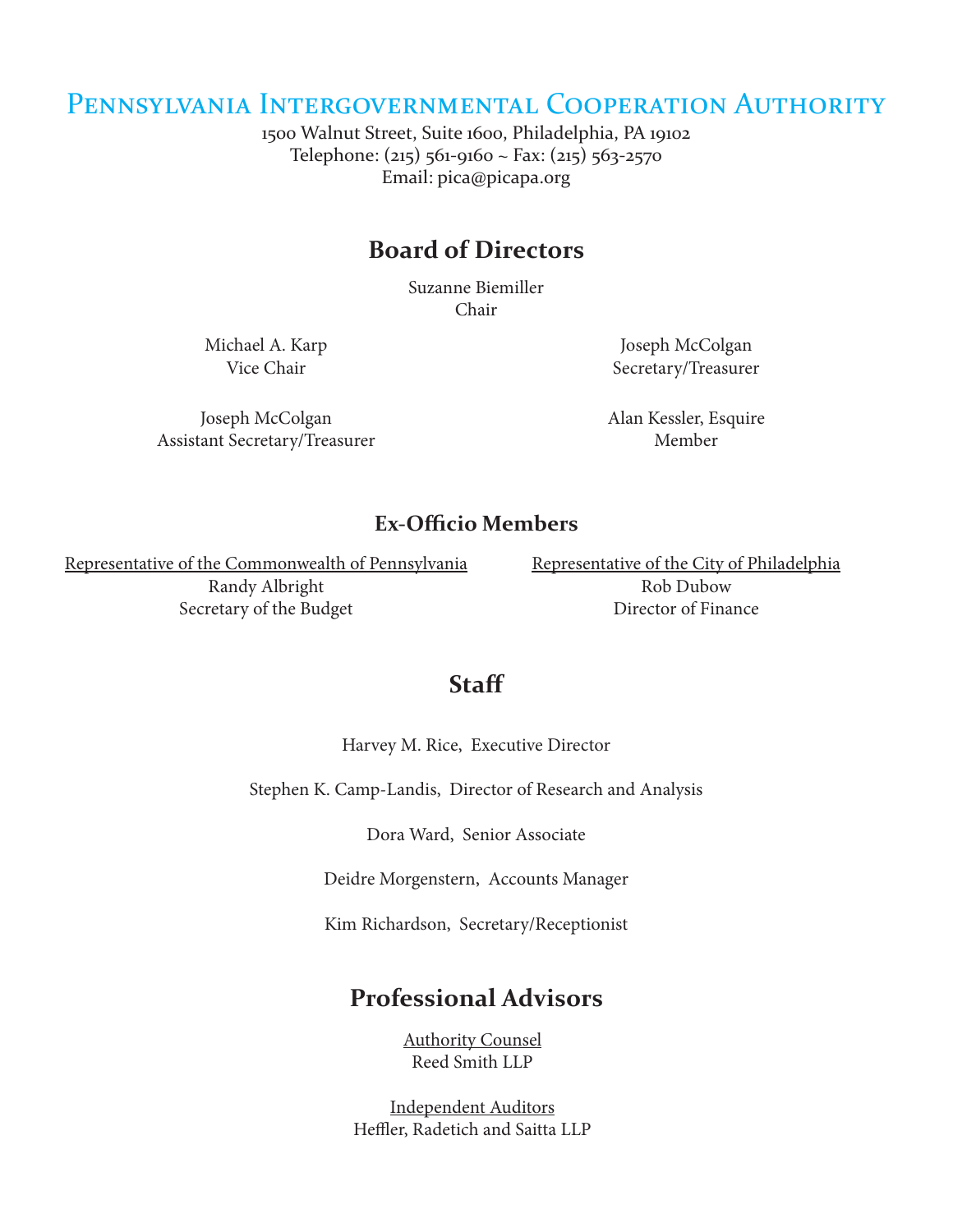## Table of Contents

|      | List of Tables                           | <b>vi</b>               |
|------|------------------------------------------|-------------------------|
|      | List of Figures                          | vii                     |
|      | <b>Executive Summary</b>                 | viii                    |
| I.   | Introduction                             | 1                       |
|      | PICA Act Criteria                        | 1                       |
|      | Legislative Intent                       | 1                       |
|      | <b>Evaluating Overall Plan Viability</b> | 1                       |
|      | <b>Assessing Assumptions</b>             | $\overline{\mathbf{3}}$ |
|      | Structure of the Plan                    | $\overline{4}$          |
|      | Risks to the Plan                        | $\overline{4}$          |
| II.  | <b>Analysis of Plan Projections</b>      | 6                       |
|      | Plan Overview                            | 6                       |
|      | <b>General Fund Revenues</b>             | 8                       |
|      | Obligations                              | 12                      |
| III. | <b>Risks to the Plan</b>                 | 16                      |
|      | <b>Wages</b>                             | 17                      |
|      | Economic Growth                          | 19                      |
|      | School District Financial Stability      | 20                      |
|      | Indemnities                              | 22                      |
|      | Employee Health Benefit Costs            | 23                      |
|      | Impact of Tax Reform                     | 23                      |
|      | Real Estate Tax Appeals                  | 24                      |
|      | Pension Projections                      | 24                      |
|      | Department of Human Services Obligations | 25                      |
|      | <b>Revenue Enforcement</b>               | 25                      |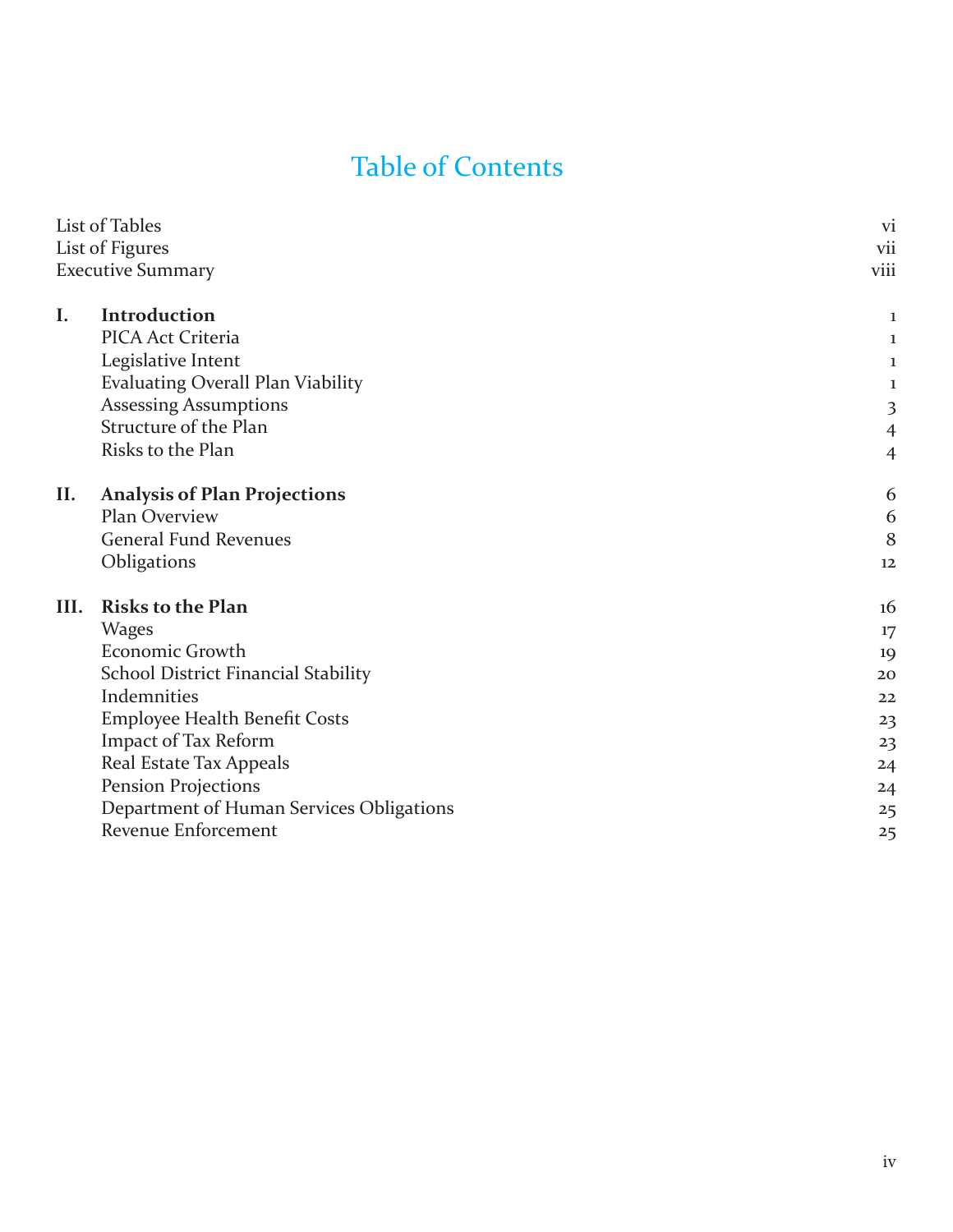## Table of Contents

| IV. | <b>Spending and Personnel Trends</b>                                              | 27             |
|-----|-----------------------------------------------------------------------------------|----------------|
|     | <b>General Fund Obligations</b>                                                   | 27             |
|     | <b>Agency Obligations</b>                                                         | 27             |
|     | <b>Employee Benefits Obligations</b>                                              | 33             |
|     | Other Obligations                                                                 | 33             |
|     | General Fund Personnel                                                            | 33             |
| V.  | <b>Indicators of Financial Health</b>                                             | 34             |
|     | Economic Indicators                                                               | 34             |
|     | <b>Financial Indicators</b>                                                       | 37             |
| VI. | Policy and Management Issues that Impact Philadelphia's Future                    | 4 <sup>2</sup> |
|     | Fund Balance & Budget Stabilization Reserve                                       | 4 <sup>2</sup> |
|     | Licenses & Inspections: Fulfilling Mandated Duties                                | 44             |
|     | Pension Adjustment Fund                                                           | 47             |
|     | Appendix A: Spending and Personnel Trends by Agency, FY09-FY16 (Projected)        | 49             |
|     | Appendix B: Office of the City Controller Report on the FY16-FY20 Plan            | 58             |
|     | Appendix C: FY16-FY20 Five-Year Financial Plan Submitted to PICA on June 19, 2015 | 80             |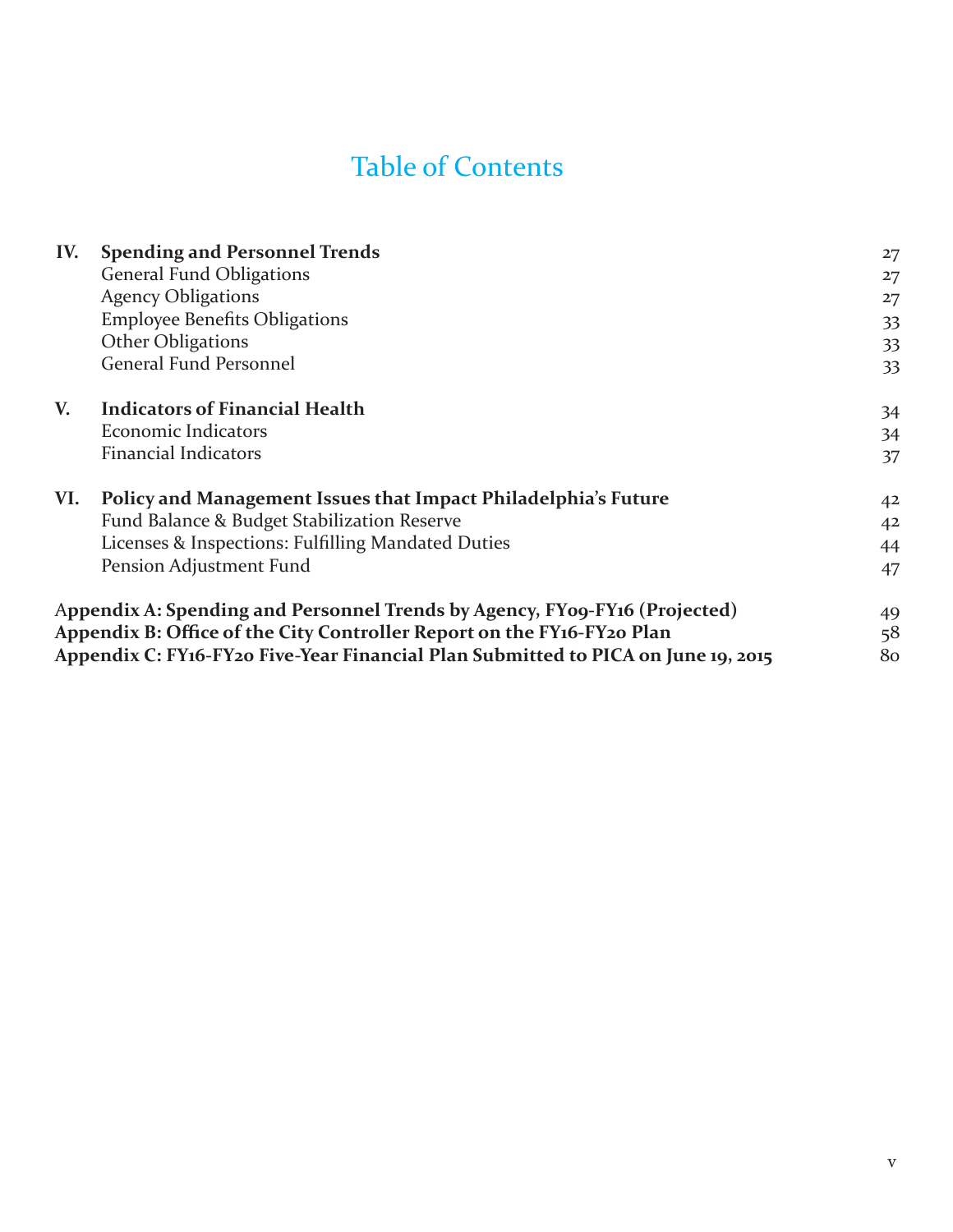## List of Tables

| Table 1.1   | <b>PICA Act Criteria and Compliance</b>                                   | $\overline{\mathbf{c}}$ |
|-------------|---------------------------------------------------------------------------|-------------------------|
| Table 2.1   | Summary of FY16-FY20 Five-Year Financial Plan                             | 6                       |
| Table 2.2   | Projected General Fund Revenues                                           | 7                       |
| Table 2.3   | Projected Philadelphia Tax Rates                                          | 8                       |
| Table 2.4   | Projected Percentage Growth in Tax Bases and Revenues                     | 9                       |
| Table 2.5   | Projected General Fund Revenue Growth by Category                         | 10                      |
| Table 2.6   | General Fund Obligations by Category                                      | 13                      |
| Table 2.7   | Projected General Fund Obligation Growth Rates                            | 14                      |
| Table $3.1$ | Terms of Current Contracts Relating to Wages, by Bargaining Unit          | 16                      |
| Table 3.2   | Wage Risk by Bargaining Unit                                              | 17                      |
| Table 3.3   | Potential Impact of Wage Risk on Plan Fund Balance                        | 18                      |
| Table 3.4   | <b>Tax Base Growth Rates</b>                                              | 19                      |
| Table 4.1   | <b>General Fund Obligation Categories</b>                                 | 28                      |
| Table 4.2   | Obligations by Category, General Fund, FY09-FY16                          | 30                      |
| Table 4.3   | Agency Filled Full-Time Positions: General Fund                           | 33                      |
| Table $5.1$ | Non-Farm Payroll Employment, Philadelphia City, Region, and Nation, 2005- |                         |
|             | 2014                                                                      | 34                      |
| Table 5.2   | Unemployment rate, Philadelphia City, Region, and Nation, 2005-2014       | 35                      |
| Table 5.3   | Poverty Rate and Median Household Income, Philadelphia, Pennsylvania, and |                         |
|             | Nation, 2005-2013                                                         | 35                      |
| Table 5.4   | General Fund Year-End Fund Balance and Total Obligations, FY05-FY14       | 36                      |
| Table 5.5   | Debt Indicators, City and School District of Philadelphia, 2005-2014      | 37                      |
| Table 5.6   | Pension Funding Status, 2005-2014                                         | 39                      |
| Table 5.7   | Other Post-Employment Benefits Funding Status, 2008-2014                  | 40                      |
| Table 6.1   | Pension Adjustment Fund Disbursements, 1999-2015                          | 47                      |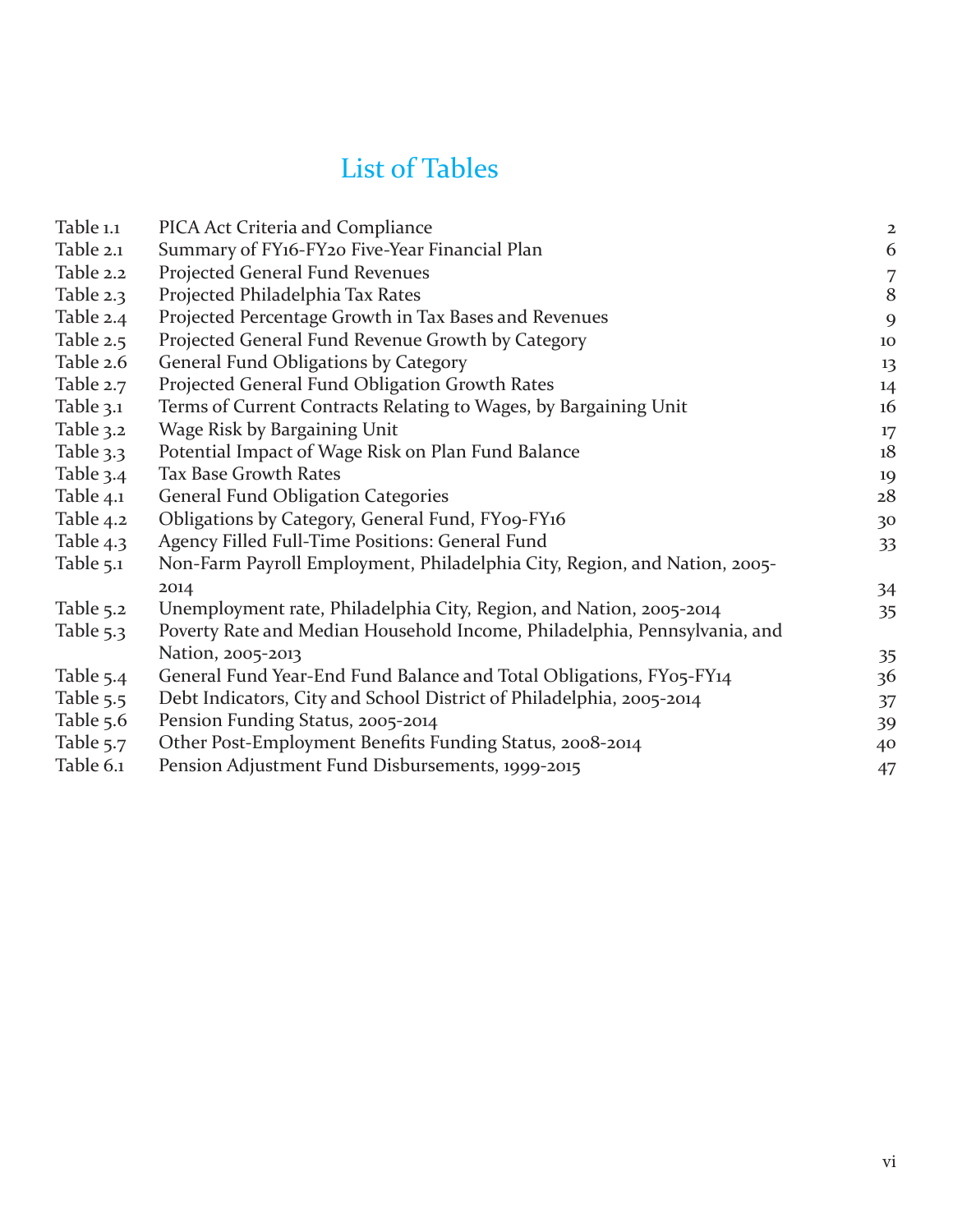# List of Figures

| Figure 3.1 | Annual Tax Base Growth, Wage and Earnings Tax, FY07-FY20      | 20 |
|------------|---------------------------------------------------------------|----|
| Figure 3.2 | Annual Tax Base Growth, Real Estate Transfer Tax, FY07-FY20   | 21 |
| Figure 3.3 | Annual Tax Base Growth, Sales Tax, FY07-FY20                  | 22 |
| Figure 4.1 | General Fund Obligations by Major Category, FY09-FY16         | 29 |
| Figure 4.2 | General Fund Agency Spending by Function, FY09-FY16           | 31 |
| Figure 4.3 | General Fund Employee Benefit Spending by Category, FY09-FY16 | 32 |
| Figure 6.1 | General Fund Balance in Large Cities                          | 42 |
| Figure 6.2 | Pension Adjustment Fund Disbursements, 1999-2015              | 48 |
|            |                                                               |    |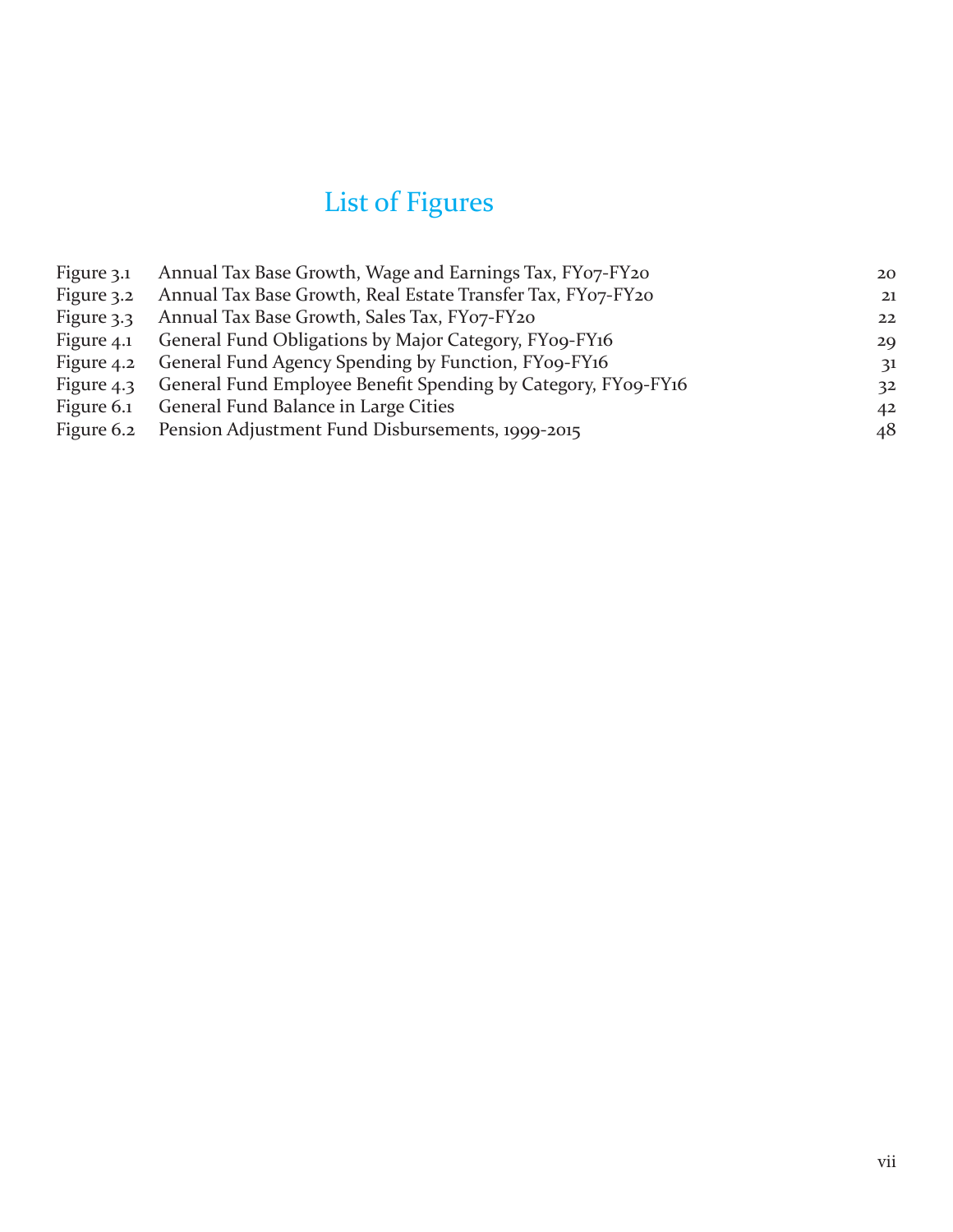### Executive Summary

Based on a thorough analysis of the Plan and examination of PICA Act criteria and legislative intent, PICA staff recommends approval of the FY16-FY20 Five Year Financial Plan. The following reasons present the rationale for approval:

• Revenue and expenditure projections, as presented in the Plan, are "based on reasonable and appropriate assumptions and methods of estimation," which are "consistently applied," as required by the PICA Act. In addition, the preliminary revenue results for FY15 suggest another year of solid performance in most taxes. The City's revenue projections are realistic and have consistently been outperformed by actual collections in recent years. Although the risk of another recession always exists, PICA feels confident that the City and its consultant are effectively monitoring tax performance in a way that will allow them to adjust to changes in economic growth.

• The City is continuing to manifest signs of continued economic expansion since the end of the recession. Unemployment levels have nearly reached pre-recession levels, and median income has also recovered. Furthermore, City debt as a percentage of personal income has declined below pre-recession levels.

• Health costs have experienced minimal growth in recent years and are projected to be relatively stable through the life of the Plan. The City has also implemented some cost-saving measures, which will contribute to stability in costs.

• PICA staff is encouraged by the City's willingness to improve its efforts in setting aside reserves, which is evidenced by its contribution to the Budget Stabilization Reserve in FY20. Setting aside reserves in the stabilization fund is a positive step, and it displays the City's ultimate goal of focusing on that objective. However, PICA would like to see this occur more frequently, combined with higher fund balances.

• The current status of labor contracts is more stable than it has been in previous years – presently all contracts are up-to-date. However projections are nonetheless vulnerable because the Plan does not account for any increases beyond the current contracts, which will all expire mid-way through the five year period. The aggregate and potential cost for all unions is significant enough to present a risk.

• The Board of Revision of Taxes is behind schedule in resolving assessment appeals, the remainder of which are valued at \$4.7 billion. This lag impacts both the City and the School District financially because it restricts their ability to receive revenue. However, the City has incorporated this risk into the Plan, and has lowered tax projections accordingly.

• Risk surrounding the School District is mostly unquantifiable due to a variety of unpredictable factors. Over time, the City has increased its role in providing assistance to the School District; however, this is a risk area because it remains unknown whether the City will need to provide even more assistance in the future, especially in light of questions surrounding state funding and delays in assessment appeals.

• Preliminary investment results for FY15 suggest that the Pension Fund experienced far lower than expected returns this past fiscal year. PICA has expressed consistent concern over some of the Pension Fund's assumptions, particularly the assumed rate of investment return, which is currently at 7.8 percent. In addressing this underlying risk, the Pension Board is continuing to apply its prudent strategy of lowering the expected rate of return. However, until the assumed rate reaches a level that can be achieved on average over the long-term, projections in the Plan will be subject to revisions from experience losses. Similar to many municipalities around the country, Philadelphia is facing substantial challenges with regard to its unfunded liability, which is very high,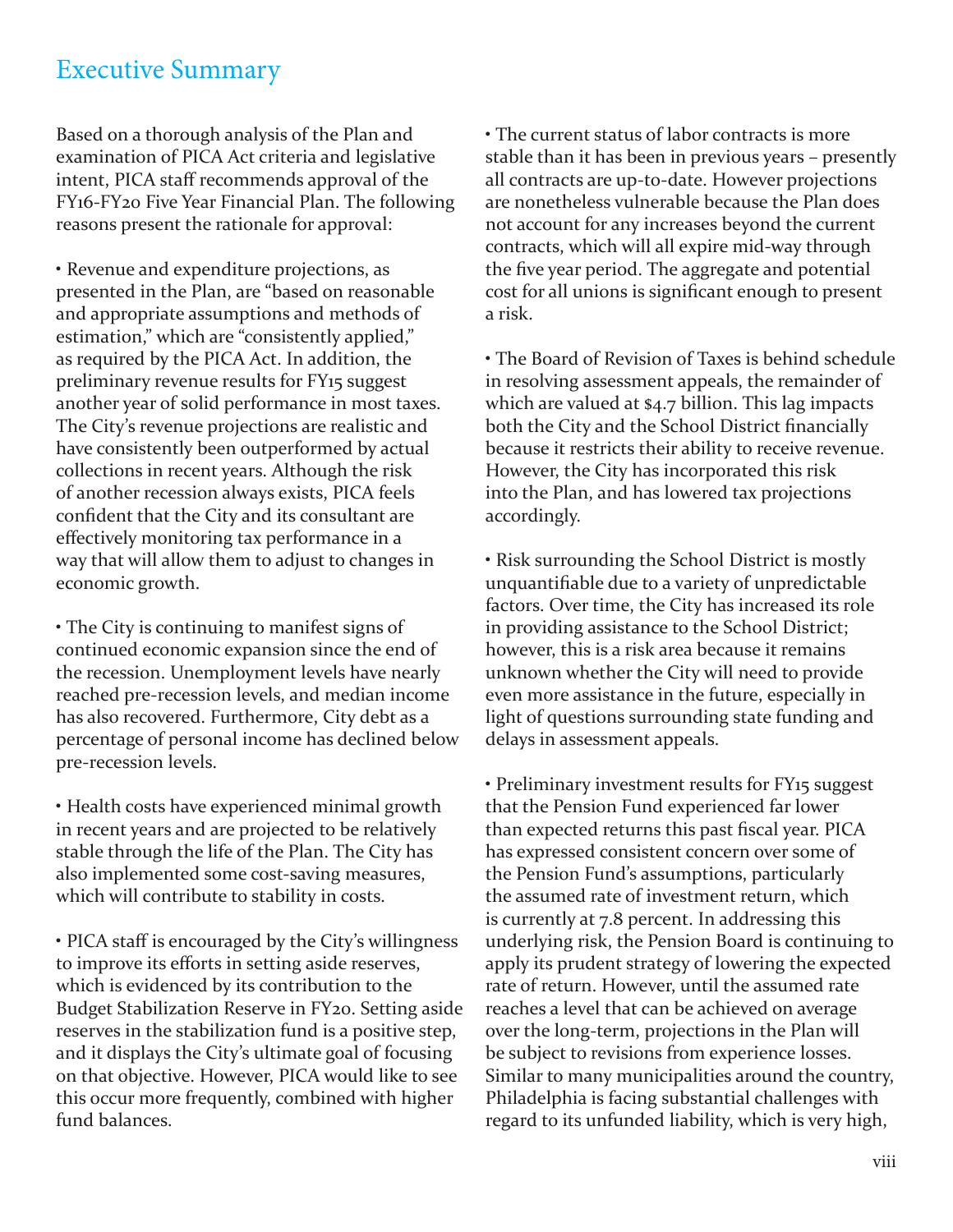especially as compared to the larger cities in the country.

• Indemnities have increased 60 percent since FY08, and PICA is concerned that \$40 million annually in indemnity costs are not being mitigated.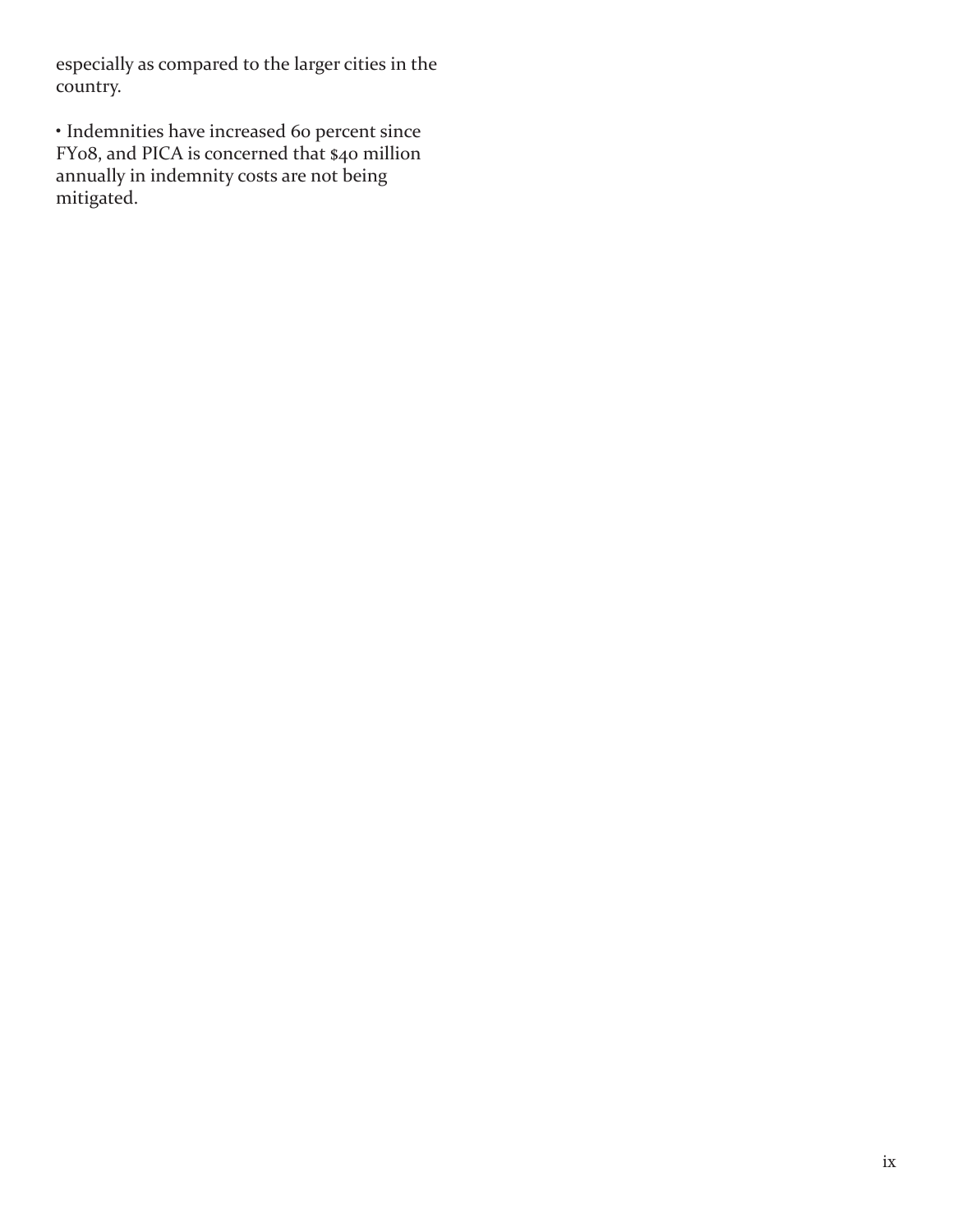## I. Introduction

#### The PICA Act Criteria

The Pennsylvania Intergovernmental Cooperation Authority ("PICA") is mandated with assessing the strength of the City's annual Five Year Financial Plan (the "Plan"). The framework for evaluating the Plan is provided by the Pennsylvania Intergovernmental Cooperation Authority Act for Cities of the First Class ("PICA Act").

The City of Philadelphia's FY2016-FY2020 Five Year Financial Plan was submitted to PICA on June 19, 2015. This report will give an overview of the Plan, discuss potential risks, analyze projections, address spending, assess indicators of financial health, as well as comment on several areas impacting the city's future.

#### Legislative Intent

PICA was established for the main purposes of facilitating financial stability, helping to "achieve and maintain access to capital markets," eliminating deficits, and promoting "sound budgetary practices." In pursuing these goals, the PICA Act grants the Authority the opportunity to "make recommendations to an assisted city concerning its budgetary and fiscal affairs." In a section of the Act dedicated to legislative intent, the statute states that the Commonwealth created PICA based on its public policy interests to "foster the fiscal integrity of cities of the first class… and provide for proper financial planning procedures and budgeting practices." In a discussion of sound financial planning and budgetary practices, the Act "charge[s]" Philadelphia with the "responsibility to exercise efficient and accountable fiscal practices," including: managerial accountability, consolidation/elimination of inefficient city programs, recertification of tax-exempt properties, increased collection of existing taxes, privatization <sup>1</sup>Act of June 5, 1991, Pub. L. No. 9, 53 Pa. Stat. Ann. § 12720.203(a)-(b).

of services, sale of city assets, improvement of procurement and competitive bidding practices, and review of compensation and benefits of city employees.

With these guiding principles in mind, PICA evaluates the Plan for reasonable and appropriate assumptions and methods of estimation. A key provision of the Act reads: "All revenue and expenditures in a financial plan shall be based on reasonable and appropriate assumptions and methods of estimation, all such assumptions and methods to be consistently applied."

The legislative intent, evident throughout the Act, includes assuring that the City is prepared to manage not only the fiscal pressure Philadelphia was experiencing at the time PICA was established, but also to avert such potential situations in the future and safeguard against their consequences. In addition to evaluating assumptions, therefore, it is also important to consider the significance of a reserve fund, as well as strategic planning to control costs and maximize efficiency. PICA has consistently advocated for both. Although the City has displayed a willingness to make improvements in these areas through the reserve policy passed by Council and increased attention to strategic planning initiatives, the approach to both needs to become more institutionalized and integrated into the budgeting process.

#### Evaluating Overall Plan Viability

In Section  $209(2)(i)$ , the Act outlines what a financial Plan ought to accomplish: "(i) eliminate any projected deficit for the current fiscal year and for subsequent fiscal years; (ii) restore to special fund accounts money from those accounts used for purposes other than those specifically authorized; (iii) balance the current fiscal year budget and subsequent budgets in the financial plan through sound budgetary practices, including but not limited to, reductions in expenditures,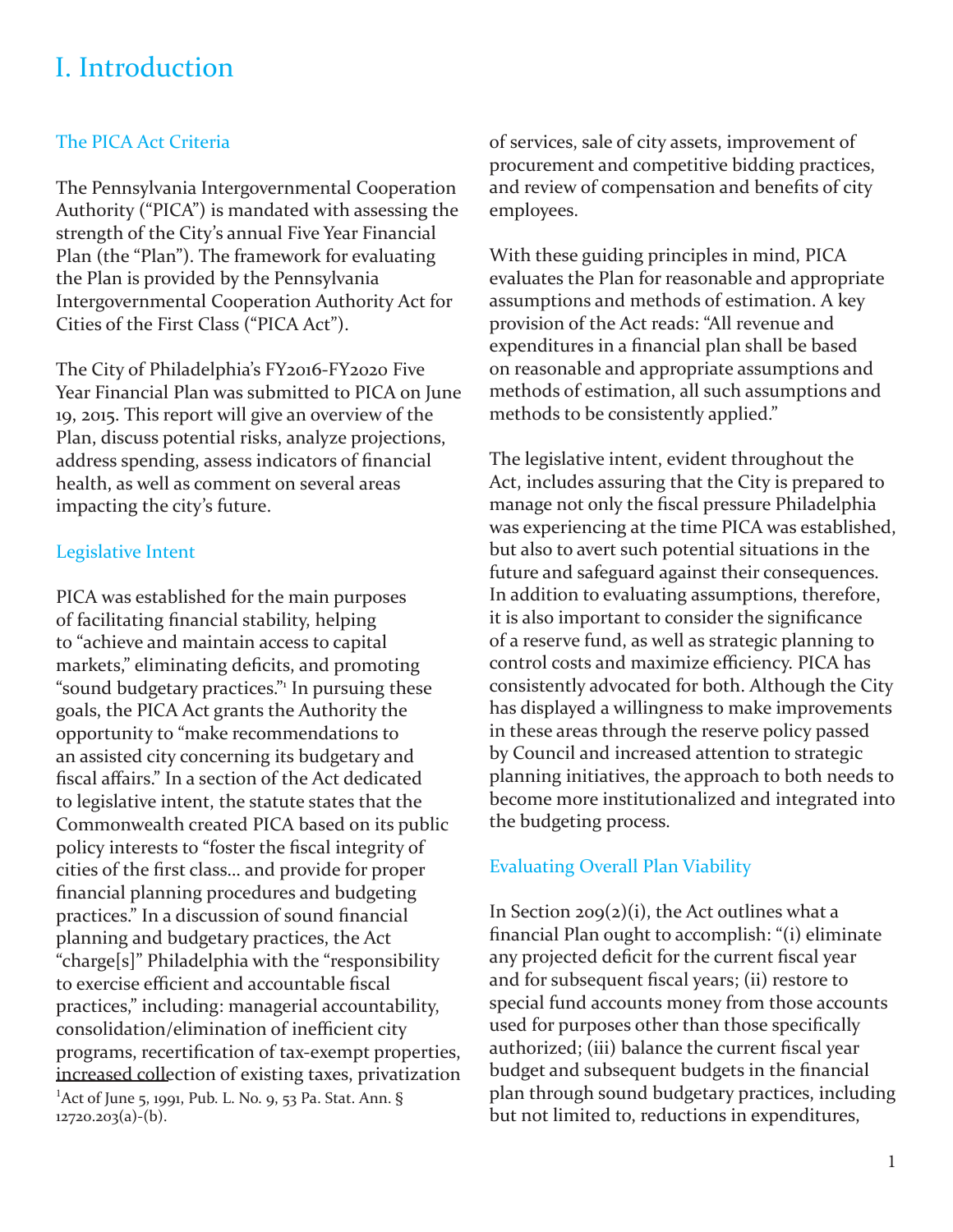| Table 1-1. PICA Act Criteria and Compliance                                                                 |                                                                                                                                                                                                                                                                                   |             |  |  |  |  |  |
|-------------------------------------------------------------------------------------------------------------|-----------------------------------------------------------------------------------------------------------------------------------------------------------------------------------------------------------------------------------------------------------------------------------|-------------|--|--|--|--|--|
| <b>PICA Act Provision</b>                                                                                   | <b>PICA Act Text</b>                                                                                                                                                                                                                                                              | Compliance  |  |  |  |  |  |
| Section 209(2)(i)                                                                                           | Eliminate any projected deficit for the current fiscal<br>year and for subsequent fiscal years                                                                                                                                                                                    | Yes         |  |  |  |  |  |
| Section 209(2)(ii)                                                                                          | Restore to special fund accounts money from<br>those accounts used for purposes other than those<br>specifically authorized                                                                                                                                                       | Yes         |  |  |  |  |  |
| Section 209(2)(iii)                                                                                         | Balance the current fiscal year budget and subsequent<br>budgets in the financial plan through sound budgetary<br>practices, including but not limited to, reductions in<br>expenditures, improvements in productivity, increases<br>in revenues, or a combination of these steps | In Progress |  |  |  |  |  |
| Section 209(2)(iv)                                                                                          | Provide procedures to avoid a fiscal emergency<br>condition in the future                                                                                                                                                                                                         | In Progress |  |  |  |  |  |
| Section 209(2)(v)                                                                                           | Enhance the ability of the city to regain access to the<br>short-term and long-term credit markets                                                                                                                                                                                | Yes         |  |  |  |  |  |
| Source: Pennsylvania Intergovernmental Cooperation Authority Act for Cities of the First Class ("PICA Act") |                                                                                                                                                                                                                                                                                   |             |  |  |  |  |  |

improvements in productivity, increases in revenues, or a combination of these steps; (iv) provide procedures to avoid a fiscal emergency condition in the future; and (v) enhance the ability of the city to regain access to the short-term and long-term credit markets."

The current Plan does eliminate deficits, as it has for years, and presents a balanced budget that projects General Fund revenues and expenditures for all five years. The second provision is also met, as the City adheres to the rule that money should be allocated as specifically authorized. This was among the first reforms made by the City after the inception of PICA.

In relation to the third stipulation, an increasing number of operating departments are working to enhance strategic planning in an effort to exercise better control over their expenditures, productivity, and in some cases, revenues. However, there still remains significant work to be done in this area, as mentioned above. Although some operating departments are decidedly taking steps towards moving in the right direction, the approach to strategic planning needs to become more consistently and universally integrated into the

financial planning process for all departments, so that the City will ultimately have the ability to "balance the… budget… in the financial plan through sound budgetary practices, including but not limited to, reductions in expenditures, improvements in productivity, increases in revenues, or a combination of these steps." Through this provision, as well as the legislative intent section of the Act, the language of the law points clearly to the idea that financial planning and strategic planning should come together to create an institutionalized, comprehensive process.

Equally important is the need to "provide procedures to avoid a fiscal emergency condition in the future." This includes not only sound financial planning in the manner described above, but also refers to the establishment of a reserve. PICA has advocated for both of these strategies since its inception.

Finally, the City employs its best efforts to maintain access to the credit markets, as mentioned in the fifth provision. In fact, Standard and Poor's increased Philadelphia's general obligation debt rating, by two steps, to A+ in 2013. However, further strengthening the City's financial position in the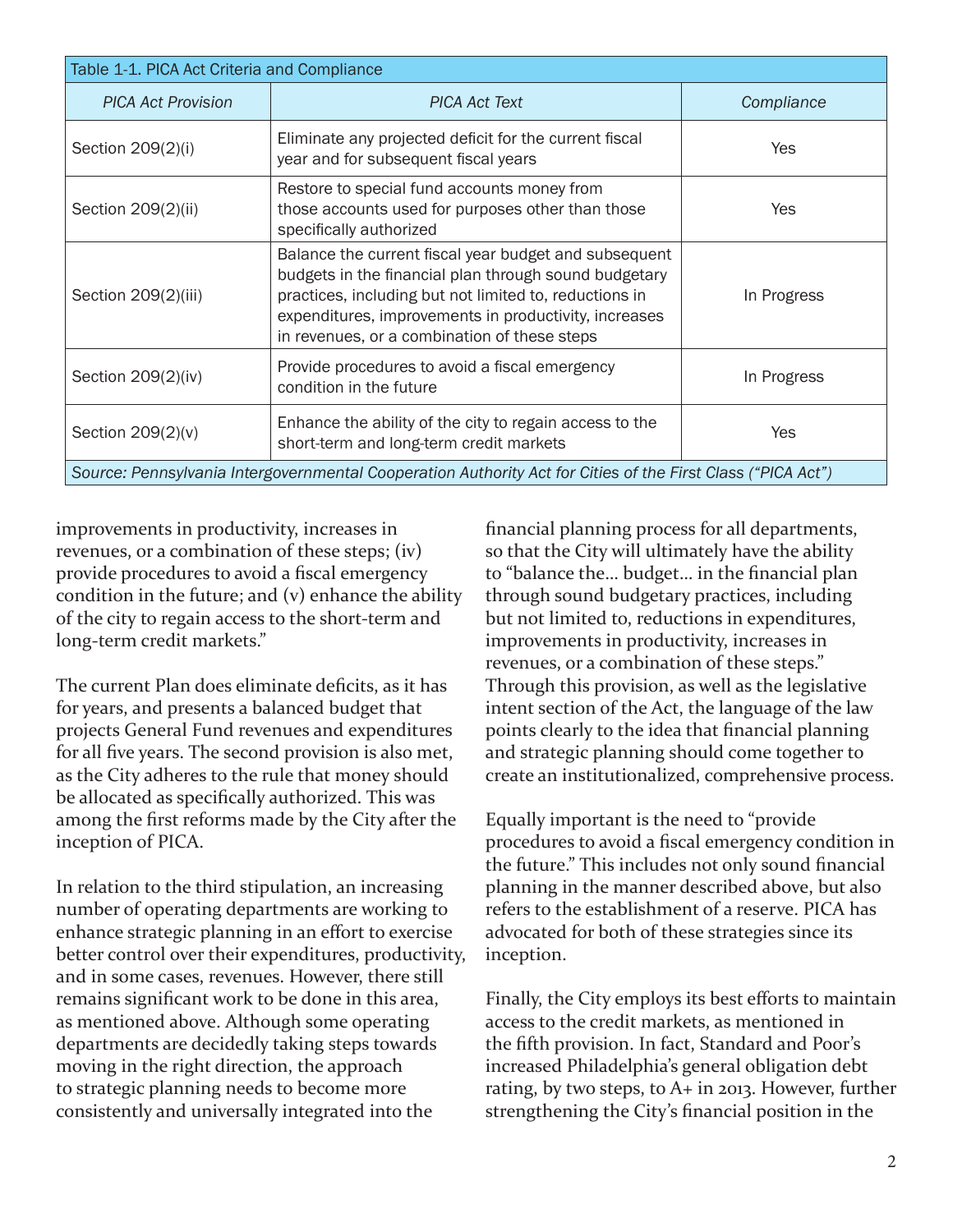ways mentioned throughout this report will only enhance the City's credit ratings. Furthermore, Chicago's recent downgrade illuminated the need for municipalities around the country to address their financial concerns in order to maintain sound credit ratings into the future.

#### Assessing Assumptions

The language that assumptions must be "reasonable and appropriate" is limiting language in the Act and is intended to convey the idea that "reasonable" assumptions are those which represent a likely scenario, neither too optimistic nor too pessimistic. This legislative intent has historically been interpreted by PICA staff to refer to certain risks over which the Authority has expressed concern, including: the underfunded pension system, health benefit costs, potential and/or pending labor costs, foregone revenues, increasing indemnities, narrow fund balances, and the lack of reserve funds. PICA credits the City on consistently providing a balanced budget; however, staff is concerned about projected low fund balances in some years of the current plan.

The terms "reasonable" and "appropriate" are not strictly defined in the Act, although there are some clarifying provisions that shed light on what constitutes reasonable and appropriate assumptions, especially with regard to revenue and expenditure projections.

The Act explains that estimates for tax revenues collected by the City should be "based on current or proposed tax rates, historical collection patterns, and generally recognized econometric models;" while revenues received from federal or state government should be based on "historical patterns," "currently available levels," or levels contained in a budget proposed by the Governor, President, or in a Congressional budget resolution. Estimations of locally-generated non-tax revenues should be based on "current or proposed rates, charges or fees, historical patterns and generally recognized econometric models." The Plan does meet these criteria. Furthermore, the City derives

projections on the growth of its tax base from forecasts created by a consultant, IHS Global Insight. The forecasts are then reviewed by a group of professional economists before they are used by the City to estimate the tax base.

With regard to expenditures, the Act explains that estimates should show "all obligations incurred during the fiscal year and estimated to be payable during the fiscal year or in the 24-month period following the close of the current fiscal year." Pursuant to this provision, the absence of some labor costs in assumptions may complicate the evaluation of any given Plan. The Act continues by stating that obligations from previous fiscal years "not covered by encumbered funds" should also be included in estimated expenditures. The current Plan does not take into account some obligations for labor that will likely be incurred "during the fiscal year or in the 24-month period following." The City has projected no wage increase for any of the unions beyond their current contracts. Furthermore, the City has not set aside any reserves for these potential labor costs, making the assumptions all the more vulnerable.

Outcomes of upcoming arbitration and collective bargaining will almost certainly surpass zero, yet the Plan incorporates this number in its assumptions for all unions, beyond their respective current contracts. The City has historically limited the inclusion of potential future labor costs. However, the question of unidentified wage and benefit increases is an important issue, as it has proved to be in previous years, where actual costs have outpaced not only projections, but also amounts set aside in the labor reserve. One could argue that because the FY16-FY20 Plan does not include costs associated with wage increases for City employees, the expenditure assumptions in the Plan may pose a risk.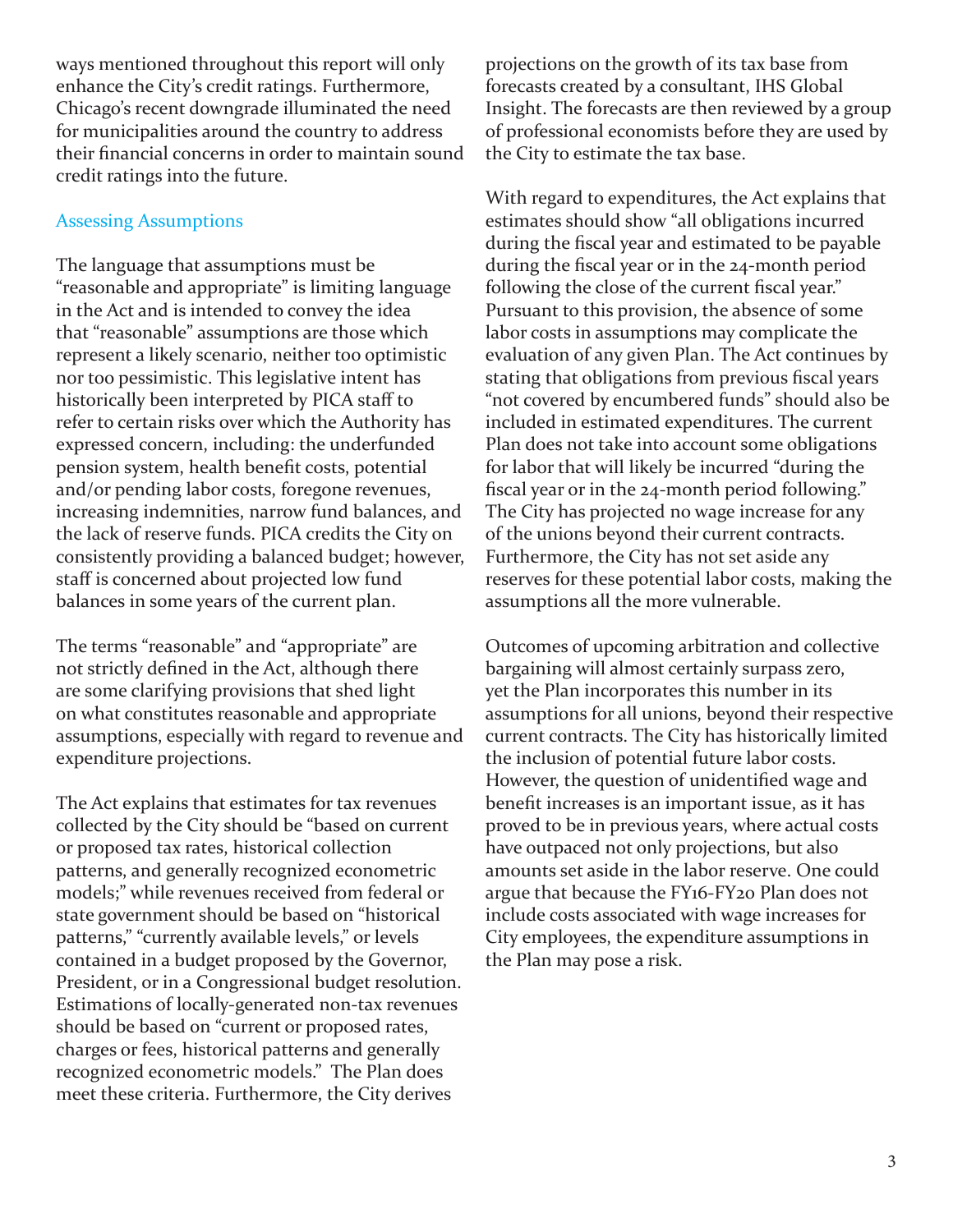#### Structure of the Plan

First, the Act stipulates that the proposed operating budget and capital budget must be "consistent with the proposed financial plan." The Plan meets this test. Second, the Act states that the Plan must be "accompanied by a statement describing, in reasonable detail, the significant assumptions and methods of estimation used in arriving at the projections contained in such plan." Although the City has presented a Plan along with supporting documentation explaining most major assumptions, it does not provide a consolidated document that represents a reasonably detailed statement of how it calculated significant assumptions and what methods of estimation were used.

Finally, the Act requires that estimates ought to be made on a modified accrual basis. The Plan meets this criterion, and all projections are shown in this manner. The City uses the modified accrual basis of accounting to recognize revenues and expenditures for budgeting purposes.

Overall, the Plan adheres to important provisions in the PICA Act with regard to structure, as well as how to formulate a significant portion of its assumptions. However, the Plan ought to consider the legislative intent of the Act in addressing certain core issues like establishing methods for the formulation of some assumptions and enhancing financial planning.

#### Risks to the Plan

Section III of this report quantifies some risks to the Plan. Although all contracts are currently up to date, this Plan relies on zero increases beyond their expiration, which will occur in the middle of the Plan period for all unions.

The main quantifiable risks to the Plan are those involving wage increases that do not anticipate increases in cost (please see discussion in Section III of this report). There are also other risks to the Plan, including the potential for higher contributions to the Pension Fund if certain

assumptions do not perform as expected, the state of the economy and its effect on revenues, potential for the provision of assistance to the School District, backlogged real estate tax appeals, indemnities, performance of the Revenue Department's data warehouse project, legislative changes impacting the Department of Human Services, and other potentially unforeseeable contingencies.

In light of the aforementioned quantifiable and unquantifiable risks, the City's fund balance becomes important. One of PICA's consistent comments throughout the years has been the need for a more substantial fund balance. This year, the Plan submitted to PICA projected fund balances that were low in some years; however, the Plan does make a contribution to the Budget Stabilization Reserve in FY20. This would be the first contribution to the Reserve since its enactment in 2011. PICA praises the City on its effort to allocate funds to the Reserve, however, these contributions should be made more frequently, ideally on an annual basis.

The current Plan illuminates the need for higher fund balances because it would only take one vulnerable assumption to create a disturbance. After the recession's end five years ago, the City should now be able to focus its efforts on building up a fund balance and a reserve. The City ought to be prepared for several contingencies occurring at the same time. Although PICA recognizes that the City has demonstrated the ability to manage fiscal contingencies, we also contend that this absolutely would be enhanced through the maintenance of a reserve.

Narrow fund balances, combined with a lack of money in the Reserve, pose a risk to the Plan. Moreover, the Plan lacks information on where savings will come from in the future. Fund balances should ideally become higher in the future, so as to meet GFOA standards. It is concerning that the fund balance is below optimal levels, while the Plan likely projects insufficient increases to cover future labor costs and makes several other optimistic assumptions, detailed in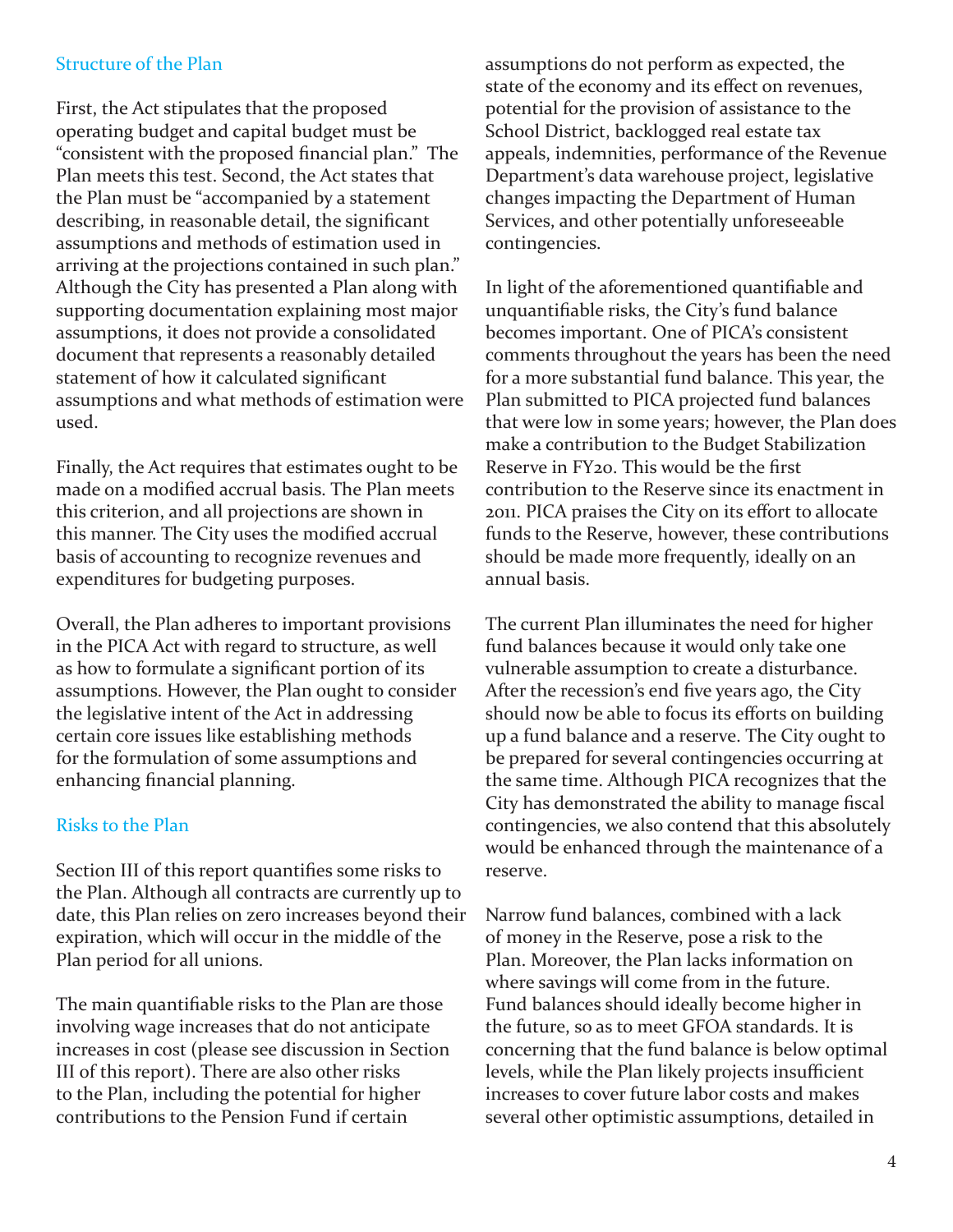Section III. The best way to mitigate risk would be to account for more contingencies in the Plan and maintain a higher fund balance.

The GFOA recommends that governments, regardless of size, "maintain unrestricted fund balance in their general fund of no less than two

months of regular general fund operating revenues or regular general fund operating expenditures." This is a general guideline that ought to be tailored based on the characteristics and needs of the government in question and an assessment of potential risks, previous impacts/problem areas, and other considerations.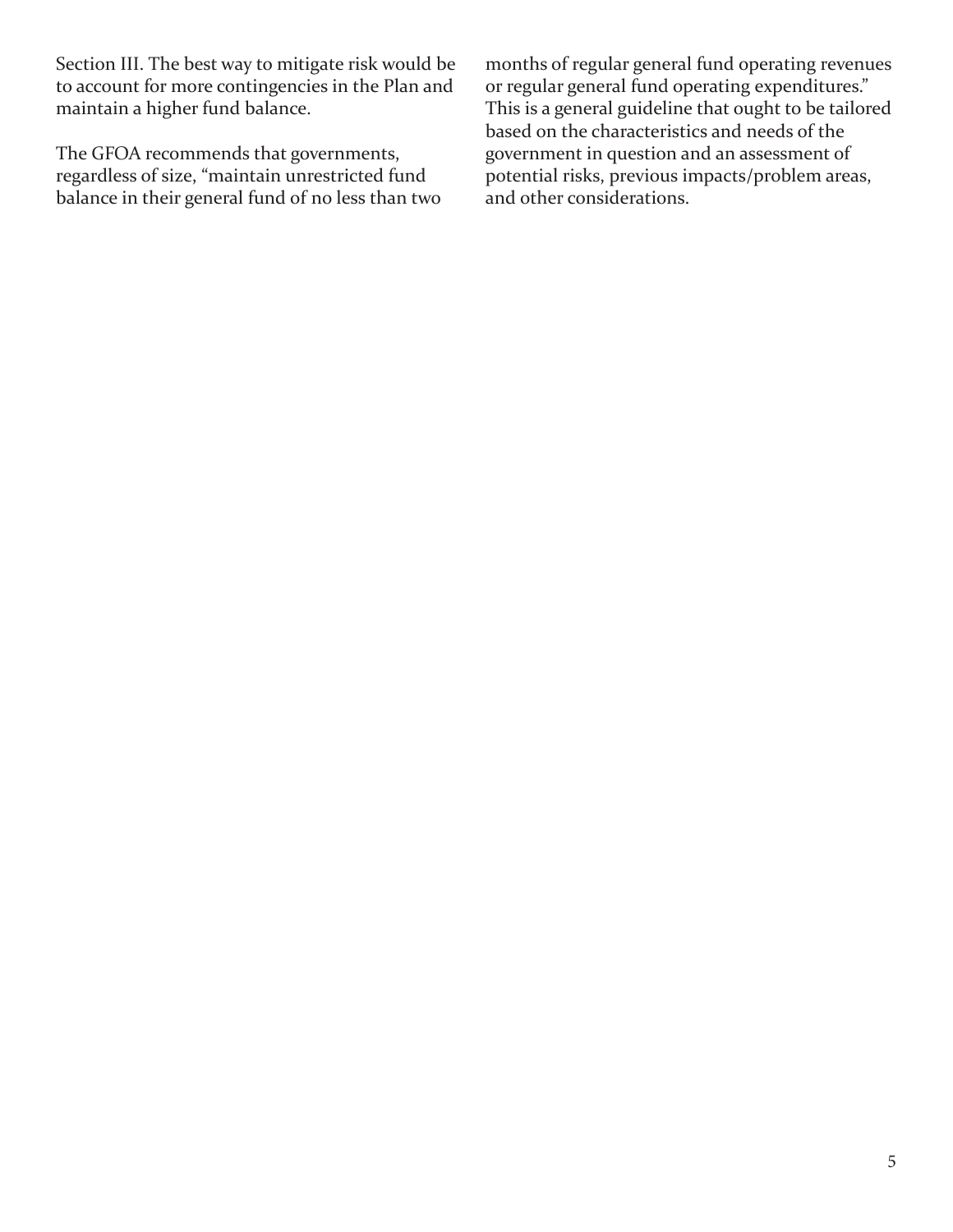## II. Analysis of Plan Projections

The *Five-Year Financial Plan* for Fiscal Years 2016 through 2020 was initially proposed by the Mayor on March 5, 2015. After passage of the FY16 operating budget and revenue ordinances by City Council, the City submitted to PICA, on June 19, a revised proposed Plan. The June 19 Plan revised revenue and obligation projections to ensure consistency with the Council adopted FY16 budget and revenue ordinances. Changes were also made to revenue estimates to take into account the latest revenue collections. In addition, obligation projections were revised to reflect new labor contracts with correctional officers represented by District Council 33 Local 159, and Sheriff's Office and Register of Wills employees represented by the Fraternal Order of Police.

#### Plan Overview

Table 2.1 below summarizes the primary elements of the Plan. The Plan projects General Fund operating deficits in FY15 through FY17. However, positive end-of-year fund balances are projected in each fiscal year through FY20, as required under the PICA Act. The reduction of the fund balance from \$257 million at the end of FY13 to \$34 million by FY17 is a significant concern. In the two most recent cyclical economic expansions, in the 1990s and again prior to 2008, the General Fund balance consistently increased. This has not occurred since the expansion that began in 2010, largely due to continuing increases in labor costs and workforce growth. While the Plan meets statutory criteria

| Table 2.1 Summary of FY16-FY20 Five-Year Financial Plan (\$ in Millions) |                                                                                 |                     |                     |                     |                     |                     |                     |  |  |  |  |
|--------------------------------------------------------------------------|---------------------------------------------------------------------------------|---------------------|---------------------|---------------------|---------------------|---------------------|---------------------|--|--|--|--|
|                                                                          | <b>FY14</b><br>Actual                                                           | <b>FY15</b><br>Est. | <b>FY16</b><br>Est. | <b>FY17</b><br>Est. | <b>FY18</b><br>Est. | <b>FY19</b><br>Est. | <b>FY20</b><br>Est. |  |  |  |  |
| Revenues                                                                 |                                                                                 |                     |                     |                     |                     |                     |                     |  |  |  |  |
| Taxes                                                                    | \$2,796                                                                         | \$2,782             | \$2,912             | \$2,994             | \$3,082             | \$3,138             | \$3,194             |  |  |  |  |
| Locally-Generated Non-Tax                                                | 302                                                                             | 301                 | 276                 | 275                 | 276                 | 276                 | 277                 |  |  |  |  |
| <b>Other Governments</b>                                                 | 666                                                                             | 639                 | 652                 | 669                 | 695                 | 720                 | 737                 |  |  |  |  |
| <b>Other Funds</b>                                                       | 42                                                                              | 64                  | 65                  | 66                  | 66                  | 67                  | 67                  |  |  |  |  |
| Total                                                                    | 3,806                                                                           | 3,787               | 3,905               | 4,004               | 4,119               | 4,201               | 4,275               |  |  |  |  |
| Obligations                                                              |                                                                                 |                     |                     |                     |                     |                     |                     |  |  |  |  |
| Agencies                                                                 | 2,170                                                                           | 2,242               | 2,272               | 2,284               | 2,295               | 2,297               | 2,302               |  |  |  |  |
| <b>Employee Benefits</b>                                                 | 1,194                                                                           | 1,112               | 1,172               | 1,207               | 1,239               | 1,290               | 1,323               |  |  |  |  |
| Other                                                                    | 522                                                                             | 512                 | 554                 | 570                 | 595                 | 590                 | 612                 |  |  |  |  |
| Total                                                                    | 3,887                                                                           | 3,866               | 3,998               | 4,062               | 4,128               | 4,176               | 4,238               |  |  |  |  |
| <b>Prior Year Adjustments</b>                                            | 26                                                                              | 16                  | 23                  | 22                  | 22                  | 22                  | 22                  |  |  |  |  |
| Adjusted Operating Surplus/<br>(Deficit)                                 | (55)                                                                            | (63)                | (70)                | (35)                | 13                  | 47                  | 59                  |  |  |  |  |
| Prior Year Fund Balance                                                  | 257                                                                             | 202                 | 139                 | 69                  | 34                  | 47                  | 94                  |  |  |  |  |
| <b>Current Year Fund Balance</b>                                         | 202                                                                             | 139                 | 69                  | 34                  | 47                  | 94                  | 154                 |  |  |  |  |
|                                                                          | Source: FY16-FY20 Five-Year Financial Plan, Submitted to PICA on June 19, 2015. |                     |                     |                     |                     |                     |                     |  |  |  |  |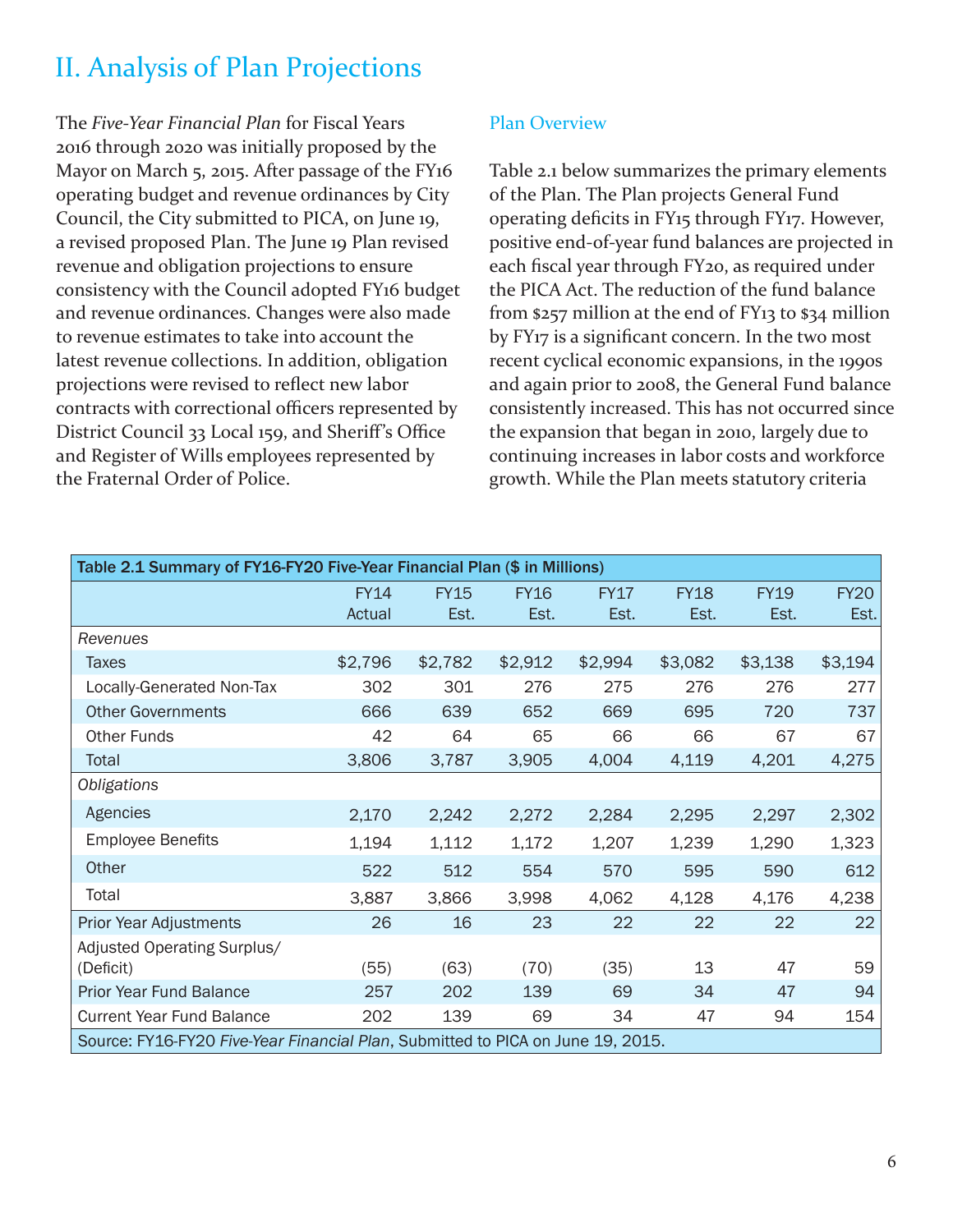| Table 2.2 Projected General Fund Revenues in FY16-FY20 Five-Year Financial Plan (\$ in Millions) |             |             |             |             |             |             |             |  |
|--------------------------------------------------------------------------------------------------|-------------|-------------|-------------|-------------|-------------|-------------|-------------|--|
|                                                                                                  | <b>FY14</b> | <b>FY15</b> | <b>FY16</b> | <b>FY17</b> | <b>FY18</b> | <b>FY19</b> | <b>FY20</b> |  |
|                                                                                                  | Actual      | Est.        | Est.        | Est.        | Est.        | Est.        | <b>Est</b>  |  |
| <b>Taxes</b>                                                                                     |             |             |             |             |             |             |             |  |
| <b>Real Estate</b>                                                                               | \$526       | \$528       | \$581       | \$589       | \$605       | \$621       | \$636       |  |
| Wage and Earnings                                                                                | 1,262       | 1,323       | 1,371       | 1,421       | 1,466       | 1,478       | 1,490       |  |
| <b>Business Income and Receipts</b>                                                              | 462         | 466         | 454         | 463         | 475         | 488         | 501         |  |
| <b>Sales</b>                                                                                     | 263         | 144         | 149         | 157         | 166         | 174         | 183         |  |
| <b>Real Property Transfer</b>                                                                    | 168         | 202         | 222         | 226         | 231         | 235         | 240         |  |
| Parking                                                                                          | 75          | 77          | 89          | 91          | 93          | 95          | 98          |  |
| Other                                                                                            | 40          | 42          | 47          | 48          | 45          | 46          | 46          |  |
| Total                                                                                            | 2,796       | 2,782       | 2,912       | 2,994       | 3,082       | 3,138       | 3,194       |  |
| Locally-Generated Non-Tax                                                                        |             |             |             |             |             |             |             |  |
| Innovation and Technology                                                                        | 23          | 24          | 23          | 25          | 24          | 25          | 24          |  |
| <b>Streets</b>                                                                                   | 29          | 25          | 25          | 25          | 25          | 25          | 25          |  |
| Fire                                                                                             | 37          | 38          | 38          | 38          | 38          | 38          | 38          |  |
| <b>Public Property</b>                                                                           | 36          | 11          | 13          | $\mathsf 9$ | 10          | 10          | 10          |  |
| Licenses and Inspections                                                                         | 51          | 51          | 53          | 53          | 54          | 54          | 54          |  |
| Records                                                                                          | 16          | 17          | 17          | 18          | 18          | 18          | 18          |  |
| Finance                                                                                          | 23          | 47          | 18          | 18          | 18          | 18          | 18          |  |
| <b>First Judicial District</b>                                                                   | 33          | 34          | 35          | 35          | 35          | 35          | 36          |  |
| Other                                                                                            | 53          | 54          | 53          | 54          | 54          | 53          | 53          |  |
| Total                                                                                            | 302         | 301         | 276         | 275         | 276         | 276         | 277         |  |
| <b>Revenues from Other Governments</b>                                                           |             |             |             |             |             |             |             |  |
| <b>Public Health</b>                                                                             | 55          | 60          | 56          | 56          | 56          | 56          | 56          |  |
| <b>Public Property</b>                                                                           | 18          | 18          | 18          | 18          | 18          | 18          | 18          |  |
| Finance                                                                                          | 207         | 163         | 162         | 162         | 164         | 164         | 164         |  |
| Revenue                                                                                          | 40          | 35          | 36          | 36          | 37          | 38          | 39          |  |
| <b>PICA</b>                                                                                      | 319         | 337         | 353         | 370         | 394         | 418         | 435         |  |
| Other                                                                                            | 26          | 26          | 26          | 26          | 26          | 26          | 26          |  |
| Total                                                                                            | 666         | 639         | 652         | 669         | 695         | 720         | 737         |  |
| <b>Revenues from Other Funds</b>                                                                 | 42          | 64          | 65          | 66          | 66          | 67          | 67          |  |
| <b>Total General Fund Revenues</b>                                                               | 3,806       | 3,787       | 3,905       | 4,004       | 4,119       | 4,201       | 4,275       |  |

for projecting positive fund balances, it does not provide assurance that the City will be prepared for any significant adverse financial events that could occur over the next five fiscal years.

The operating deficits of recent years have largely reflected extraordinary costs and revenue changes that were legacies of the Great Recession. These factors included retroactive wages and benefits for uniformed firefighters in FY14, repayment of deferred pension contributions in FY13 and FY14, and the dedication of \$120 million in sales tax proceeds to the School District beginning in FY15. While the City has been able to manage

these challenges while maintaining positive fund balances, there is a concern that without a rapid accumulation of reserves, the City will be inadequately prepared to cope with the next recession, or other adverse events.

Beginning in FY18, the Plan projects modest operating surpluses. These surpluses are due to projected tax base growth, offset by lower tax rates for the wage, earnings, net profits, and business income and receipts taxes, and minimal projected labor cost growth. However, the Plan faces risks which could negatively impact its projections. These risks, which are described in Section III,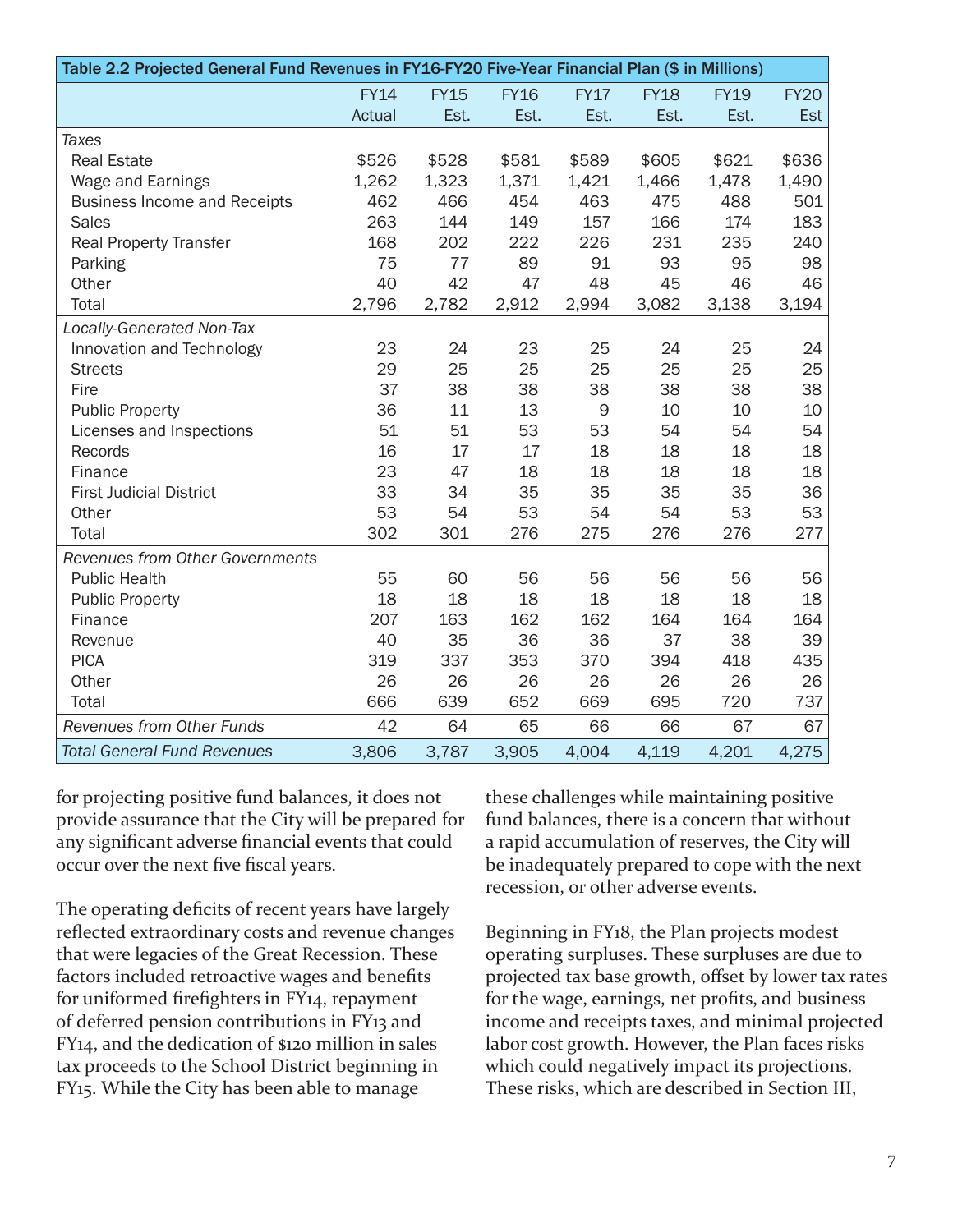include potential wage increases for unionized workers beyond the level assumed in the Plan, and slower than projected economic and tax base growth. These risks, if realized, and not offset by other cost saving or revenue generating initiatives, could result in operating deficits and negative fund balances in the later years of the Plan.

The Plan projects an increase in fund balance from \$34 million in FY17 to \$154 million in FY20. Still, this projected fund balance represents just 3.6 percent of obligations in FY20, well below the 8.0 percent level reached in FY07, prior to the Great Recession. The Plan also projects a contribution of \$26.0 million to the Budget Stabilization Reserve Fund (BSRF) in FY20. This contribution would be required under the City Charter in any fiscal year in which the projected fund balance, absent the contribution to the BSRF, exceeds 3 percent of appropriations. The Plan projects that in FY20, the fund balance, excluding the BSRF contribution, will equal 4.3 percent of appropriations. Accordingly, a BSRF contribution equal to 0.75 percent of tax and locally-generated non-tax revenues is projected.

The projected contribution would be the first to the BSRF, which was created by an amendment to the City Charter, approved by voters in 2011. The

Fund is designed to provide additional revenues to the City in the event of lower-than-budgeted revenues, or if necessary to prevent a service disruption or fund emergency programs. However, the projected contribution to the BSRF in FY20 is modest compared to the potential risks faced by the City.

This Section discusses major assumptions of the Plan's projections of revenues and obligations. The revenue discussion focuses on projected tax rates, and growth in the tax base and revenue for each major tax. Projections of non-tax revenue are also discussed. The obligation analysis focuses on trends in agency spending, employee benefits, and other appropriations.

#### General Fund Revenues

*Taxes.* The most significant source of General Fund revenue is taxes. As shown in Table 2.2, taxes are projected to increase from \$2.782 billion in FY15 to \$3.194 billion in FY20. Taxes are projected to comprise 73.5 percent of General Fund revenue in FY15, increasing to 74.7 percent in FY20. The most significant source of tax revenue is the wage and earnings tax, which accounts for 47.6 percent of tax revenue in FY15. Real estate taxes make up 19.0 percent of total revenue, and business income and

| Table 2.3 Projected Philadelphia Tax Rates (Percent), FY16-FY20 Five-Year Financial Plan                               |                  |                  |                  |                  |                  |                  |                  |  |  |  |
|------------------------------------------------------------------------------------------------------------------------|------------------|------------------|------------------|------------------|------------------|------------------|------------------|--|--|--|
|                                                                                                                        | FY14.            | <b>FY15</b>      | <b>FY16</b>      | <b>FY17</b>      | <b>FY18</b>      | <b>FY19</b>      | <b>FY20</b>      |  |  |  |
| <b>Real Estate</b><br>City                                                                                             | 0.6018           | 0.6018           | 0.6317           | 0.6317           | 0.6317           | 0.6317           | 0.6317           |  |  |  |
| <b>School District</b><br>Total                                                                                        | 0.7382<br>1.3400 | 0.7382<br>1.3400 | 0.7681<br>1.3998 | 0.7681<br>1.3998 | 0.7681<br>1.3998 | 0.7681<br>1.3998 | 0.7681<br>1.3998 |  |  |  |
| Wage, Earnings, and Net Profits<br>Resident<br>Non-Resident                                                            | 3.9240<br>3.4950 | 3.9200<br>3.4915 | 3.9102<br>3.4828 | 3.9004<br>3.4741 | 3.8907<br>3.4654 | 3.8129<br>3.3961 | 3.7366<br>3.3282 |  |  |  |
| <b>Business Income and Receipts</b><br>Net Income<br>Gross Receipts <sup>1</sup>                                       | 6.43<br>0.1415   | 6.41<br>0.1415   | 6.39<br>0.1415   | 6.35<br>0.1415   | 6.30<br>0.1415   | 6.25<br>0.1415   | 6.20<br>0.1415   |  |  |  |
| <b>Sales</b>                                                                                                           | 2.0              | 2.0              | 2.0              | 2.0              | 2.0              | 2.0              | 2.0              |  |  |  |
| <b>Real Property Transfer</b>                                                                                          | 3.0              | 3.0              | 3.0              | 3.0              | 3.0              | 3.0              | 3.0              |  |  |  |
| Parking                                                                                                                | 20.0             | 20.0             | 22.5             | 22.5             | 22.5             | 22.5             | 22.5             |  |  |  |
| Note:<br><sup>1</sup> Alternative gross receipts tax rates are permitted for manufacturers, wholesalers and retailers. |                  |                  |                  |                  |                  |                  |                  |  |  |  |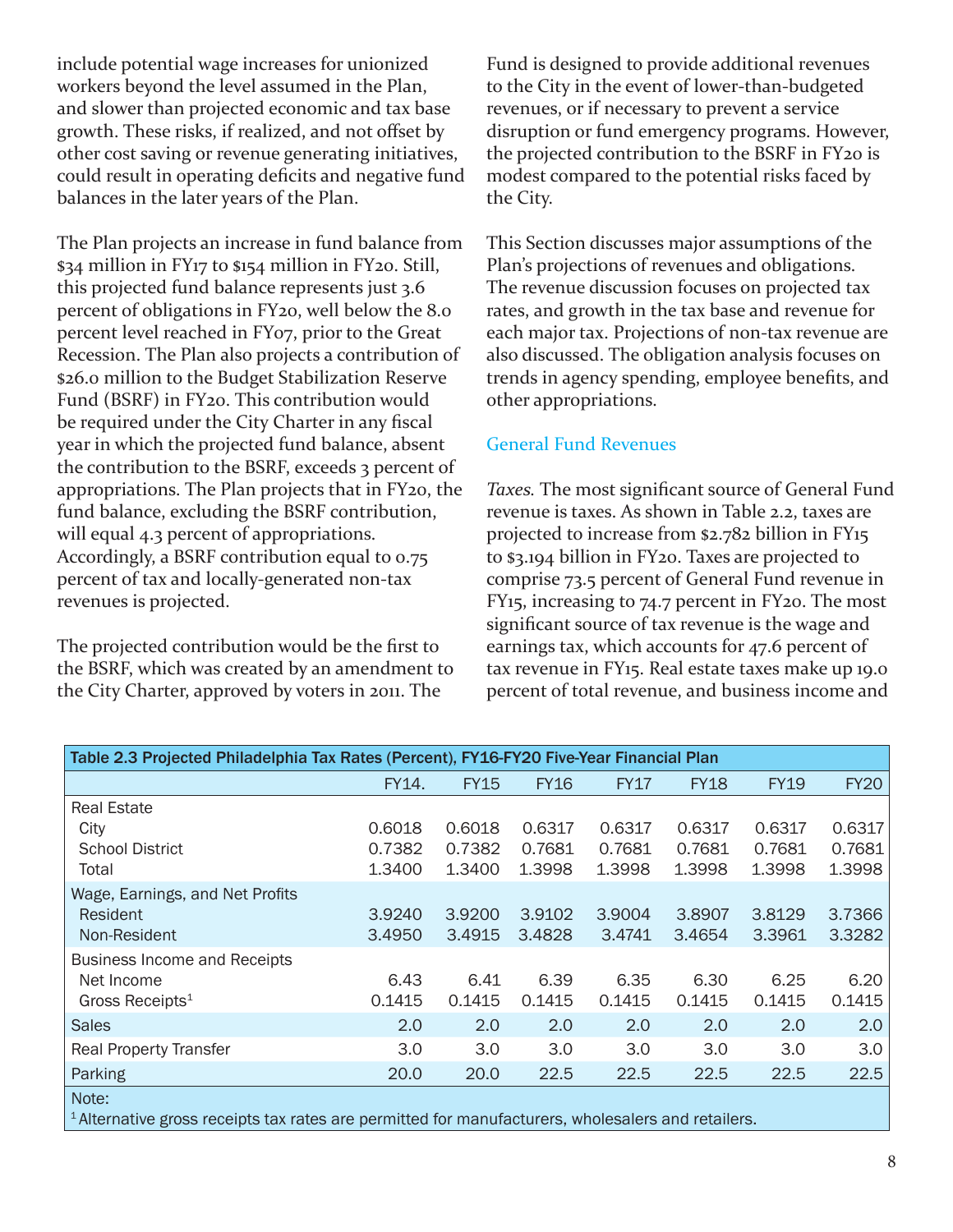receipts (BIRT) taxes comprise 16.8 percent of tax revenue.<sup>2</sup>

The Plan projections for each tax reflect assumptions about base growth, tax rates, and the impact of changes in tax structure. These assumptions are detailed in Tables 2.3 and 2.4. Table 2.3 presents the Plan's projected tax rates, and Table 2.4 presents projected base and revenue

2 Including the PICA tax, a portion of the wage and earnings taxes paid by City residents, wage and earnings taxes comprise 54 percent of combined City and PICA taxes in FY15. Real estate taxes make up 17 percent, and BIRT, 15 percent, of combined City and PICA taxes. Including both PICA and School District of Philadelphia taxes, wage and earnings taxes represent 40 percent of total local tax revenue, while real estate taxes make up 28 percent of local taxes, and BIRT makes up 11 percent of local tax revenue.

growth for each major tax.

The real estate tax rate is projected to increase from 1.34 percent in 2015 to 1.3998 percent in 2016. This overall rate includes portions dedicated to the City and School District. The City portion is projected to increase from 0.6018 percent in 2015 to 0.6317 percent in 2016. The increase in the City real estate tax rate is projected to generate an additional \$25.1 million in FY16, and increasing amounts thereafter, due to growth in the tax base. The Plan incorporates, in the City Council line item, an annual grant of \$25 million to the School District that will be fully funded by the increase in the City real estate tax rate.

Since the mid-1990s, the City has incrementally reduced the wage, earnings, and net profits tax

| Table 2.4 Projected Percentage Growth in Tax Bases and Revenues, FY16-FY20 Five-Year<br><b>Financial Plan</b> |                     |                     |                     |                     |                     |                           |  |  |
|---------------------------------------------------------------------------------------------------------------|---------------------|---------------------|---------------------|---------------------|---------------------|---------------------------|--|--|
|                                                                                                               | <b>FY15</b><br>Est. | <b>FY16</b><br>Est. | <b>FY17</b><br>Est. | <b>FY18</b><br>Est. | <b>FY19</b><br>Est. | <b>FY20</b><br><b>Est</b> |  |  |
| <b>Real Estate</b><br>Base <sup>1</sup><br>Revenue                                                            | (3.6)<br>0.3        | 1.4<br>10.1         | 3.7<br>1.4          | 2.9<br>2.7          | 2.8<br>2.6          | 2.5<br>2.4                |  |  |
| Wage and Earnings<br><b>Base</b><br>Revenue                                                                   | 4.8<br>4.9          | 4.1<br>3.6          | 4.0<br>3.7          | 3.5<br>3.2          | 3.5<br>0.8          | 3.5<br>0.8                |  |  |
| <b>Net Profits</b><br><b>Base</b><br>Revenue                                                                  | 5.8<br>21.8         | 4.9<br>(6.6)        | 3.1<br>2.8          | 2.9<br>2.4          | 4.6<br>2.1          | 4.6<br>2.1                |  |  |
| <b>Business Income and Receipts</b><br>Base <sup>2</sup><br>Revenue                                           | 6.26<br>1.0         | 1.89<br>(2.7)       | 2.95<br>1.9         | 2.95<br>2.8         | 2.95<br>2.6         | 2.95<br>2.6               |  |  |
| <b>Sales</b><br><b>Base</b><br>Revenue                                                                        | 0.3<br>(45.3)       | 2.1<br>3.9          | 2.8<br>5.0          | 3.3<br>5.8          | 2.8<br>4.8          | 3.0<br>5.1                |  |  |
| <b>Real Property Transfer</b><br><b>Base</b><br>Revenue                                                       | 20.0<br>20.0        | 10.0<br>10.0        | 2.0<br>2.0          | 2.0<br>2.0          | 2.0<br>2.0          | 2.0<br>2.0                |  |  |
| Parking<br><b>Base</b><br>Revenue                                                                             | 2.3<br>2.3          | 2.5<br>15.3         | 2.5<br>2.5          | 2.5<br>2.5          | 2.5<br>2.5          | 2.5<br>2.5                |  |  |
| Note:<br><sup>1</sup> Represents projected growth in taxable assessed value net of the homestead exemption    |                     |                     |                     |                     |                     |                           |  |  |

and projected appeal losses.

2Amounts shown are calculated prior to the impact of tax reform measures.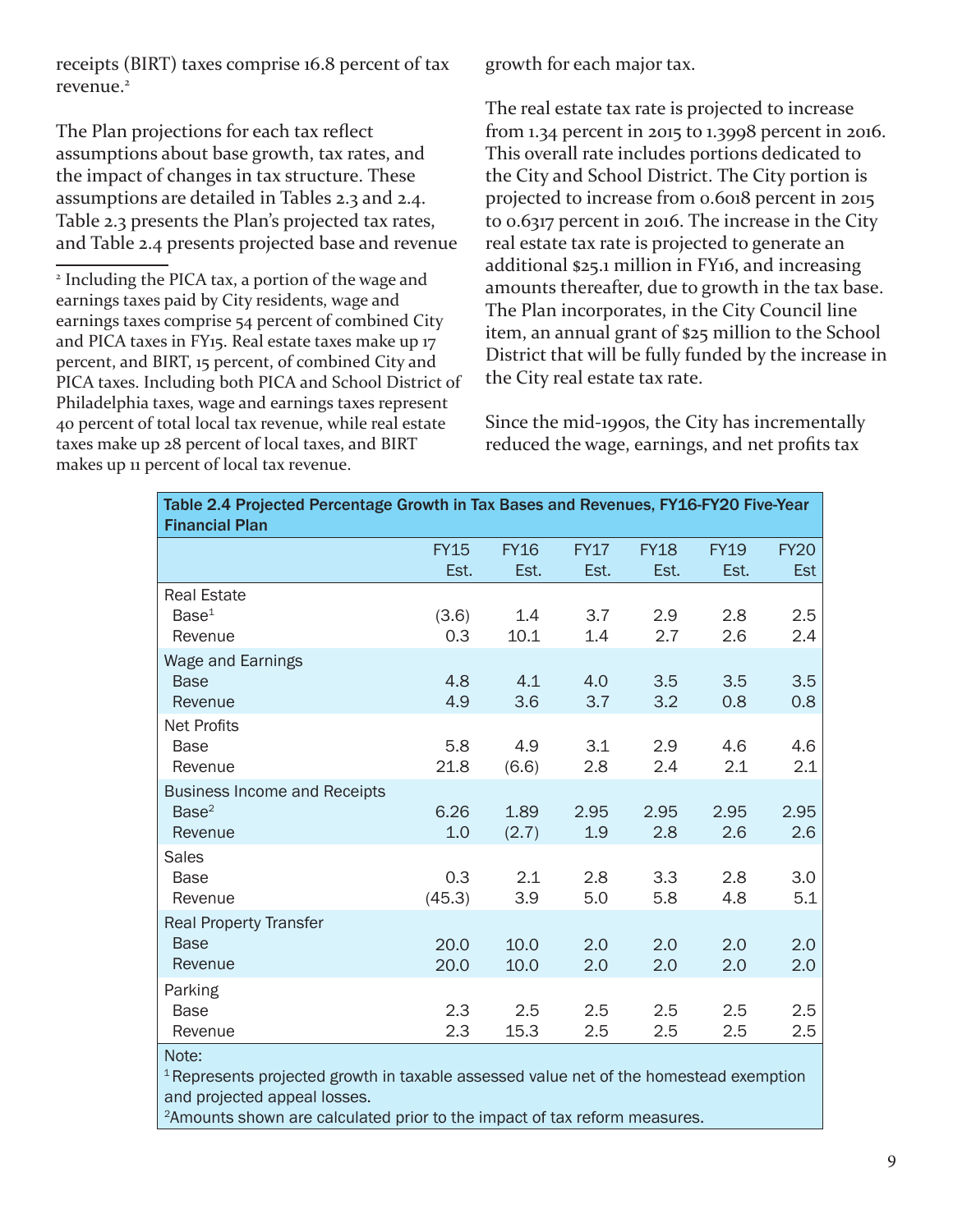rates paid by residents and non-resident workers. These reductions were suspended in FY12 and FY13, due to the financial constraints the City faced in the wake of the recession. Beginning in FY14, the City resumed phased reductions in these taxes, although at modest rates. The Plan projects continued reductions through FY20. The resident tax rate is projected to decline from 3.9102 percent in FY16 to 3.7366 percent in FY20, and the nonresident rate from 3.4828 percent to 3.3282 percent over this period. The rate reductions beginning in FY17 are not currently legislated.

The City has also undertaken gradual reductions in the rates of the BIRT gross receipts and net income taxes since the mid-1990s. Prior to 2008, the reductions were limited to the gross receipts tax. Since 2007, reductions in the net income tax have been enacted. The Plan projects reductions in the net income portion of BIRT from 6.39 percent in FY16 to 6.20 percent in FY20. These reductions are consistent with current legislation. The Plan does not project any change in the BIRT gross receipts tax rate from its current level of 0.1415 percent.

Consistent with current legislation, the Plan projects the rate of the parking tax will increase from 20.0 percent in FY15 to 22.5 percent in

FY16. This tax increase is projected to generate an additional \$9.8 million in FY16, with gradual increases each year due to growth in the tax base. These additional revenues will be utilized to fund a \$10 million annual increase in the City's appropriation to the School District.

Table 2.4 presents the Plan projections of tax base and revenue growth. Projected tax base growth represents projected annual growth in taxable economic activity. These projections are based on econometric modeling by IHS Global Insight and judgment of City officials. In addition, local economists provide input to City officials about base growth assumptions at an annual meeting sponsored by PICA and the Federal Reserve Bank of Philadelphia. Through this process of professional economic forecasting and review by officials and independent experts, the City has developed a sound process for developing revenue projections.3

The Plan projects annual tax base growth rate ranging from 1.4 to 4 percent, with the exception of the net profits and real property transfer taxes, <sup>3</sup> The PICA Act requires, in section 209 (c)(2), that "[e] stimates of city-generated revenues shall be based on current or proposed tax rates, historical collection patterns, and generally recognized econometric models."

| Table 2.5 Projected General Fund Revenue Growth by Category, FY16-FY20 Five-Year Financial Plan<br>(Percent) |                     |                     |                     |                     |                     |                    |  |  |
|--------------------------------------------------------------------------------------------------------------|---------------------|---------------------|---------------------|---------------------|---------------------|--------------------|--|--|
|                                                                                                              | <b>FY15</b><br>Est. | <b>FY16</b><br>Est. | <b>FY17</b><br>Est. | <b>FY18</b><br>Est. | <b>FY19</b><br>Est. | <b>FY20</b><br>Est |  |  |
| Taxes                                                                                                        | (0.5)               | 4.7                 | 2.8                 | 2.9                 | 1.8                 | 1.8                |  |  |
| <b>Locally-Generated Non-Tax</b>                                                                             | (0.2)               | (8.5)               | (0.2)               | 0.2                 | 0.1                 | 0.2                |  |  |
| Revenues from Other Governments                                                                              |                     |                     |                     |                     |                     |                    |  |  |
| <b>PICA</b>                                                                                                  | 5.7                 | 4.8                 | 4.6                 | 6.4                 | 6.1                 | 3.8                |  |  |
| Other                                                                                                        | (13.0)              | (1.3)               | 0.1                 | 0.9                 | 0.2                 | 0.2                |  |  |
| Total                                                                                                        | (4.0)               | 2.0                 | 2.6                 | 4.0                 | 3.6                 | 2.3                |  |  |
| Revenues from Other Funds                                                                                    | 53.0                | 1.5                 | 0.9                 | 0.7                 | 0.8                 | 0.8                |  |  |
| <b>Total General Fund Revenues</b>                                                                           | (0.5)               | 3.1                 | 2.5                 | 2.9                 | 2.0                 | 1.8                |  |  |
| Source: PICA Staff.                                                                                          |                     |                     |                     |                     |                     |                    |  |  |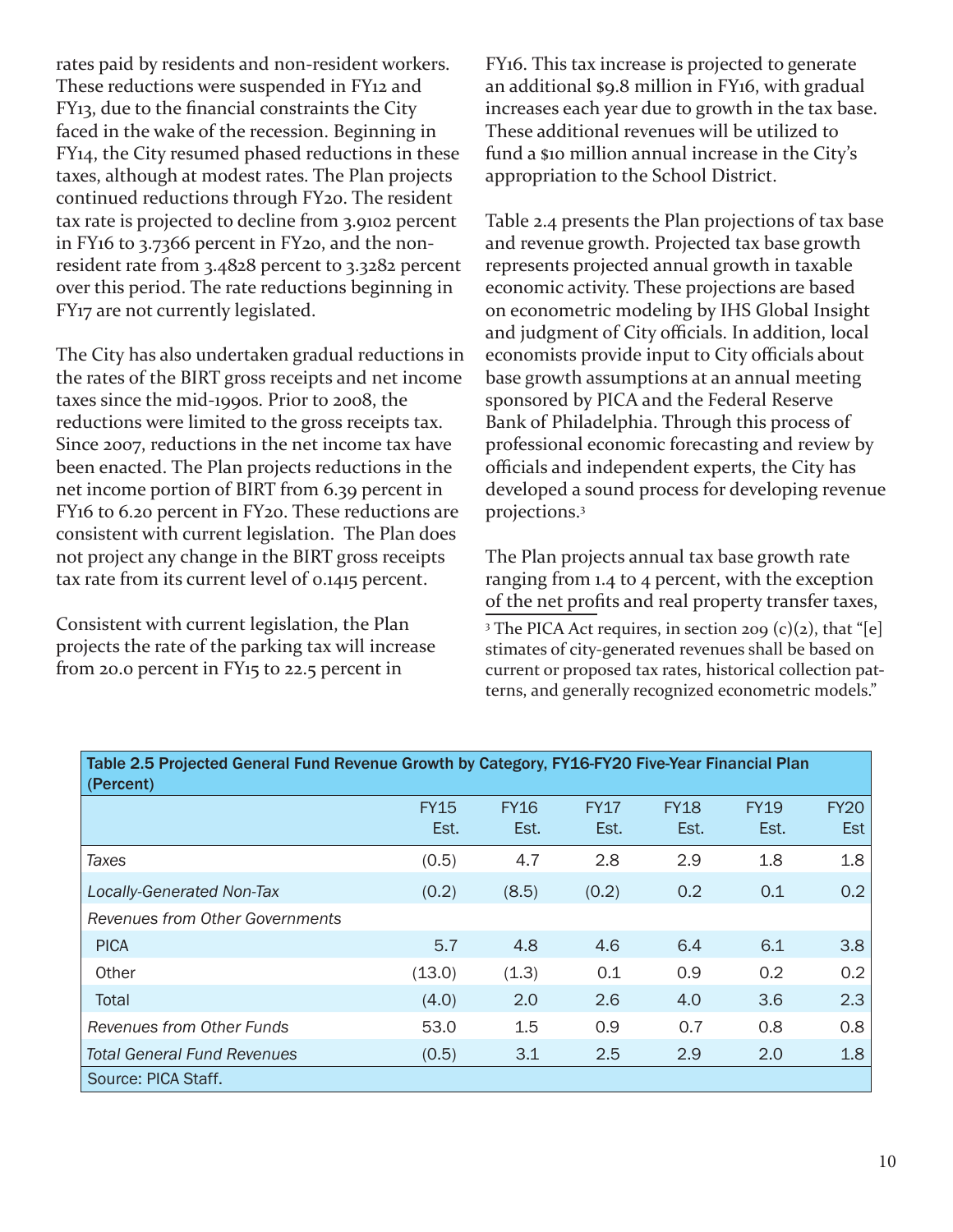which are projected to grow at higher rates in some years.

The revenue growth projections reflect the combined impact of base growth assumptions, tax rate assumptions, and other changes that affect revenue collections. These changes are particularly significant in the case of BIRT.

Under legislation enacted in 2012, two major structural changes were made to BIRT. The first was the implementation beginning in 2014 of tax relief for small businesses. The law specifies that the first \$50,000 in taxable gross receipts will be exempt from taxation under the gross receipts tax. In addition, taxable net income for purposes of the BIRT net income tax will also be reduced proportionately. The amount of the gross receipts exemption increases to \$75,000 in tax year 2015 and \$100,000 in tax year 2016 and subsequent years. This provision should substantially reduce the impact of BIRT on small businesses. Another change in the 2012 legislation was the adoption of single sales factor apportionment for purposes of determining income under the net income portion of BIRT. This provision should reduce the cost of BIRT to businesses with a physical presence in the City, thereby reducing the locational impacts of the tax. The two changes collectively are estimated to reduce BIRT revenue by amounts ranging from \$42 to \$46 million annually in each year of the Plan. The projection of BIRT revenue takes these structural reforms into account.

The Plan projects the BIRT tax base will increase by 1.89 percent in FY16, while revenue will decline 2.7 percent, reflecting the impact of the tax reforms. In FY17 through FY20, the BIRT revenue is projected to increase at rates generally below the projected rate of growth of the tax base, reflecting annual reductions in the rate of the net income portion of BIRT.

Wage and earnings tax revenue growth is projected to range from 3.7 percent to 0.8 percent over the life of the Plan. These growth rates are generally below the projected tax base growth, due to the projected reductions in the resident and nonresident tax rates. The most significant difference between revenue and tax base growth are projected in FY19 and FY20, when projected rate declines are relatively large.

Sales tax revenue is projected to decline 45.3 percent in FY15 due to the dedication of \$120 million in revenue to the School District of Philadelphia beginning that year. However, because the level of SDP-dedicated sales tax revenue remains constant at \$120 million after FY15, sales tax revenues received by the City grow more rapidly than the projected growth in the tax base after FY15.

*Locally-Generated Non-Tax.* Locally generated non-tax revenue is projected to decline from \$301 million in FY15 to \$276 million in FY16. This reflects a non-recurring \$29 million payment received in FY15 and categorized under the Department of Finance. An arbitration award allowed the release of these funds to the City, which was held in escrow to cover potential costs for the FOP health plan. Locally-generated non-tax revenue is projected to be stable after FY16.

*Revenue from Other Governments.* Revenue from other governments is projected at \$639 million in FY15. A major component of this category is PICA revenue. PICA receives a dedicated portion of the wage, earnings, and net profits taxes, which is utilized to pay debt service on PICA bonds. The remaining revenue not utilized for debt service is returned to the City. As a result of tax base growth and declining debt service, PICA revenue is projected to increase at annual rates ranging from 3.8 to 6.4 percent over the Plan period.

Other components of revenue from other governments include state and federal assistance for public health services, state pension aid, state funding of certain court costs, the City's share of state gaming proceeds, an annual rental payment from PGW, and the City's share of revenue generated by the Philadelphia Parking Authority (PPA) from on-street parking. Overall revenue from other governments, excluding PICA revenue, is projected to decline 1.3 percent in FY16, and then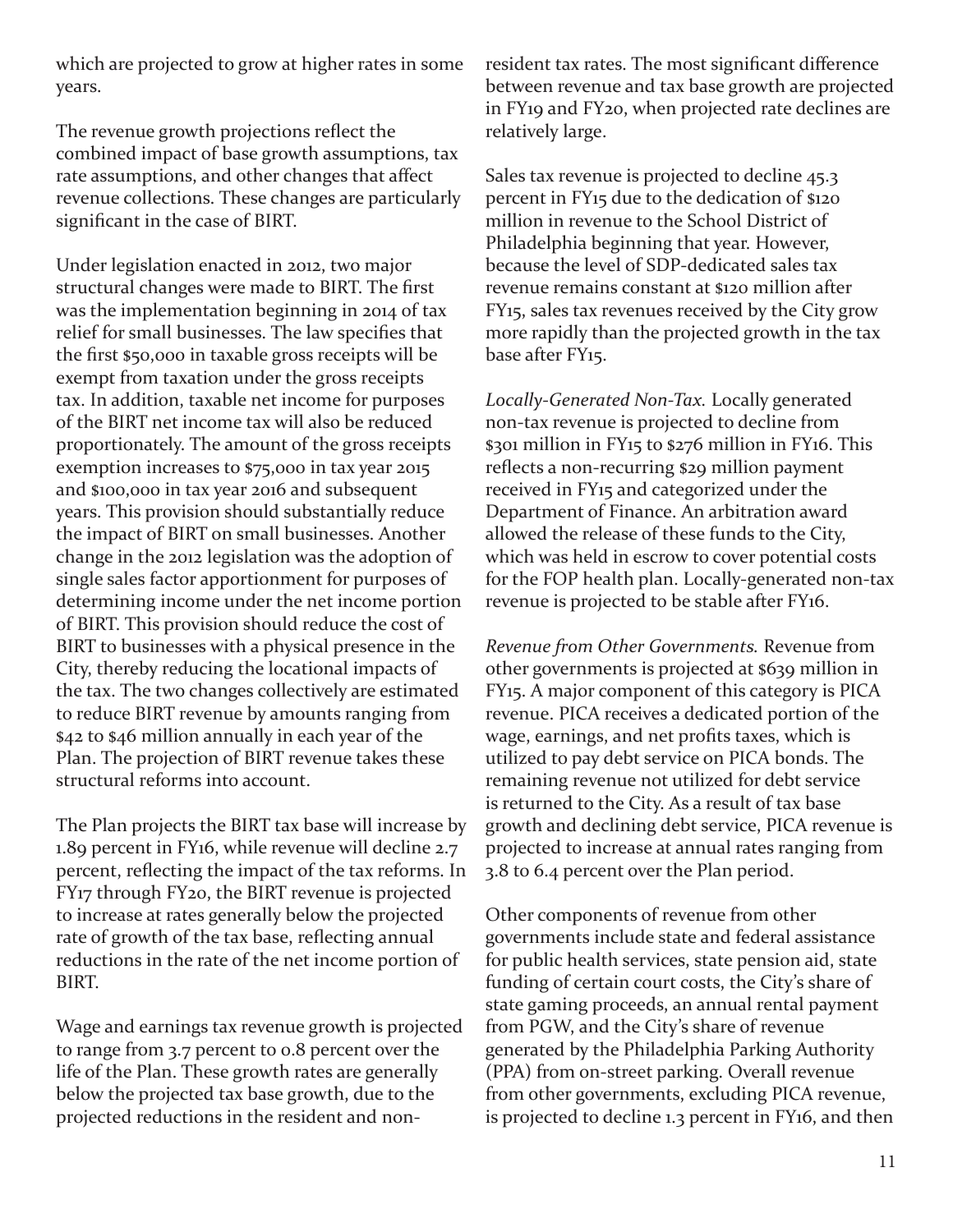increase modestly at rates ranging from 0.1 percent to 0.9 percent over the next four years. Overall revenue from other governments, including PICA revenue, is projected to increase at rates ranging from 2.0 percent to 4.0 percent during the FY16- FY20 period.

*Revenue from Other Funds.* Revenue from other funds is projected at \$64 million in FY15. This category includes reimbursements to the General Fund for costs incurred in support of operations funded through other funds, including the Water and Aviation funds. Another major source of revenue from other funds is dedicated funding to support the 911 system. Revenue from other funds is projected to be relatively stable over the life of the Plan.

#### **Obligations**

The Plan projects General Fund obligations will increase from \$3.866 billion in FY15 to \$4.238 billion in FY<sub>20</sub>, an overall increase of 9.5 percent, an average annual increase of 1.9 percent. General Fund obligations are comprised of three major categories: agency obligations, employee benefits, and non-agency appropriations.

*Agency Obligations.* The General Fund includes appropriations to finance the operations of 51 City agencies. These agencies range from major departments to relatively minor commissions. Some are under the jurisdiction of the Mayor, while others are led by independently elected officials. However, all have employees paid at least in part through General Fund appropriations, and most have other direct expenditures for contracted services, materials and supplies. Agency obligations in FY15 are projected at \$2.242 billion, which represents 58 percent of total General Fund obligations. Table 2.6 presents the Plan's projected agency obligations by major functional category.

Public Safety is the highest-spending category in agency obligations. It accounts for \$841 million of the \$2,242 billion total in agency obligations, which represents approximately 38 percent of the departmental spending. The Public Safety

category involves the Police and Fire Departments, representing \$613 million and \$227 million, respectively.

Governance and Administration is projected to cost \$428 million, which represents approximately 19 percent of total obligations. Judicial and corrections comes in close behind at \$416 million. The remaining agency categories - Social Services, Culture and Recreation, Economic Development and Regulation, Transportation, and Solid Waste Management - account for the remaining \$556 million, or one quarter, of agency obligations.

*Employee Benefits*. The General Fund also includes separate appropriations to fund various employee benefits. As shown in Table 2.6, employee benefits obligations for FY15 are projected at \$1.112 billion. This category includes pension payments, employee health benefits, disability and workers' compensation, social security contributions, and unemployment compensation.

The largest category is pension payments, which are projected at \$576 million in FY15. This amount includes the General Fund portion of the statemandated minimum pension contribution and pension related debt service. Debt service on pension bonds in FY14 included both debt service on the City's 1999 Pension Obligation Bonds (POB) and payments for short term debt issued by the Philadelphia Authority for Industrial Development (PAID) to finance the repayment of previously deferred contributions. The decline in pension costs from FY14 to FY15 reflects the City's completion of payments for the PAID debt.

The second largest employee benefit category is shown as the employee welfare plan, projected at \$403 million. This category includes health benefits for active workers and retirees, life insurance, legal insurance, tool allowances, and flex cash payments. Health benefits are provided under four plans covering members of the major municipal unions - FOP, IAFF, DC33, and DC47 – and a City-administered plan that covers nonrepresented, exempt, and unionized workers who opt out of the union plans. The City has been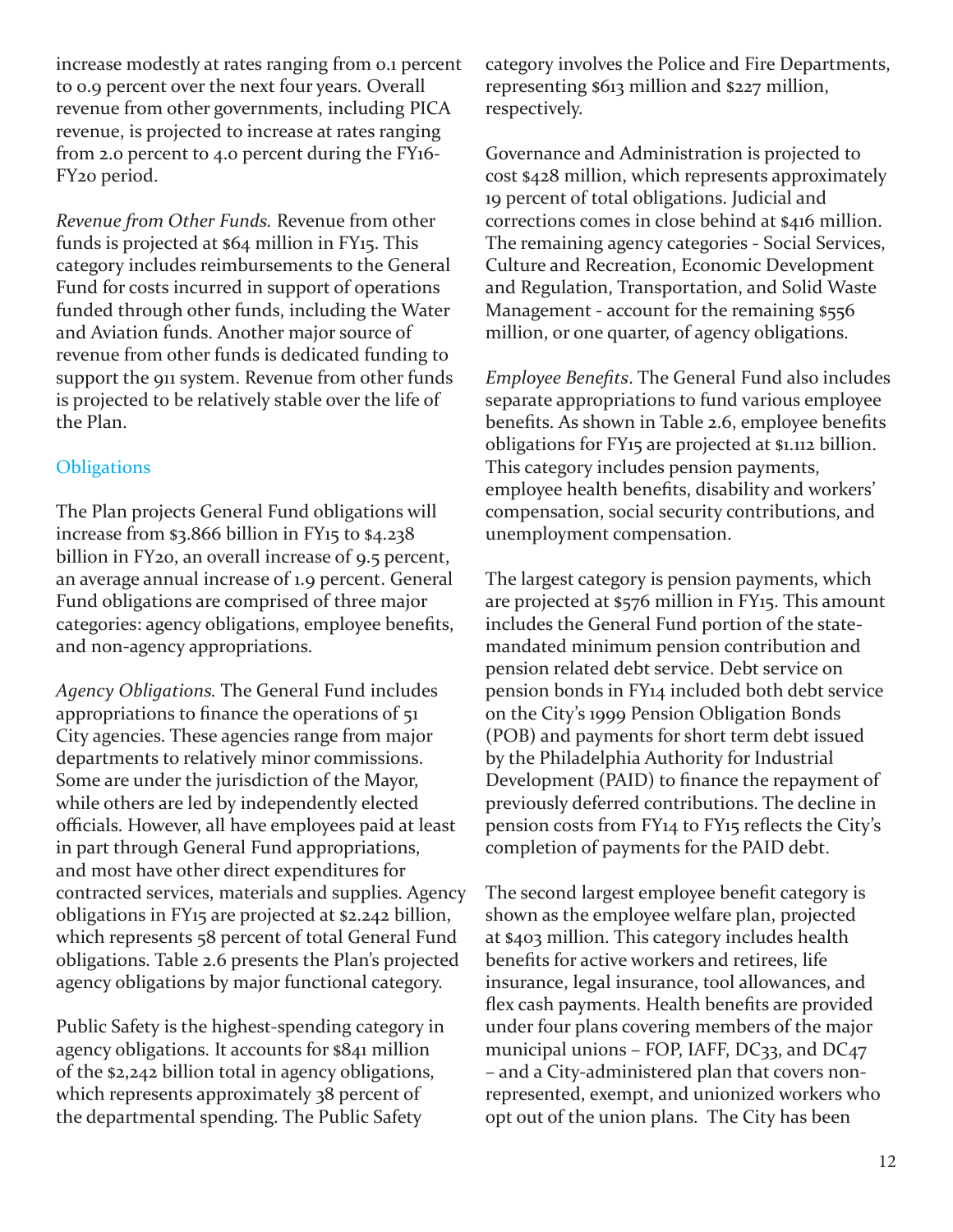| Table 2.6. General Fund Obligations by Category, FY16-FY20 Five-Year Financial Plan Projections (\$ in Millions) |              |             |             |             |             |                                    |             |  |
|------------------------------------------------------------------------------------------------------------------|--------------|-------------|-------------|-------------|-------------|------------------------------------|-------------|--|
| <b>Function</b>                                                                                                  | <b>FY14</b>  | <b>FY15</b> | <b>FY16</b> | <b>FY17</b> | <b>FY18</b> | <b>FY19</b>                        | <b>FY20</b> |  |
|                                                                                                                  | Actual       | Est.        | Est.        | Est.        | Est.        | Est.                               | Est.        |  |
|                                                                                                                  |              |             |             |             |             |                                    |             |  |
| Agencies <sup>1</sup>                                                                                            |              |             |             |             |             |                                    |             |  |
| <b>Public Safety</b>                                                                                             | \$835        | \$841       | \$862       | \$871       | \$878       | \$879                              | \$880       |  |
| <b>Judicial and Corrections</b>                                                                                  | 407          | 416         | 422         | 428         | 428         | 428                                | 428         |  |
| <b>Health and Human Services</b>                                                                                 | 275          | 284         | 285         | 285         | 285         | 285                                | 285         |  |
| Economic Development and Regulation                                                                              | 34           | 42          | 45          | 46          | 44          | 44                                 | 44          |  |
| <b>Culture and Recreation</b>                                                                                    | 93           | 100         | 104         | 104         | 104         | 104                                | 104         |  |
| Transportation and Sanitation                                                                                    | 125          | 131         | 126         | 127         | 128         | 129                                | 130         |  |
| <b>Central Services</b>                                                                                          | 250          | 259         | 259         | 257         | 262         | 264                                | 267         |  |
| Governance and Administration                                                                                    | 152          | 169         | 168         | 165         | 165         | 163                                | 165         |  |
| Total                                                                                                            | 2,170        | 2,242       | 2,272       | 2,284       | 2,295       | 2,297                              | 2,302       |  |
| <b>Employee Benefits</b>                                                                                         |              |             |             |             |             |                                    |             |  |
| <b>Pension Payments</b>                                                                                          | \$646        | \$576       | \$612       | \$625       | \$634       | \$662                              | \$674       |  |
| Employee Welfare Plan                                                                                            | 421          | 403         | 425         | 445         | 465         | 487                                | 508         |  |
| Disability/Workers' Compensation                                                                                 | 56           | 56          | 58          | 60          | 61          | 62                                 | 64          |  |
| <b>Social Security</b>                                                                                           | 67           | 71          | 72          | 73          | 74          | 74                                 | 74          |  |
| <b>Unemployment Compensation</b>                                                                                 | 3            | 5           | 5           | 5           | 5           | 5                                  | 5           |  |
| Total                                                                                                            | 1,194        | 1,112       | 1,172       | 1,207       | 1,239       | 1,290                              | 1,323       |  |
| Non-Agency Line Items                                                                                            |              |             |             |             |             |                                    |             |  |
| <b>Debt Service</b>                                                                                              | 216          | 245         | 246         | 260         | 279         | 268                                | 259         |  |
| Art Museum                                                                                                       | 3            | 3           | $\mathsf 3$ | 3           | $\mathsf 3$ | 3                                  | 3           |  |
| <b>Convention Center</b>                                                                                         | 15           | 15          | 15          | 15          | 15          | 15                                 | 15          |  |
| <b>Community College</b>                                                                                         | 26           | 27          | 30          | 29          | 29          | 29                                 | 29          |  |
| <b>School District</b>                                                                                           | 114          | 69          | 104         | 104         | 104         | 105                                | 106         |  |
| <b>SEPTA</b>                                                                                                     | 66           | 70          | 74          | 78          | 83          | 88                                 | 93          |  |
| <b>Legal Services</b>                                                                                            | 41           | 43          | 43          | 43          | 44          | 44                                 | 44          |  |
| Indemnities                                                                                                      | 41           | 40          | 38          | 38          | 38          | 38                                 | 38          |  |
| Transfer to Budget Stabilization                                                                                 |              |             |             |             |             |                                    |             |  |
| Reserve Fund                                                                                                     |              |             |             |             |             | $\hspace{0.05cm} -\hspace{0.05cm}$ | 26          |  |
| Other <sup>2</sup>                                                                                               | $\mathsf{O}$ | $\mathbf 1$ | $\mathbf 1$ | $\mathbf 1$ | $\mathbf 1$ | $\mathbf 1$                        | 1           |  |
| Total                                                                                                            | 522          | 512         | 554         | 570         | 595         | 590                                | 612         |  |
| <b>Total</b>                                                                                                     | 3,887        | 3,866       | 3,998       | 4,062       | 4,128       | 4,176                              | 4,238       |  |
| Note:                                                                                                            |              |             |             |             |             |                                    |             |  |

<sup>1</sup> Definitions of agency categories are provided in Table 4-1. Indemnity costs are excluded from agency costs. <sup>2</sup> Includes refunds, witness fees, Hero Awards, and scholarships.

successful in controlling employee health costs by adopting self-insurance for each of these plans except the DC 33 plan.

*Non-Agency Appropriations.* The non-agency appropriations are projected at \$512 million in FY15. These appropriations include City funding for various non-City entities, debt service, indemnities, transfers to the Budget Stabilization Reserve, and other miscellaneous line items. The City supports various entities through direct appropriations, including: the School

District of Philadelphia, Community College of Philadelphia, the Pennsylvania Convention Center, the Southeastern Pennsylvania Transportation Authority, and the Philadelphia Museum of Art. Through the Legal Services line item, the City provides support for the Defender Association of Philadelphia, Community Legal Services, and the Support Center for Child Advocates.

The largest line item in non-agency appropriations is debt service, projected at \$245 million. The next largest are SEPTA (\$70 million) and the School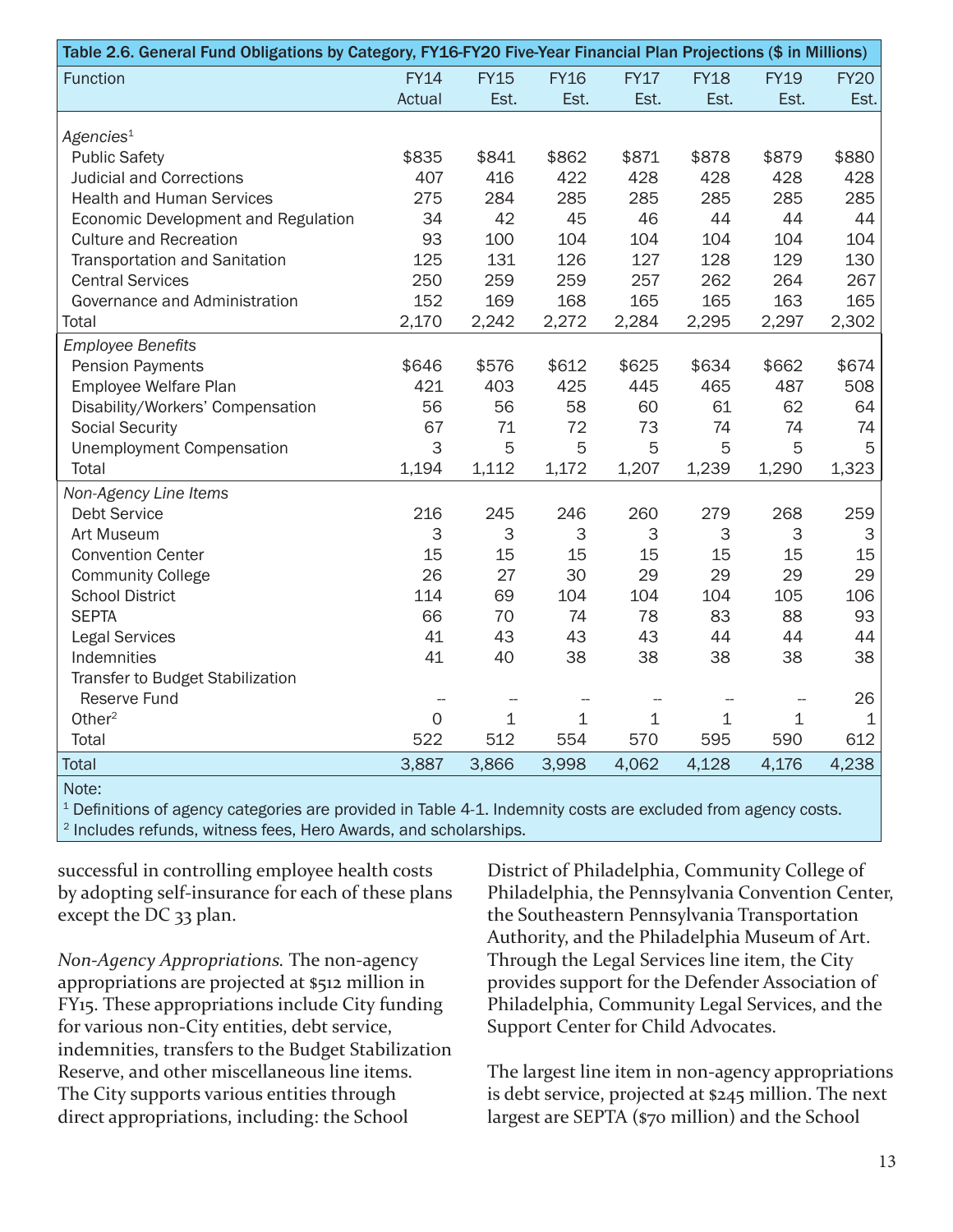District (\$69 million). After indemnities, projected at \$40 million, the remaining entities – Legal Services (\$43 million), the Community College (\$27 million), Convention Center (\$15 million), and Art Museum (\$3 million) – account for \$89 million, or 5 percent of total non-agency spending. *Growth Rates*. General Fund obligation growth overall is projected to decline over the life of the Plan. Table 2.7 shows growth rates analyzed for agencies, employee benefits, and non-agency line-items separately. In terms of agency spending, personal services obligations are projected to decline over the life of the Plan, as are other obligations related to contracted services, materials and supplies.

Employee benefits obligation growth overall is projected to decline over the life of the Plan. This category includes pension payments, health benefits, and unemployment compensation, among others. The greatest variation in this category can be seen in pension benefits, which are adjusted each year based on experience gains or losses. The gains and losses help determine the City's annually required minimum pension contribution. This line item also reflects pension payments that were deferred during the recession and recently paid.

Health benefits are projected to remain relatively stable, which is consistent with the trend of

| Table 2.7. Projected General Fund Obligation Growth Rates, FY16-FY20 Five-Year Financial Plan |             |             |             |             |             |             |  |  |  |
|-----------------------------------------------------------------------------------------------|-------------|-------------|-------------|-------------|-------------|-------------|--|--|--|
| <b>Function</b>                                                                               | <b>FY15</b> | <b>FY16</b> | <b>FY17</b> | <b>FY18</b> | <b>FY19</b> | <b>FY20</b> |  |  |  |
|                                                                                               | Est.        | Est.        | Est.        | Est.        | Est.        | Est.        |  |  |  |
| Agencies                                                                                      |             |             |             |             |             |             |  |  |  |
| <b>Personal Services</b>                                                                      | 3.6         | 2.1         | 1.4         | 0.4         | 0.0         | $0.0\,$     |  |  |  |
| <b>Other than Personal Services</b>                                                           | 2.6         | 3.2         | (1.3)       | 0.6         | 0.2         | 0.7         |  |  |  |
| Total                                                                                         | 3.3         | 2.5         | 0.5         | 0.5         | 0.1         | 0.2         |  |  |  |
| <b>Employee Benefits</b>                                                                      |             |             |             |             |             |             |  |  |  |
| <b>Pension Payments</b>                                                                       | (10.9)      | 6.2         | 2.1         | 1.5         | 4.4         | 1.7         |  |  |  |
| Employee Welfare Plan                                                                         | (4.3)       | 5.4         | 4.6         | 4.6         | 4.7         | 4.2         |  |  |  |
| Disability/Workers' Compensation                                                              | (0.1)       | 3.7         | 2.5         | 2.5         | 2.5         | 2.5         |  |  |  |
| <b>Social Security</b>                                                                        | 5.4         | 1.9         | 1.0         | 0.5         | 0.1         | 0.0         |  |  |  |
| <b>Unemployment Compensation</b>                                                              | 81.3        | (9.8)       | 0.0         | 0.0         | 0.0         | 0.0         |  |  |  |
| Total                                                                                         | (6.9)       | 5.4         | 2.9         | 2.6         | 4.1         | 2.6         |  |  |  |
| Non-Agency Line Items                                                                         |             |             |             |             |             |             |  |  |  |
| <b>Debt Service</b>                                                                           | 13.5        | 0.4         | 5.8         | 7.1         | (3.9)       | (3.3)       |  |  |  |
| Art Museum                                                                                    | 0.0         | 0.0         | 0.0         | 0.0         | 0.0         | 0.0         |  |  |  |
| <b>Convention Center</b>                                                                      | 0.0         | 0.0         | 0.0         | 0.0         | 0.0         | 0.0         |  |  |  |
| <b>Community College</b>                                                                      | 1.9         | 12.6        | (4.6)       | 0.0         | 0.0         | 0.0         |  |  |  |
| <b>School District</b>                                                                        | (39.4)      | 14.6        | 0.1         | 0.1         | 0.7         | 0.7         |  |  |  |
| <b>SEPTA</b>                                                                                  | 6.7         | 5.4         | 5.5         | 5.7         | 5.7         | 5.7         |  |  |  |
| <b>Legal Services</b>                                                                         | 4.9         | 1.3         | 0.0         | 2.3         | 0.0         | 0.0         |  |  |  |
| Indemnities                                                                                   | (3.4)       | (4.2)       | 0.0         | 0.0         | 0.0         | 0.0         |  |  |  |
| Transfer to Budget Stabilization                                                              |             |             |             |             |             |             |  |  |  |
| Reserve Fund                                                                                  |             |             |             |             |             |             |  |  |  |
| Other <sup>1</sup>                                                                            | 54.1        | 0.0         | 0.0         | 0.0         | 0.0         | $0.0\,$     |  |  |  |
| Total                                                                                         | (1.9)       | 3.3         | 3.2         | 4.4         | (1.0)       | 4.0         |  |  |  |
| Total <sup>2</sup>                                                                            | (0.5)       | 3.4         | 1.6         | 1.6         | 1.2         | 1.5         |  |  |  |
| Note:                                                                                         |             |             |             |             |             |             |  |  |  |

<sup>1</sup> Includes refunds, witness fees, Hero Awards, and scholarships.

<sup>2</sup> Includes agencies, employee benefits, non-agency line items, and transfer to Budget Stabilization Reserve Fund.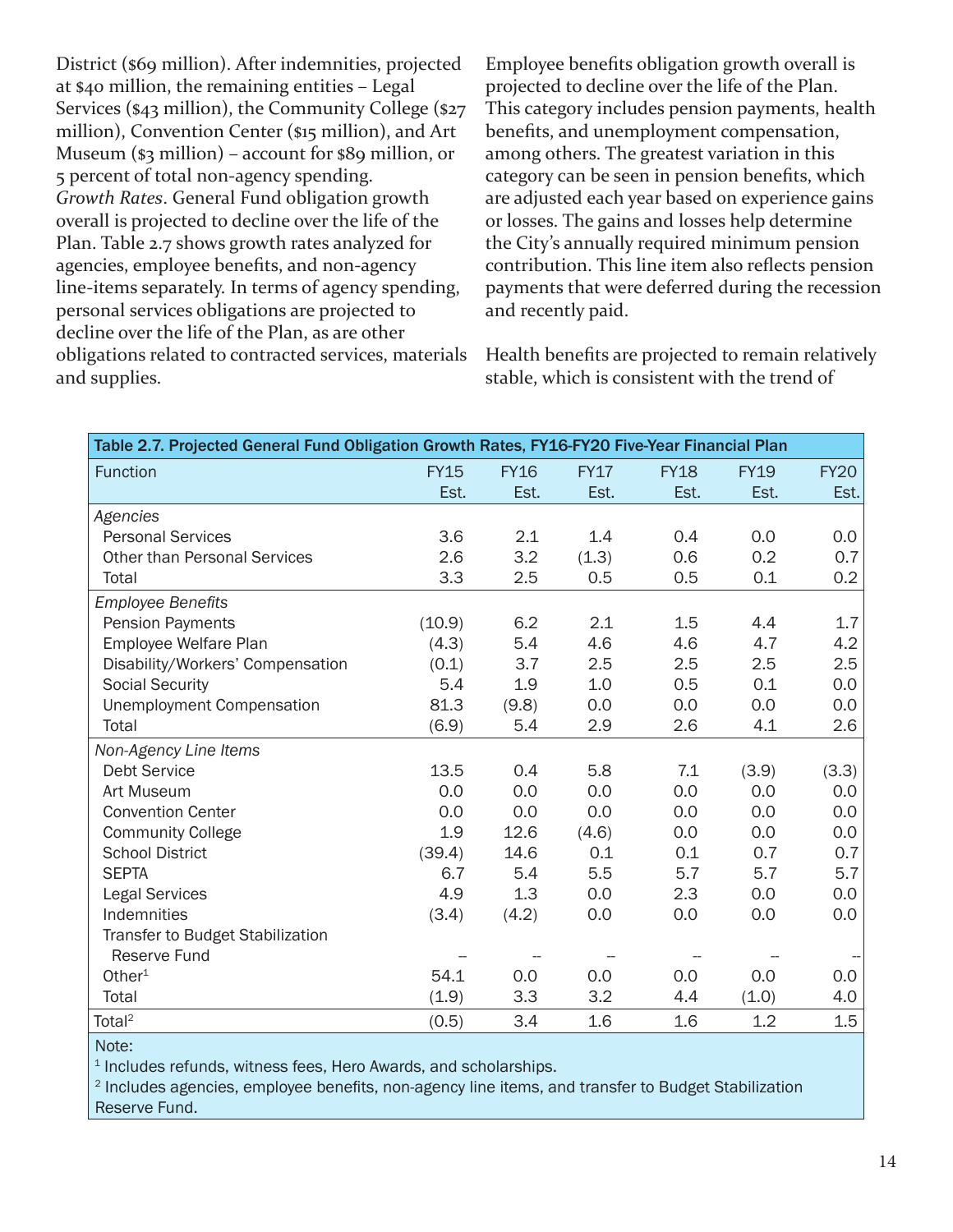minimal growth in this area in recent years – approximately 0.4 percent annually (please see the discussion on health benefits in Section III of this report).

Non-agency obligations – including debt service, indemnities, reserves, and entities receiving funding from the City – are projected to increase 4 percent through the end of the Plan. The most variation in this category is in debt service. Legal Services is the only area in the category that is projected to carry a consistent, yet minimal increase. The Art Museum, Convention Center, Community College, and Indemnities obligations are projected at zero growth, particularly in the final three years of the Plan.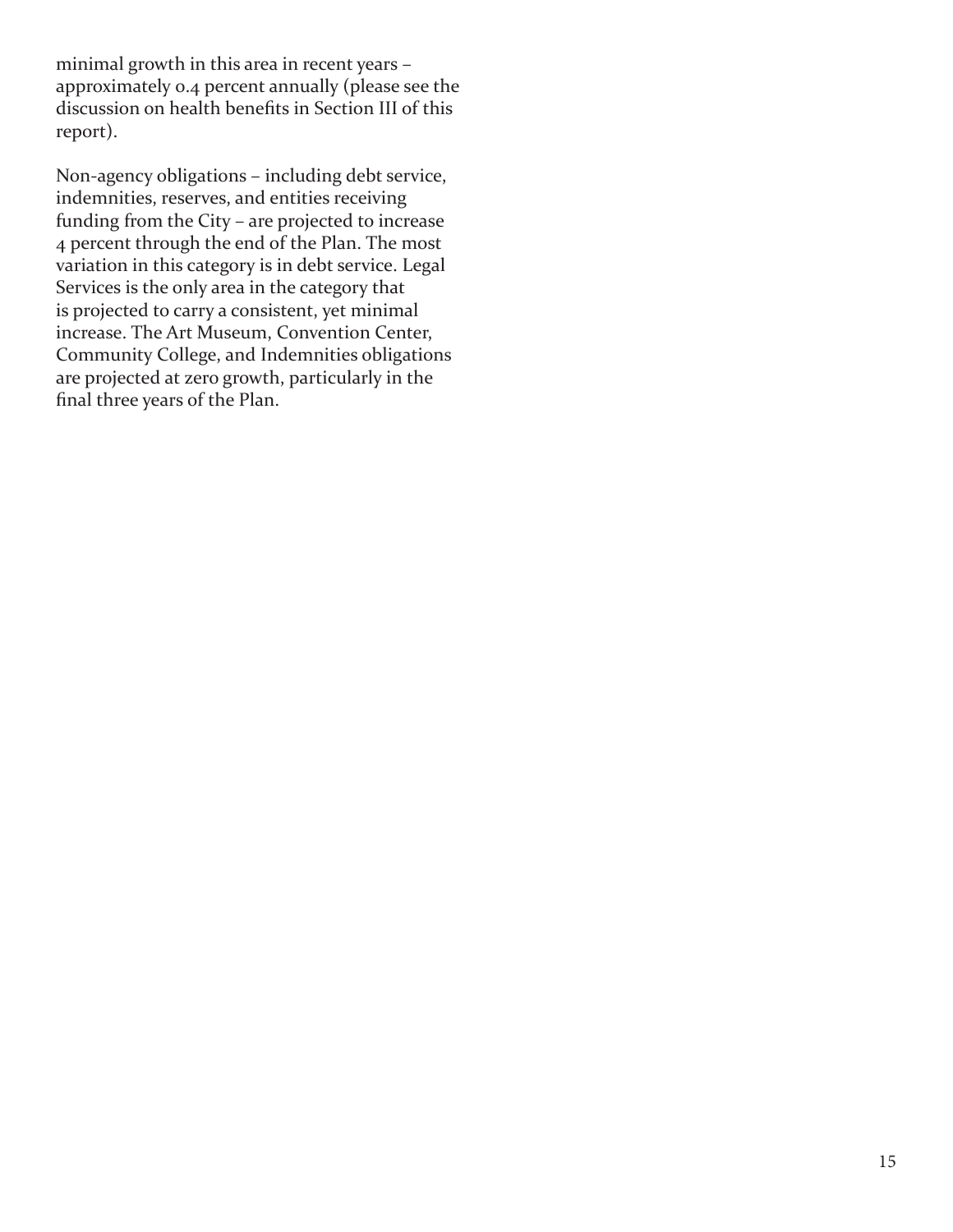## III. Risks to the Plan

PICA staff's analysis of the Plan is based in significant part on the risk assessment in this section. The PICA Act requires that the Plan projections of revenues and obligations be based on reasonable assumptions and methods of estimation. This requirement was included in the Act to ensure that the *Five-Year Financial Plan* process works to provide adequate assurance that the City will continue to maintain financial stability. Without reasonable assumptions and methods of estimation, the Plan process cannot provide assurance that the City can maintain General Fund balance over the next five years without additional budget balancing measures.

The discussion below focuses on key risks to the Plan. They include: wage costs, economic growth, School District of Philadelphia finances, indemnity costs, health benefit costs, the impact of business tax reform, real estate assessment appeals, pension costs, Department of Human Services costs, and the impact of tax enforcement.

The impact of potential wage increases is quantified, resulting in an estimate of this risk on the Plan fund balance. The other risks are not quantified.

| Table 3.1. Terms of Current Contracts Relating to Wages, by Bargaining Unit |                    |                                                                                         |
|-----------------------------------------------------------------------------|--------------------|-----------------------------------------------------------------------------------------|
| <b>Bargaining Unit</b>                                                      | <b>Term</b>        | Wage Provisions <sup>1</sup>                                                            |
| FOP-Police                                                                  | 7/1/14-6/30/17     | $3\%$ $7/1/14$<br>$3.25\%$ $7/1/15$<br>3.25% 7/1/16                                     |
| FOP-Sheriff                                                                 | 7/1/14-6/30/17     | $2.5\%$ $7/1/14$<br>$3\%$ $7/1/15$<br>$3.25\%$ $7/1/16$                                 |
| FOP-Register of Wills                                                       | 7/1/14-6/30/17     | Same as DC 33                                                                           |
| <b>IAFF</b>                                                                 | $7/1/13 - 6/30/17$ | $3\%$ $7/1/13$<br>$3\%$ $7/1/14$<br>3.25% 7/1/15<br>Reopener to determine wages in FY17 |
| <b>DC 33</b>                                                                | 7/1/09-6/30/16     | $3.5\%$ 9/1/14<br>2.5% 7/1/15                                                           |
| DC 33 - Local 159                                                           | 7/1/14-6/30/17     | $3\%$ $7/1/14$<br>3.25% 7/1/15<br>3.25% 7/1/16                                          |
| <b>DC 47</b>                                                                | 7/1/09-6/30/17     | 3.5% Spring 2014 <sup>2</sup><br>2.5% 7/1/15<br>$3.0\%$ $7/1/16$                        |
| DC 47 - Local 810                                                           | 7/1/14-6/30/16     | 2.5% 7/1/14<br>2.5% 7/1/15                                                              |
| Notes:                                                                      |                    |                                                                                         |

<sup>1</sup> Only provisions that affect the union pay plan are described. Some unions received lump sum bonuses, but these provisions are not included.

 $2$  Wage increase occurred 30 days after ratification of the contract.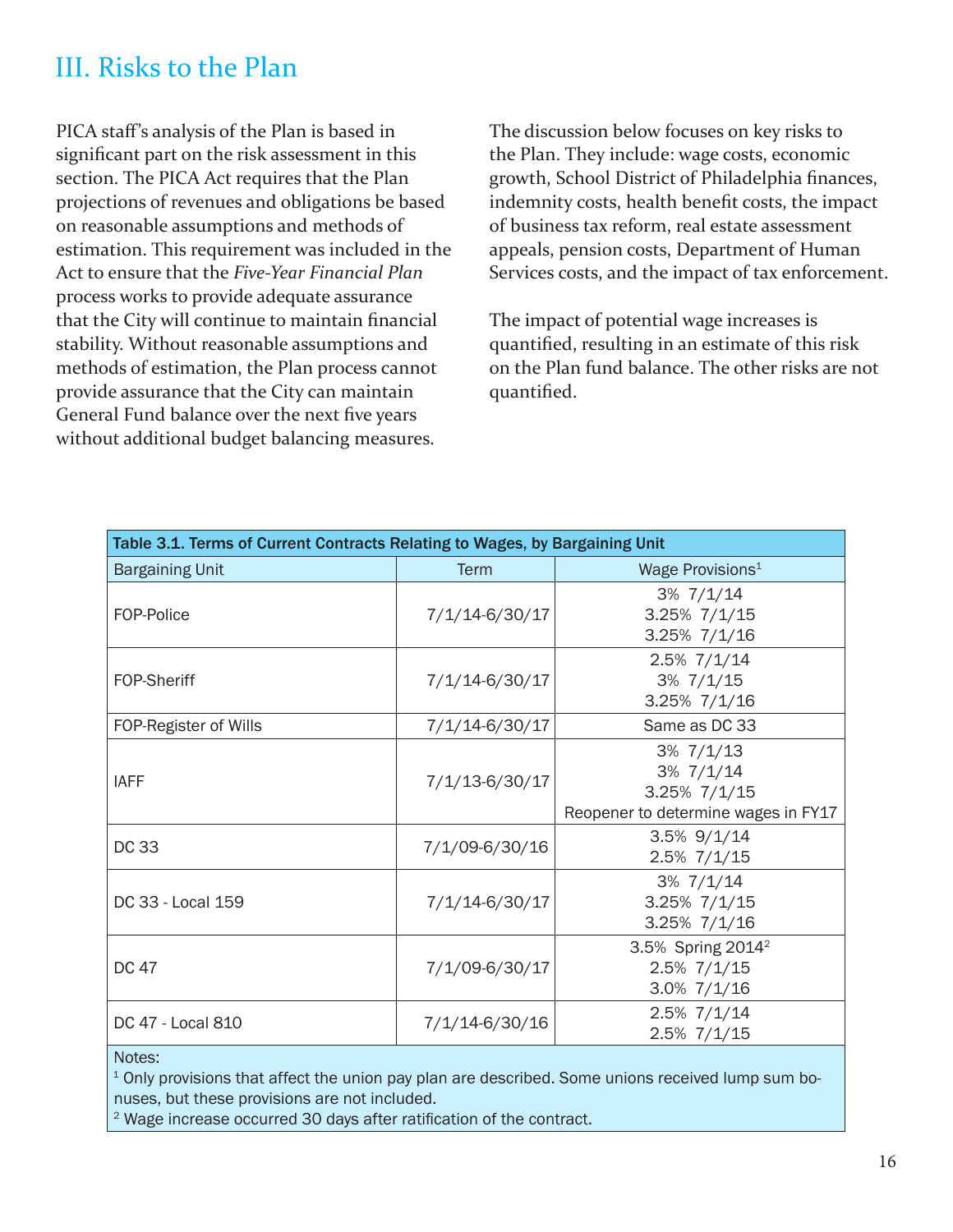| Table 3.2. Wage Risk by Bargaining Unit, FY16-FY20 Five-Year Financial Plan (\$ in<br>Millions)                                                                                                |                     |                    |                     |                     |                     |                                      |  |  |  |  |
|------------------------------------------------------------------------------------------------------------------------------------------------------------------------------------------------|---------------------|--------------------|---------------------|---------------------|---------------------|--------------------------------------|--|--|--|--|
|                                                                                                                                                                                                | <b>FY16</b><br>Est. | <b>FY17</b><br>Est | <b>FY18</b><br>Est. | <b>FY19</b><br>Est. | <b>FY20</b><br>Est. | <b>FY16-</b><br><b>FY20</b><br>Total |  |  |  |  |
| FOP-Police                                                                                                                                                                                     |                     |                    | 9.0                 | 18.1                | 27.5                | 54.6                                 |  |  |  |  |
| <b>FOP-Sheriff</b>                                                                                                                                                                             |                     |                    | 0.3 <sub>2</sub>    | 0.7                 | 1.1                 | 2.1                                  |  |  |  |  |
| FOP-Register of Wills                                                                                                                                                                          |                     | 0.1                | $0.2^{\circ}$       | 0.2                 | 0.3                 | 0.8                                  |  |  |  |  |
| <b>IAFF</b>                                                                                                                                                                                    |                     | 3.0                | 6.0                 | 9.0                 | 12.2                | 30.1                                 |  |  |  |  |
| <b>DC33</b>                                                                                                                                                                                    |                     | 4.1                | 8.2                 | 12.5                | 16.8                | 41.6                                 |  |  |  |  |
| DC 33 - Local 159                                                                                                                                                                              |                     |                    | 2.6                 | 5.2                 | 7.9                 | 15.6                                 |  |  |  |  |
| DC 47                                                                                                                                                                                          |                     |                    | 3.1                 | 6.2                 | 9.3                 | 18.6                                 |  |  |  |  |
| DC 47 - Local 810                                                                                                                                                                              |                     | 0.4                | 0.7                 | 1.1                 | 1.5                 | 3.6                                  |  |  |  |  |
| Total                                                                                                                                                                                          |                     | 7.5                | 30.0                | 53.0                | 76.5                | 167.0                                |  |  |  |  |
| Source: PICA staff estimates. Risk is calculated as the impact of a 2 percent wage<br>increase in years for which the proposed Plan does not assume any increase. Amounts<br>exclude FICA tax. |                     |                    |                     |                     |                     |                                      |  |  |  |  |

#### **Wages**

Among the most significant risks faced by the Plan is that actual wage increases could exceed projections. As shown in Table 3.1, current contracts for each of the City's eight major bargaining units expire at the end of FY16 or FY17. For each of these bargaining units, the Plan does not assume any wage increase beyond the period covered by these contracts. In the case of the International Association of Fire Fighters (IAFF), the current contract covers the period through the end of FY17, but only determines wages through the end of FY16. Wages in the final year of the contract will be determined through a separate arbitration process that will occur in 2016. In the case of this contract, the Plan assumes only the wage increases that are determined through the end of FY16.

In previous years, the *Five-Year Financial Plan* has included a cost reserve to cover potential future labor costs for unresolved and future contracts. The FY15-FY19 Plan approved by PICA on July 21, 2014 included a reserve of \$213.6 million. In the revision to the FY15-FY19 Plan approved by PICA in October 2014, the labor cost reserve increased

to \$284.5 million. The increase reflected higher than anticipated costs for the new DC33 contract, inclusion of new costs associated with wages for exempt workers, and the inclusion of potential costs of unresolved contracts for DC33 Local 159, FOP-Sheriff's Deputies, and FOP-Register of Wills. The reserve also included costs to cover a 2.5 percent wage increase for the IAFF bargaining unit in FY14 and FY15.

The proposed FY16-FY20 Plan does not include a reserve for potential future labor costs. This is a concern for PICA staff. In a previous report, PICA staff argued for the benefits of including reasonable assumptions about future labor cost growth as part of a baseline five-year forecast.<sup>4</sup>

The potential for additional wage increases after the expiration of current labor contracts represents the most significant risk to the obligation projections in the Plan. This risk can be quantified. For illustrative purposes, Table 3.2 estimates the impact on the Plan of 2 percent annual increases for all unionized workers in years not covered by

<sup>4</sup> *Staff Report on the City of Philadelphia's Five-Year Financial Plan for Fiscal Year 2014-Fiscal Year 2018*, September 2013, pp. 5-8.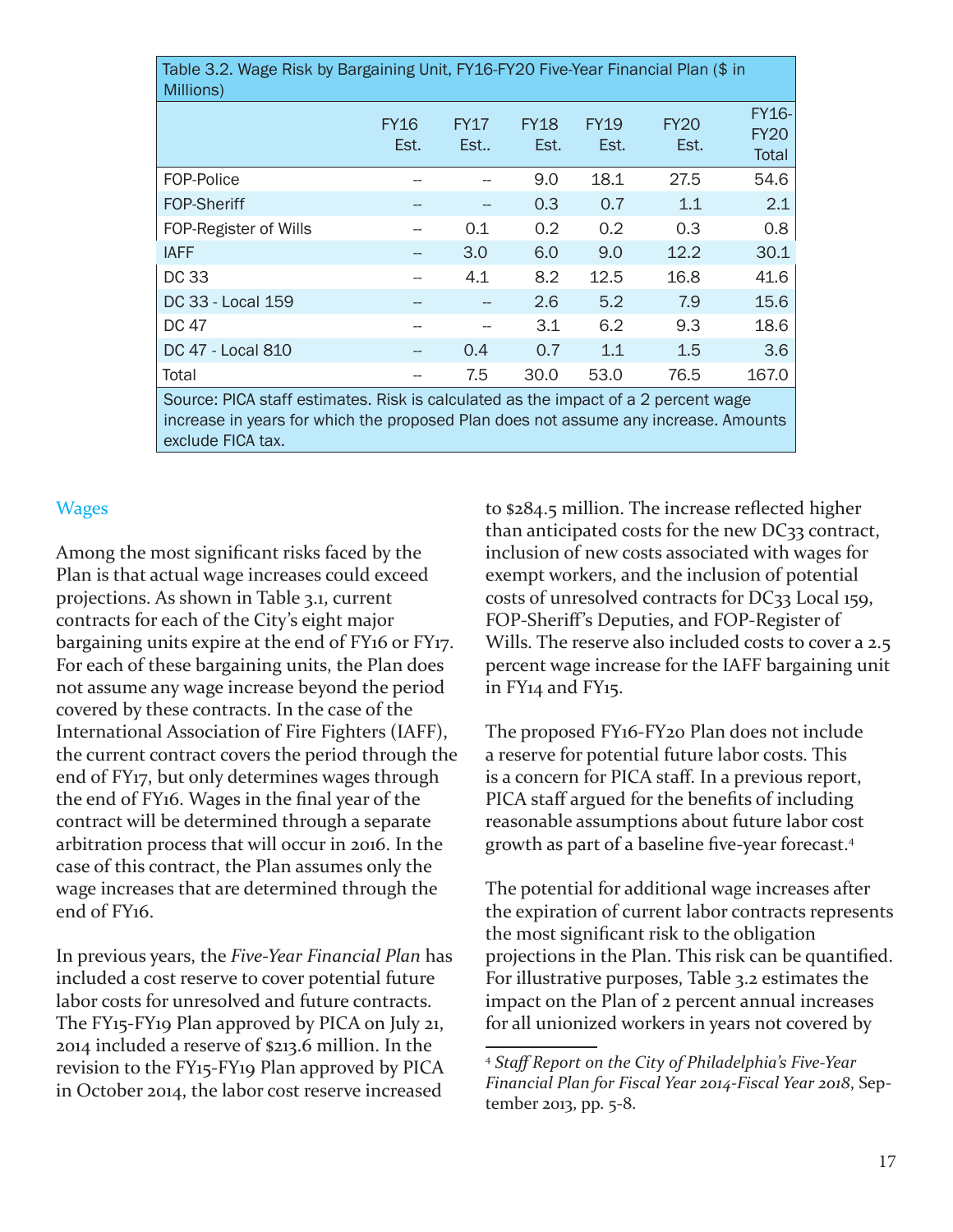a current labor contract.<sup>5</sup> The analysis indicates that 2 percent annual increases would result in additional costs of \$167 million over the life of the Plan. The assumption of 2 percent growth is consistent with regional inflation over the most recent five years.<sup>6</sup> Current union contracts contain annual raises that range from 2.5 to 3.25 percent.

Table 3.3 presents the impact of the Plan's wage risk on fund balance. The wage risk shown in Table 3.2 is \$7.5 million in FY17, and increases over time as the impact of each year cumulates. The cumulative impact of the assumed wage increases is 37.5 million in FY18, 90.5 million in FY19, and 167.0 million in FY20. The proposed Plan's fund balances are reduced by these amounts in each fiscal year. In addition, the result of lower fund balances is that the City will not be required to make its projected \$26.0 million contribution to the Budget Stabilization Reserve Fund (BSRF) in FY20. Eliminating this contribution has the effect of increasing fund balance.

With the additional wage costs and the elimination of the BSRF contribution, PICA's staff analysis estimates that the projected fund balances will remain positive in each year of the Plan, albeit extremely low. Fund balances, assuming annual wage increases for each bargaining unit, would decline from \$69.3 million in FY16 to a low of \$3.9 million in FY19, and increase to \$12.6 million in  $FY20.$ 

This analysis suggests that even with modest wage increases, the City is not financially prepared for the impact of any adverse events that could substantially impact General Fund revenues or expenditures. As detailed in the discussion below, there are a number of risks facing the Plan. They include the potential for slower-than-projected economic growth, more rapid growth than projected for health benefit costs, continuing delays with processing real estate appeals, pension cost growth beyond Plan projections, among others.

Perhaps the greatest concern is that five years after the official end of the recession of 2008-2009, the City remains in a financially delicate position. There is simply very little room within the Plan as proposed to cover adverse contingencies. In the event of another recession or even a significant

| Table 3.3. Potential Impact of Wage Risk on Plan Fund Balance, FY16-FY20 Five-Year Financial Plan<br>(\$ in Millions)                             |             |             |             |             |             |
|---------------------------------------------------------------------------------------------------------------------------------------------------|-------------|-------------|-------------|-------------|-------------|
|                                                                                                                                                   | <b>FY16</b> | <b>FY17</b> | <b>FY18</b> | <b>FY19</b> | <b>FY20</b> |
|                                                                                                                                                   | Est.        | Est         | Est.        | Est.        | Est.        |
| <b>Wage Risk</b>                                                                                                                                  |             |             |             |             |             |
| Annual Impact                                                                                                                                     | --          | \$7.5       | \$30.0      | \$53.0      | \$76.5      |
| <b>Cumulative Impact</b>                                                                                                                          |             | 7.5         | 37.5        | 90.5        | 167.0       |
| <b>Plan Fund Balance as Submitted</b>                                                                                                             | \$69.3      | 34.0        | 47.2        | 94.4        | 153.5       |
| <b>Revised Fund Balance</b><br>After Taking Wage Risk Into Account                                                                                | 69.3        | 26.5        | 9.7         | 3.9         | (13.5)      |
| Contribution to Budget Stabilization Reserve Fund<br>in Proposed Plan                                                                             |             |             |             |             | 26.0        |
| <b>Revised Fund Balance</b><br>After Taking Wage Risk Into Account and<br>Eliminating Contribution to<br><b>Budget Stabilization Reserve Fund</b> | 69.3        | 26.5        | 9.7         | 3.9         | 12.6        |
| Source: PICA staff estimates.                                                                                                                     |             |             |             |             |             |

<sup>&</sup>lt;sup>5</sup> In the case of the IAFF, a 2 percent wage increase is assumed in the final year of its contract. The actual wage increase for this year will be determined by a separate reopener arbitration.

<sup>6</sup> The Consumer Price Index for the Philadelphia region increased at an annual rate of 1.8 percent from 2010 to 2014.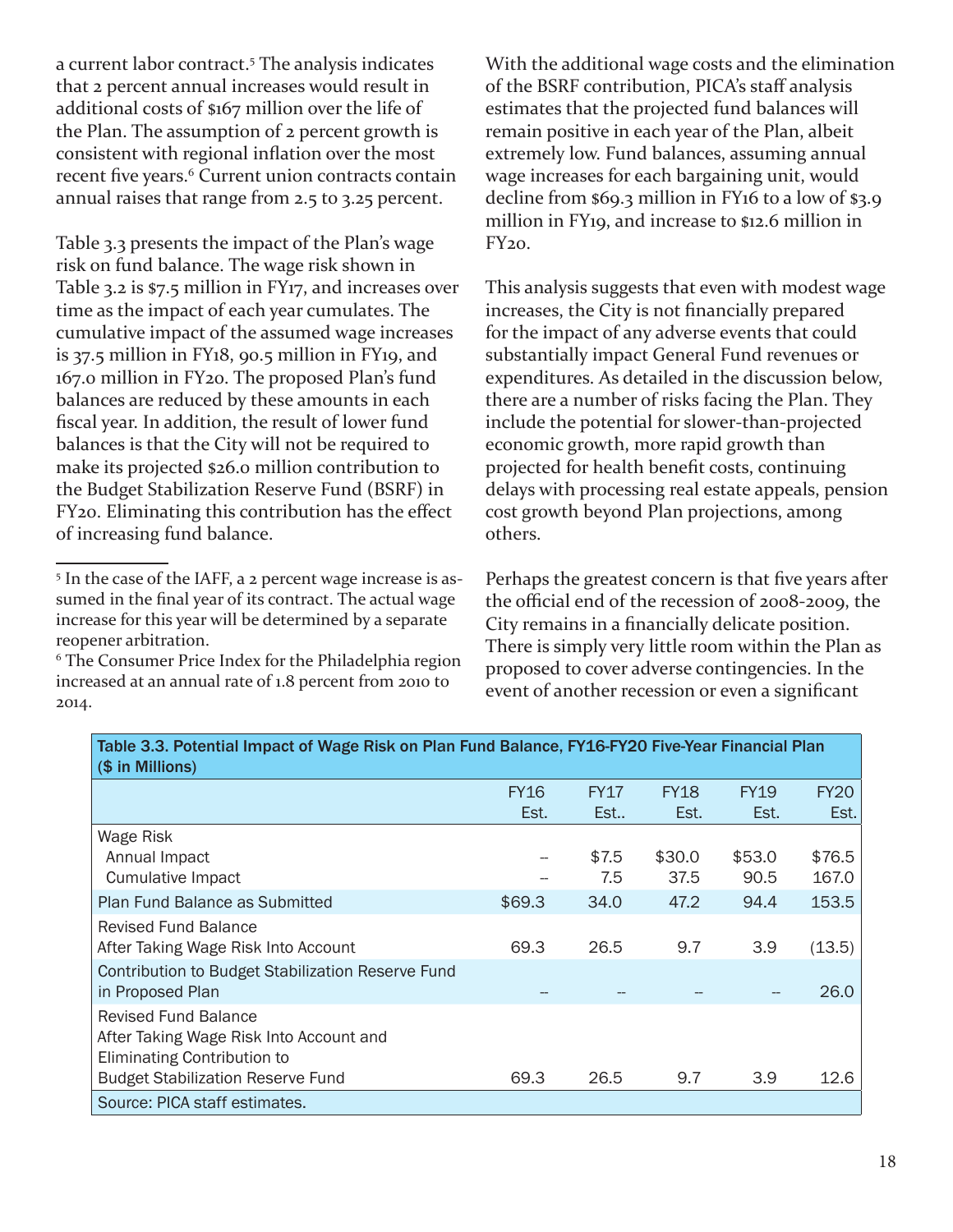| Table 3.4. Tax Base Growth Rates: FY16-FY20 Five-Year Financial<br>Plan Estimates (Percent) <sup>1</sup>                                                          |                  |                  |  |  |  |  |  |  |  |
|-------------------------------------------------------------------------------------------------------------------------------------------------------------------|------------------|------------------|--|--|--|--|--|--|--|
| Tax                                                                                                                                                               | <b>FY10-FY15</b> | <b>FY15-FY20</b> |  |  |  |  |  |  |  |
|                                                                                                                                                                   | Estimated        | Estimated.       |  |  |  |  |  |  |  |
| Wage and Earnings <sup>2</sup>                                                                                                                                    | 3.4              | 3.7              |  |  |  |  |  |  |  |
| <b>Real Estate Transfer</b>                                                                                                                                       | 11.2             | 3.6              |  |  |  |  |  |  |  |
| <b>Sales</b>                                                                                                                                                      | 2.1              | 2.8              |  |  |  |  |  |  |  |
| Notes:<br><sup>1</sup> FY10-FY15 estimate is based on Five-Year Financial Plan<br>estimate for FY15.<br><sup>2</sup> Includes PICA Portion<br>Source: PICA staff. |                  |                  |  |  |  |  |  |  |  |

economic slowdown, the City is likely to be faced with the need to solve a substantial General Fund deficit. The types of disruptions that may be felt by beneficiaries of City services, and by taxpayers, will likely be much more serious than would have been the case had the City used the period after the Great Recession to build up a financial reserve.

#### Economic Growth

As is typically the case with any five year fiscal projection, another significant risk is the possibility that slower than projected economic growth could result in actual tax revenues below Plan projections. As shown in Table 2.4, the Plan assumes growth in all major tax bases over the next five fiscal years. However, City tax bases and revenues are sensitive to macroeconomic trends. The business income and receipts tax (BIRT) and real estate transfer tax are particularly volatile, with the BIRT highly sensitive to the business cycle, and the real estate transfer tax sensitive to the housing market.

The revenue forecasting process involves two key elements. The first is forecasting growth in the economy and tax base. The second is applying projected tax base growth to an appropriate model that accounts for changes in tax rates, tax structure, and any administrative factors that may significantly impact collections, including enforcement. As discussed further below, the City's revenue model is particularly a concern in the case of the business income and receipts tax, due

to ongoing structural reforms. In the case of the real estate tax, administrative concerns are salient due to the 2014 City-wide property reassessment and ongoing problems with resolving assessment appeals. This issue is also described below.

The City has generally improved its process for macroeconomic projections in recent years. It has hired a professional forecasting firm, IHS Global insight, to prepare economic forecasts. These forecasts are reviewed by economists and Revenue Department officials at a meeting sponsored by PICA and the Federal Reserve Bank of Philadelphia. There is a significant level of expert input into the base growth forecasts. Nonetheless, the forecasts do not guarantee performance.

As shown in Table 3.4, for the wage and earnings and sales taxes, the Plan's FY15-FY20 projected base growth rate exceeds FY10-FY15 growth rates, albeit by a small margin.7 This illustrates the central risk of the Plan's revenue forecasts: Any significant slowdown or a recession during the next five years will have a significant impact on revenues and could result in actual revenues below Plan projections.

Figures 3.1 through 3.3, respectively, present annual tax base growth for the wage and earnings, real

<sup>7</sup> The FY10-FY15 growth rate is calculated based on the Plan's projected FY15 base growth rate. Wage and earnings tax collections through June 2015 are in line with the Plan projection. Sales tax collections through June are slightly below the Plan projection.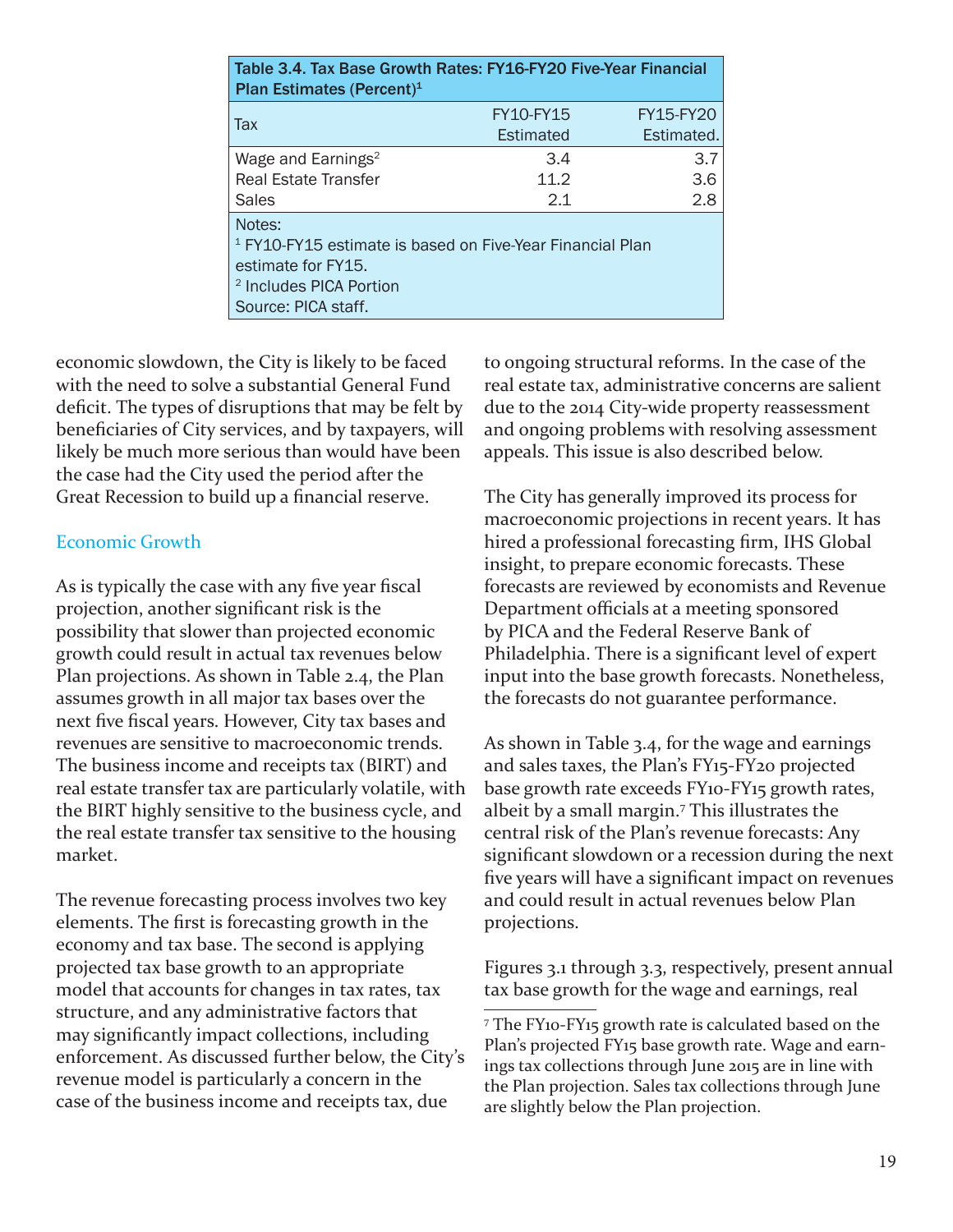

estate transfer, and sales taxes. They present actual growth from FY07 through FY14, and projected growth from FY15 through FY20 based on the Plan projections. The figures illustrate the impact of the 2008-2009 recession, and the housing crisis of 2007-2009, on City tax bases. The housing crisis had a significant impact on the real estate transfer tax base, with the base declining by more than 30 percent in FY09. The recession's impact on the sales tax base was also significant, with a decline of more than 8 percent in FY10. While the wage and earnings tax base declined nominally in only one year, FY10, as a result of the recession, the rate of growth is clearly sensitive to the macro-economy, as indicated by the steep decline in growth rates from FY07 to FY10 and the gradual increase from FY10 to FY15.

Particularly in light of the fact that the current economic expansion has been ongoing for five

years, the assumption of continued economic growth over the full five years of the Plan is a potential risk factor. Ongoing monitoring of City tax revenue collections will remain essential, along with continued efforts to assure accurate economic forecasting.

#### School District Financial Stability

The City in recent years has struggled with the need to provide adequate resources to the School District of Philadelphia (SDP). Substantial additional resources have been provided to the District since FY12. Additional tax revenues have been allocated through increases in SDP real estate and use and occupancy tax rates, the enactment of a new local cigarette tax, and dedication of \$120 million in local sales tax revenue to SDP. The City's direct appropriation to SDP has increased from \$38.6 million in FY11 to a projected \$104.2 million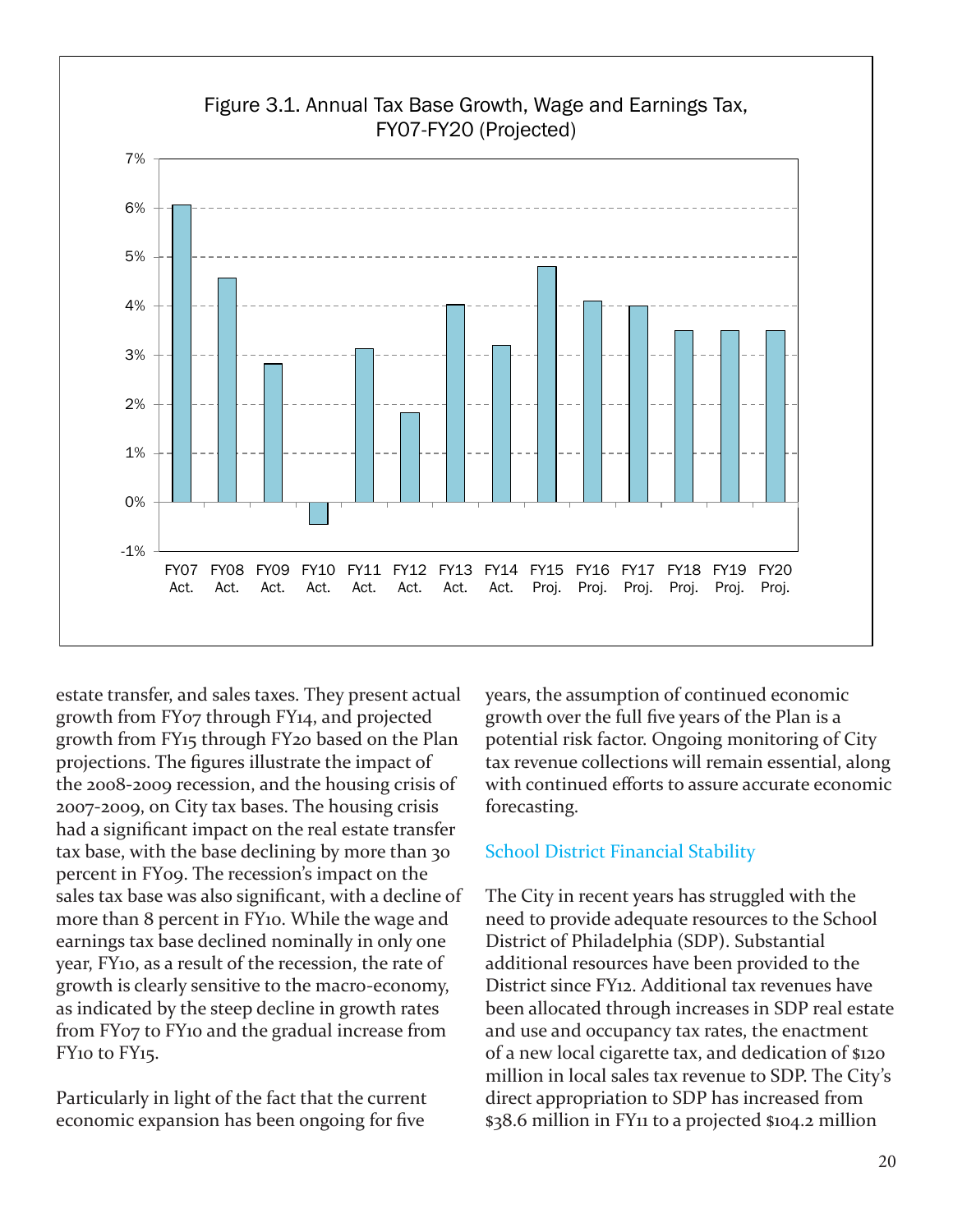in FY16.<sup>8</sup> In FY16, increased City appropriations to the District will be financed through increases in the City real estate and parking tax rates. SDP has also received an additional allocation of revenue from the Philadelphia Parking Authority. Further, the District has been relieved of the requirement to reimburse the City for the cost of services provided by the Office of Property Assessment and the City Controller's Office. Moreover, under state Act 46 of 1998, the City cannot reduce the rate of any local tax dedicated to SDP, nor can it reduce any grants provided to the District. As a result, the increases in SDP tax rates and City appropriations to SDP cannot be reversed, absent a change to state law.

The District remains challenged financially, and will continue to be under pressure to deliver

8 The FY16 amount includes \$25 million that is included in the City Council appropriation but will be transferred to SDP.

adequate and competitive educational services. The risk to the *Five-Year Financial Plan* is that the financial needs of SDP will reduce the ability of the City to raise revenue to support its own operations over the next five years. Given the City's already high tax rates and tax effort, there is limited ability for either the City or SDP to continue to generate additional resources through taxes. The outcome of ongoing debate over school funding in Harrisburg will play an important role in determining the extent to which SDP continues to present a financial risk for the City.

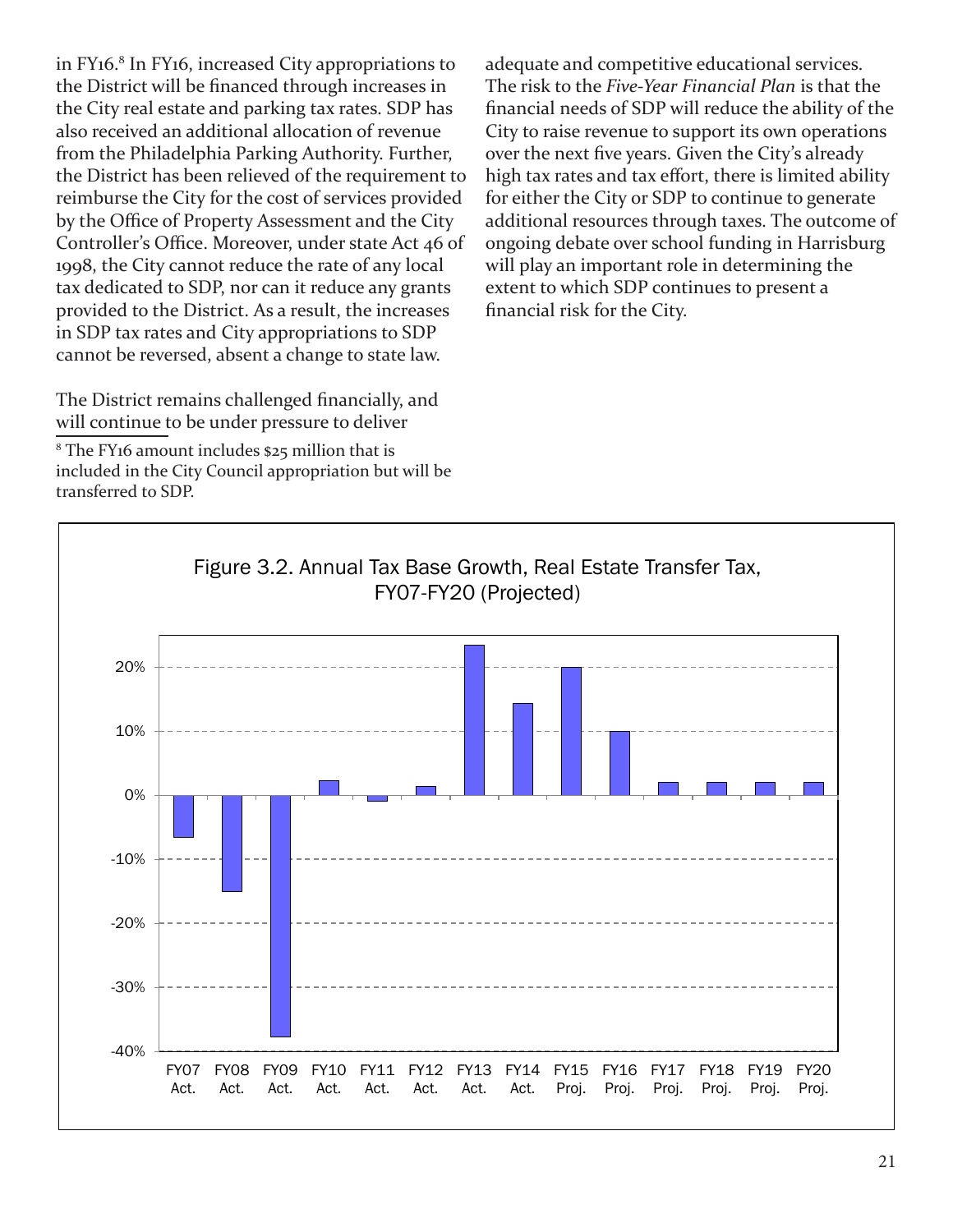

#### **Indemnities**

Indemnities are projected to stay relatively level, at \$38 million, throughout the life of the Plan (see Table 2.7 in Section II). However, trends have pointed to an increase in General Fund indemnities in recent years, with actual figures reaching \$41 million in FY14, compared to \$24.7 million in FY08 - an increase of approximately 60 percent.

The Departments with the most significant contributions to the total indemnity cost from the FY14 General Fund, beginning with the largest, are: Police (\$19.2 million), Streets (\$13.9 million), Parks and Recreation (\$1.8 million), and Public Property (\$1.7 million). Generally, these Departments consistently account for the majority of the cost in

most years. The remaining Departments represent amounts below \$1 million each.

The Law Department manages cases involving indemnities by decreasing settlement costs, while strategizing on which cases to litigate to conclusion in order to limit costs most efficiently.

PICA is concerned that although the costs are being managed on the back end, there does not seem to be an equally resolute, diligent costsaving strategy on the front end to avoid the occurrence of incidents or conditions that would lead to indemnities in the first place. The City should implement initiatives that would strive to lower indemnity costs. Concurrently, the City should make realistic projections for indemnities, especially in light of consistently low fund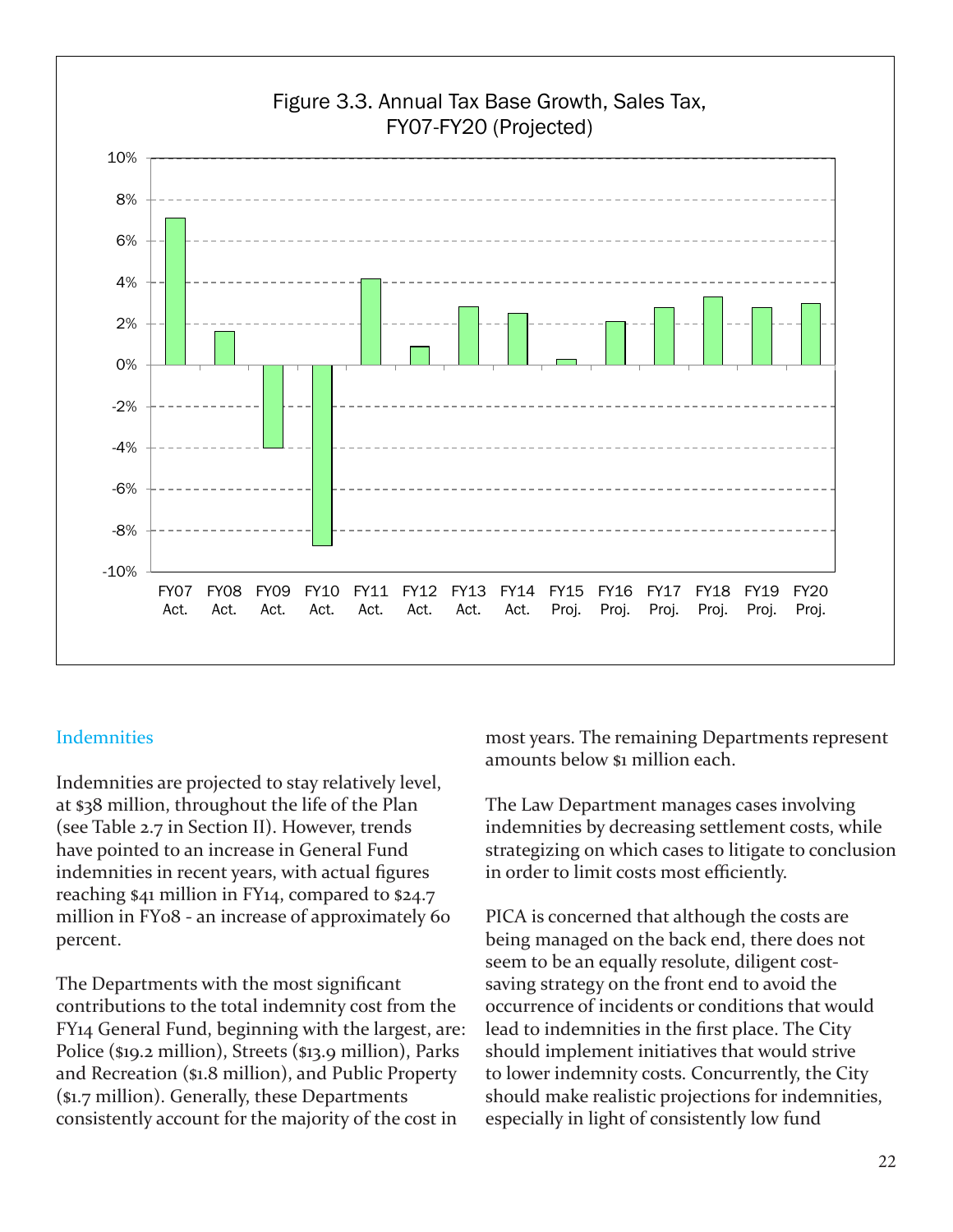balances. There is a realistic potential for increases in indemnities in this Five Year Plan period in particular due to two very big events occurring in the city – the Pope's visit and the Democratic National Convention – which are not projected in the Plan.

Ultimately, PICA advocates for the simultaneous effort of reducing indemnity costs, while also planning for potential contingencies.

#### Employee Health Benefit Costs

Employee health benefit cost growth has been minimal in recent years. Health benefits for active and retired works are currently projected to cost \$386.4 million in FY15, an increase of 2.5 percent over the FY09 actual. This translates into an annual increase of 0.4 percent, well below the rate of overall General Fund obligation growth.

The low growth rate in recent years reflects structural changes in the way health benefits are administered. As a result of arbitration awards and collective bargaining, three of the City's union health plans – the FOP, IAFF, and DC47 plans – have converted to a self-insurance model under which the City pays the costs of claims and administration rather than a fixed monthly fee per covered employee. This new administrative model resulted in substantial cost savings for the FOP plan after it was implemented in July 2010. The IAFF and DC47 plans, implemented in early 2015, also promise to result in savings. The City continued to make monthly per-employee payments for the DC33 health plan.

In conjunction with self-insurance, these plans have utilized competitive bidding and other procedures to ensure competitive rates with service providers. In addition, other programs have been implemented to incentivise healthy behavior. The City administered health plan has also adopted a number of changes to contain cost, including increased employee contributions.

The Plan projects the cost of health benefits will increase at an average annual rate of 5.0

percent from FY15 through FY20. The projection incorporates separate projections for the four union plans and the City-administered plan that covers non-represented workers. The DC47, IAFF, and FOP plans are projected to grow at rates ranging from 6 to 8 percent annually, reflecting the City's assumption about medical cost inflation for these self-insured plans. The City administered plan is projected to grow at 2 percent annually, reflecting the assumption that cost growth will be tempered by administrative or policy changes that are within the City's control. No cost increase is projected for the DC33 plan, which continues to be financed through a monthly per employee payment.

The risk associated with this projection is that the low cost growth of recent years may not continue and that in fact actual growth over the next five years will exceed 5 percent. The City's health care consultant has projected health cost inflation at rates ranging between 6 and 8 percent for the selfinsured plans. It is possible the City will not be able to achieve overall health costs growth, for all five plans in aggregate, at 5 percent.

#### Impact of Tax Reform

Two significant reforms to the business income and receipts tax (BIRT) have been implemented in recent years. The first is the adoption of single sales factor apportionment to determine taxable net income for purposes of the net income portion of BIRT. The second reform is tax relief for small businesses. Under this provision, firms will be allowed to exempt the first \$50,000 in gross receipts from the gross receipts tax under BIRT in tax year 2014. The exemption will increase to \$75,000 in 2015 and \$100,000 in 2016. In addition, firms will be eligible for a proportionate reduction in taxable net income for purposes of the BIRT net income tax. The Plan estimates these reforms will reduce revenues by \$21 million in FY15, \$43 million in FY16, and \$47 million in FY17 and beyond.

The City has not yet determined the actual impact of the reforms in FY15. While actual BIRT revenue exceeded the initial FY15-FY19 Plan estimate, there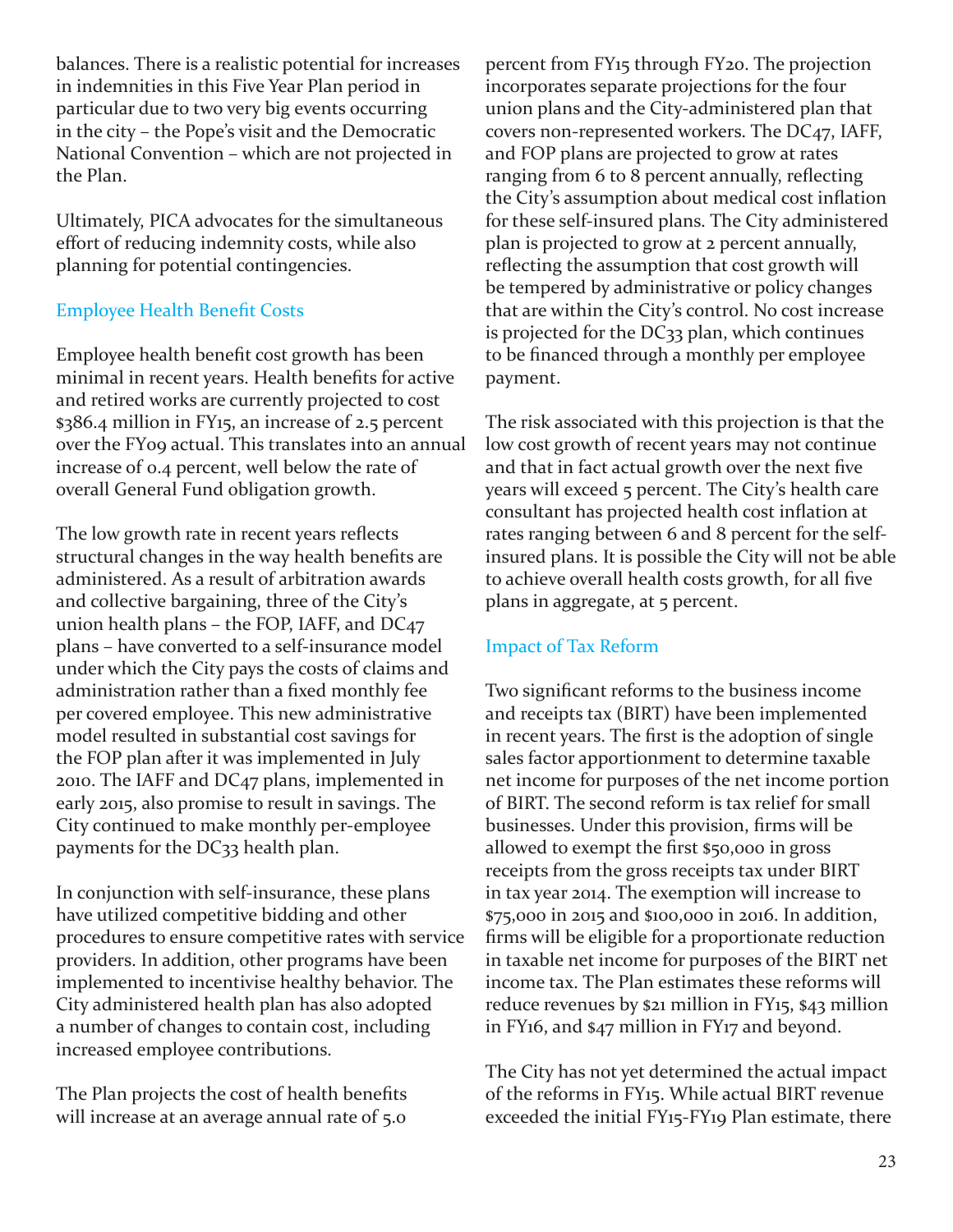is a concern that as the level of the exemption increases over the next two years, that the actual impact could exceed estimates. Because of the complexity of the reforms and the uncertain behavioral response to them, they pose a risk to estimates of BIRT revenue.

#### Real Estate Tax Appeals

The City continues to face uncertainty relating to the slow pace of resolving a substantial number of appeals related to the 2014 and 2015 real estate tax assessments. The City's Actual Value Initiative (AVI), first implemented in 2014, resulted in significant changes in assessed values for all properties, due to the ending of the previous fractional assessment system. Many property owners faced increased property tax liabilities and subsequently appealed the Office of Property Assessment certified value. The Board of Revision of Taxes (BRT), which has authority to hear appeals of assessments, continues to hear appeals. As of this writing, appeals on assessments with a \$4.7 billion value in aggregate remain unresolved Further, the Plan assumes losses from delayed appeals of 16 percent, with a reduction in market value of \$1.4 billion. The current percentage of loss to date is 14.9 percent, which would result in a reduction of market value of \$1.3 billion.

Because property owners with assessments under appeal are permitted to pay taxes based on the 2013 liabilities, without incurring any interest and penalties, even if they lose their BRT appeal, FY15 revenues have been reduced due to the delay in appeal processing by the BRT. The City expects that the appeals will be resolved by the end of this calendar year.

The risk to the Plan is that the appeals process will continue to challenge the City's ability achieve increases in real estate tax revenue on a timely basis due to increased assessments. The Plan assumes continual increases in aggregate taxable market value, both due to the expiration of abatements on new construction and increases in

market values on existing property. If the appeals process at BRT fails to resolve assessment appeals on a timely basis, there may continue to be a lag between market value growth and the realization of revenue by the City. An effective property tax system requires that assessments rise and fall along with market values. Policy makers should be able to set tax rates based on assessed values that accurately reflect market values for the most recent time period. The process of resolving assessment appeals must be effective and timely to allow this process to function optimally.

City officials have argued that delays in processing appeals will not be as significant a problem in the future. The extraordinary nature of the 2014 reassessment, with the elimination of fractional assessments and major changes in tax liabilities across the City, resulted in a very high volume of appeals. In the future, with annual reassessments building on a generally more accurate assessment base, appeals would likely be fewer. Therefore, City officials suggest delays are unlikely to impact collections significantly. PICA staff will continue to monitor this situation.

#### Pension Projections

The Plan's projected pension costs reflect the City's policy of making annual contributions to the pension system equal to the state mandated minimum contribution, known as the "minimum municipal obligation." This contribution is annually projected by the consulting actuary to the Board of Pensions and Retirement. The actuary's projection is based on a number of key assumptions, which include: demographic experience, including mortality, retirement rates, and disability rates; economic experience, including salary growth, inflation, and the rate of return on Pension Fund investments. If actual experience deviates from these assumptions, actual required pension contributions could exceed the Plan projection.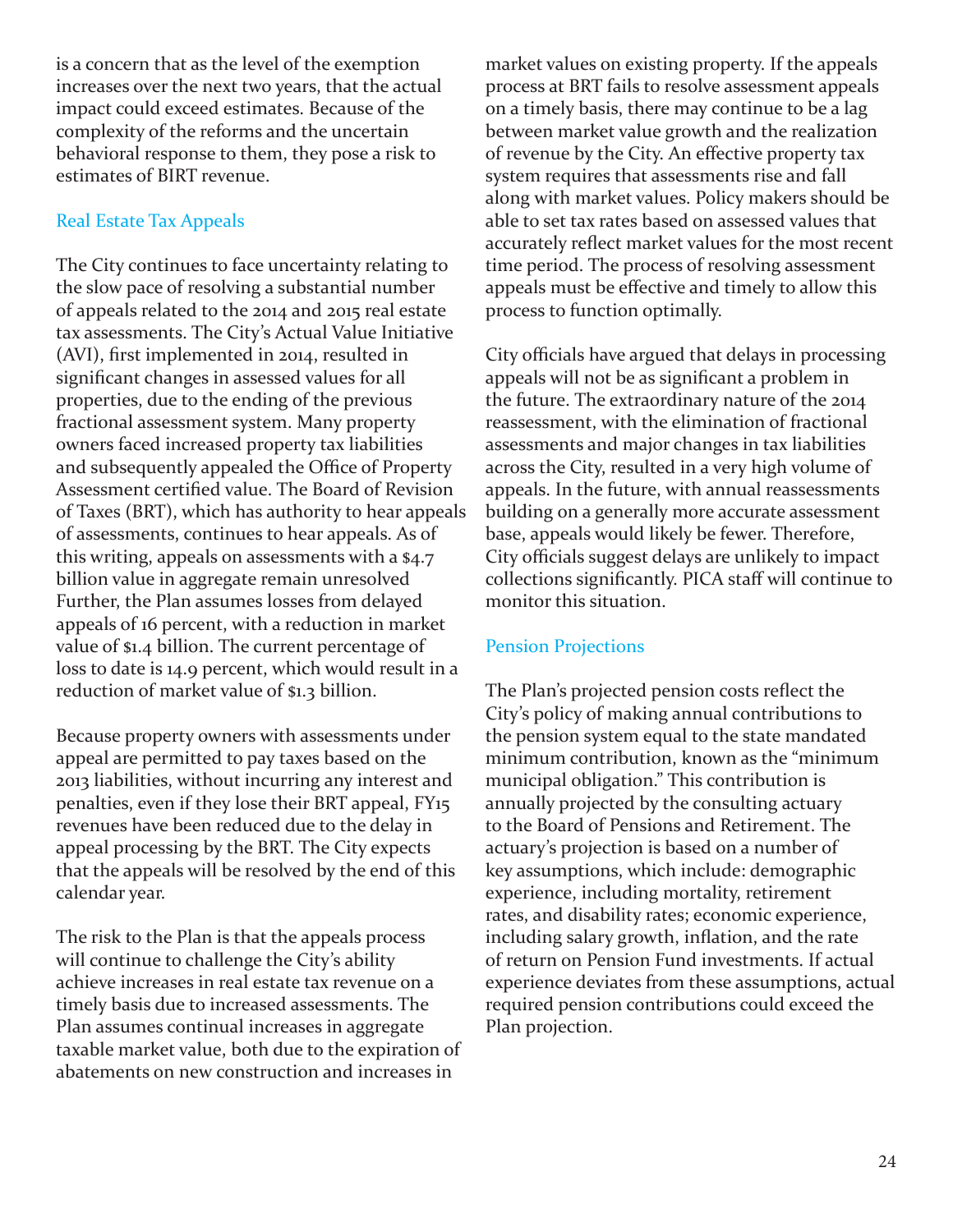Two of the most critical actuarial assumptions are related to investment returns and mortality. The investment return assumption is currently 7.8 percent, net of fees. If actual returns are below the assumption, the City will be required to make higher contributions to assure that adequate funding progress is made. As of February 2015, the Fund had achieved a fiscal year to date return of 0.5 percent. This suggests that the Fund will incur an experience loss related to investments for FY15. This will negatively impact the actuarial value of assets over the next 10 years, as the losses are incrementally recognized under the City's ten-year asset smoothing policy. As the losses are recognized, they will then be amortized over a 20 year period, with higher annual required contributions. Additional losses in any of the years of the Plan will result in higher required contributions.

The Plan's projection also assumes a mortality assumption based on the most recent experience study, conducted for the five year period ending June 30, 2013. The City's approach to projecting mortality is to assume the most recent mortality rates will continue indefinitely. In effect, only the most recent levels of mortality are considered, not the long-term trend. Actuarial standards have recently been revised to recommend that actuaries consider the potential for mortality improvements in the future. Not including an assumption with respect to mortality improvement could result in continued demographic experience losses.

The City's pension fund represents a long-term financial risk to the City, one that can be addressed through a variety of steps, including: more conservative actuarial assumptions, new funding sources, increased employee contributions, and adoption of a new, less costly benefit structure for new employees.9 The City should continue to

seek reforms of this nature to preserve the viability of the system. For purposes of the FY16-FY20 Plan, the risk relates primarily to the possibility of required contributions that are higher than projected.

#### Department of Human Services Obligations

The Plan projects a minimal growth in Department of Human Services obligations. Total DHS obligations for FY20 are projected at \$103.2 million, just 3.0 percent higher than FY14 actual obligations. This projection appears quite optimistic in light of recent increases in costs and caseloads resulting, in part, from new state legislation expanding child abuse reporting mandates. Dependent placements increased by more than 25 percent from the end of FY12 to the end of the third quarter of FY15. Obligations in all operating funds, following five years of decline, increased 3.9 percent in FY14. General Fund obligations are projected to increase 2.5 percent in FY15. These trends raise concerns about the ability of the Department to limit obligation growth over the next five years.

It is possible that the Department may be able to respond to increased placement costs by reductions in non-mandated preventive services. However, this course of action may not be advisable from a policy standpoint, and could also increase costs over the long term.

#### Revenue Enforcement

The Plan assumes that an additional \$20 million in tax revenue will be received over a five-year period due to the implementation of the Revenue Department's data warehouse project. The basis for this estimate is unclear. There is clearly potential for improvement in the level of tax enforcement in the city.10 However, the exact nature of the

<sup>9</sup> These options are detailed in a PICA staff report on the City's pension system. See *Philadelphia's Pension System: Reducing Risk and Achieving Fiscal Stability*, Pennsylvania Intergovernmental Cooperation Authority, Staff Report, January 2015.

<sup>10</sup> In recent years, a series of *Philadelphia Inquirer* investigative reports, a City Controller audit, and research conducted by the Philadelphia Research Initiative of the Pew Charitable Trusts have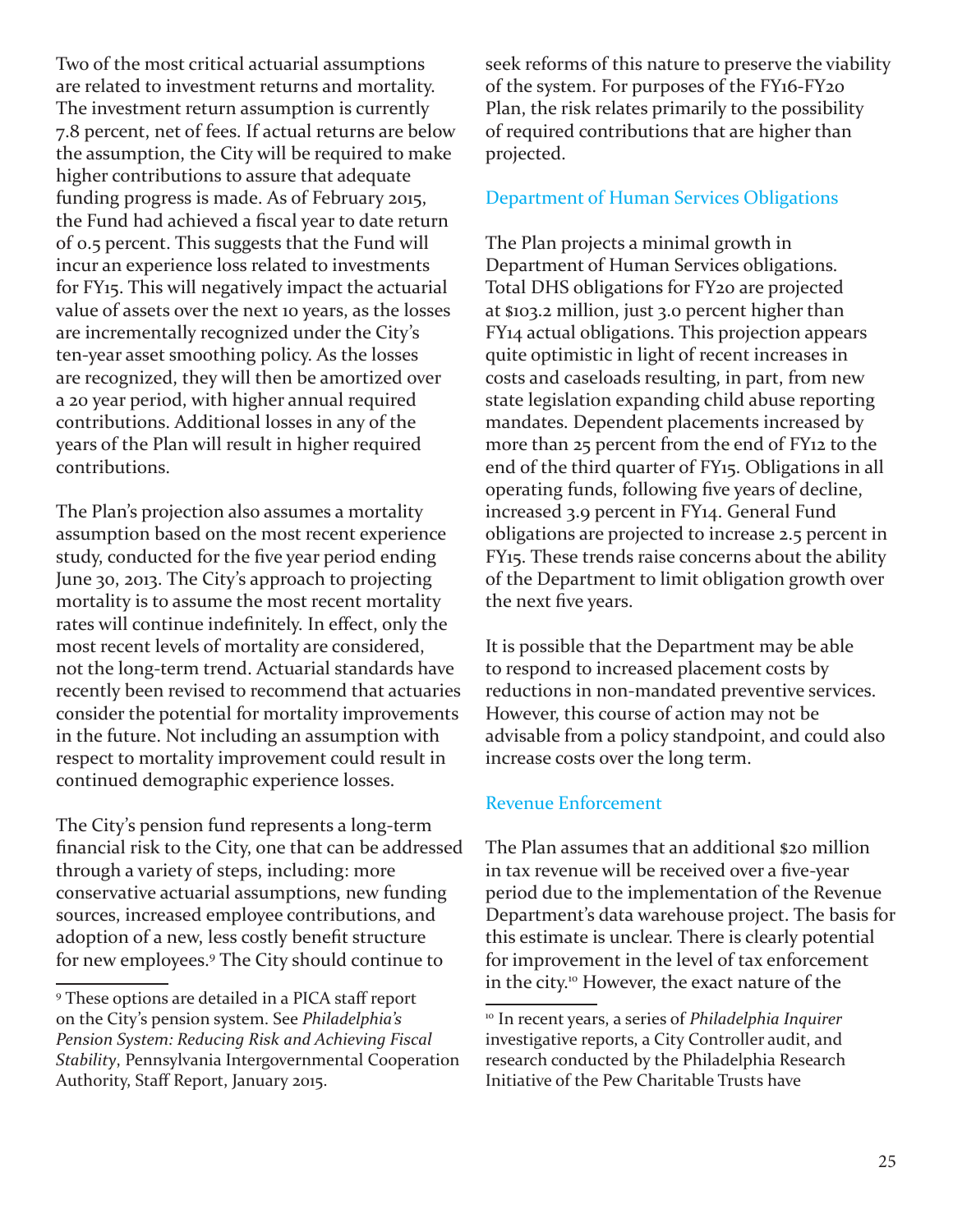initiatives that will occur as a result of the data warehouse, and how they will improve on existing enforcement processes, has not been detailed to PICA staff. As such the projected \$20 million in taxes resulting from this project is a risk to the Plan.

documented the City's tax enforcement problems. See Office of the Controller, City of Philadelphia, Department of Revenue. *Delinquent Real Estate Taxes: Changes Required to Improve Collectability*, November 2013; Thomas Ginsberg, *Delinquent Property Tax in Philadelphia: Stark Challenges and Realistic Goals* (Philadelphia: Pew Charitable Trusts, Philadelphia Research Initiative, June 2013); and Patrick Kerkstra, "Taxes Wither on the Vine," Philadelphia Inquirer, August 13, 2011.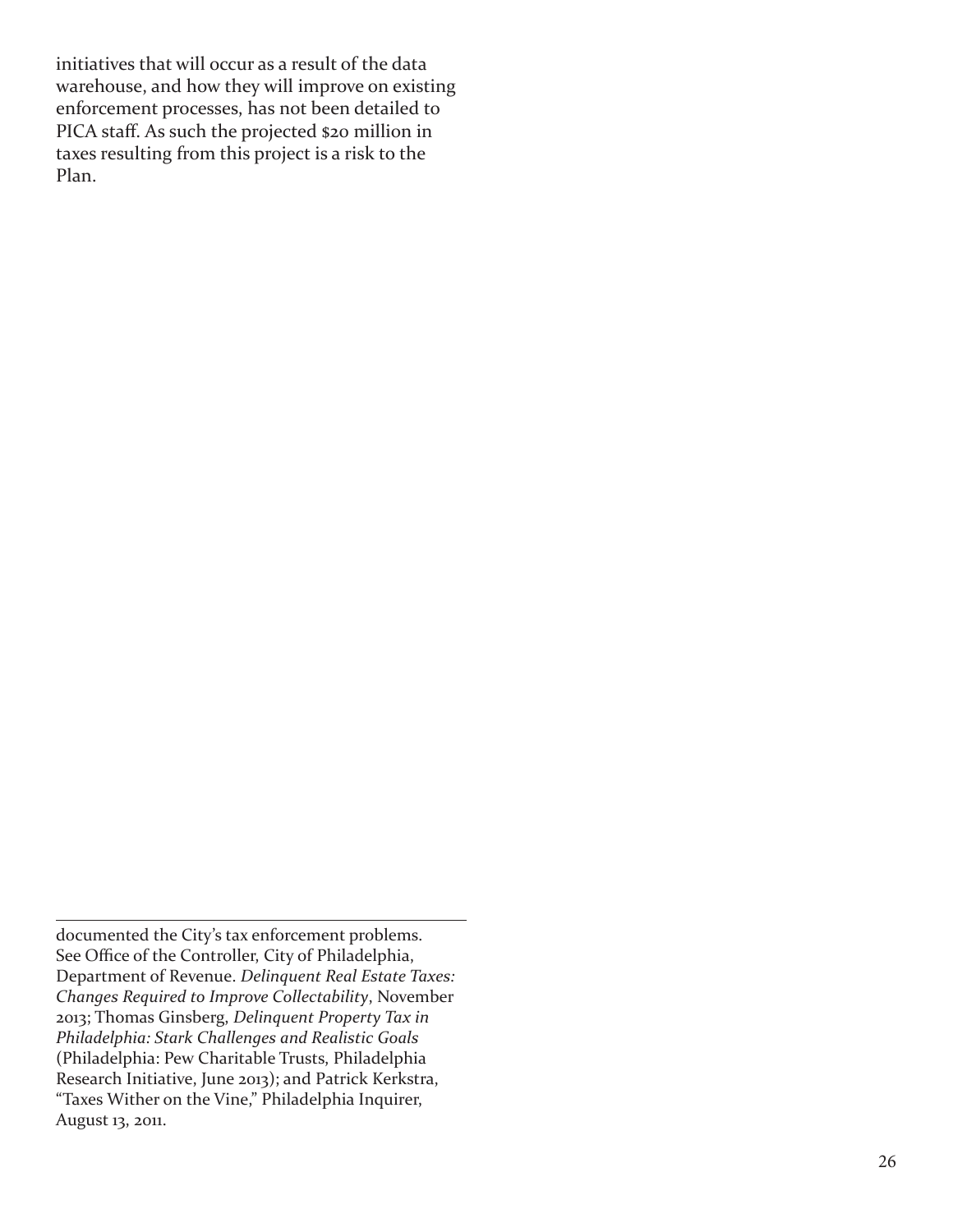## IV. Spending and Personnel Trends

This section discusses trends in General Fund spending and personnel levels by major category. The review of obligations covers actual spending from FY09 to FY14 and projected spending for FY15 and FY16. Personnel trends from FY09 to FY14 are also discussed. The purpose is to provide perspective on recent trends in costs and changes in budgetary priorities.<sup>11</sup>

For purposes of the analysis, General Fund obligations are classified into three broad categories: agencies; employee benefits; and all other. Agencies have been classified into eight functional categories. The classification of costs by category is shown in Table 4.1.

#### General Fund Obligations

Table 4.2 presents overall General Fund obligation trends from FY09 to FY16.<sup>12</sup> Total General Fund obligations increased 14.2 percent from FY09 to FY14, an average annual rate of 2.7 percent. Obligations are projected to decline 0.7 percent in FY15, reflecting the end of repayments of deferred FY10 and FY11 pension contributions. Obligations are projected to increase 3.6 percent in FY16.

While overall obligations have increased since FY09, the distribution of obligations across major categories – agency obligations, employee benefits, and other obligations – has not changed significantly. Agency costs were 57.7 percent of General Fund costs in FY09, and are projected to be 55.7 percent of the total in FY16. Employee benefits were 29.4 percent of General Fund <sup>11</sup> Appendix x provides detailed information on expenditures and personnel levels by agency for the General Fund and all operating funds.

<sup>12</sup> The amounts shown exclude Department of Human Services (DHS) spending within the Health and Human Services category. Beginning in FY12, most grant-funded DHS obligations were recognized in the Grants Revenue Fund. Because of this accounting change, it is necessary to exclude DHS to present an accurate comparison over time.

obligations in FY09, and are projected at 30.1 percent in FY16. Other obligations were 13.0 percent of the total in FY09 and are projected at 14.2 percent in FY16.<sup>13</sup>

#### Agency Obligations

*Public Safety.* In FY14, Public Safety General Fund obligations totaled \$835 million, 21.5 percent of total General Fund obligations, and 39.3 percent of agency obligations. This category of spending increased 15.5 percent from FY09 to FY14, for an average annual rate of increase of 2.9 percent.

Wages and salaries are the primary factor determining spending growth in the Police and Fire departments. In FY14, personal services made up 97 percent of Police Department obligations, and 90 percent of Fire Department obligations. Personal services costs reflect filled positions, salary scales, and administrative factors that affect overtime and other non-base salary costs. Police Department General Fund filled positions declined 4.7 percent from FY09 to FY14, while Fire Department positions declined 9.1 percent. Offsetting these declines have been consistent wage growth required under arbitration awards. The Police and Fire pay scales have increased every year since FY09, with the exception of FY10. The City's ability to maintain Police and Fire services in the future will depend on its ability to manage growth in the salary schedule.

*Judicial and Corrections.* Judicial and Corrections obligations in the General Fund totaled \$407 million in FY14, 10.5 percent of total General Fund obligations, and 19.7 percent of agency obligations. Spending in this category declined 1.2 percent from FY09 to FY14, primarily due to a 10.5 percent <sup>13</sup> The FY16 budget included \$25 million in assistance for the School District of Philadelphia. This amount was included in the City Council appropriation. For purposes of the analysis here, this amount was shown as part of the City appropriation to the School District, as part of the other obligations category.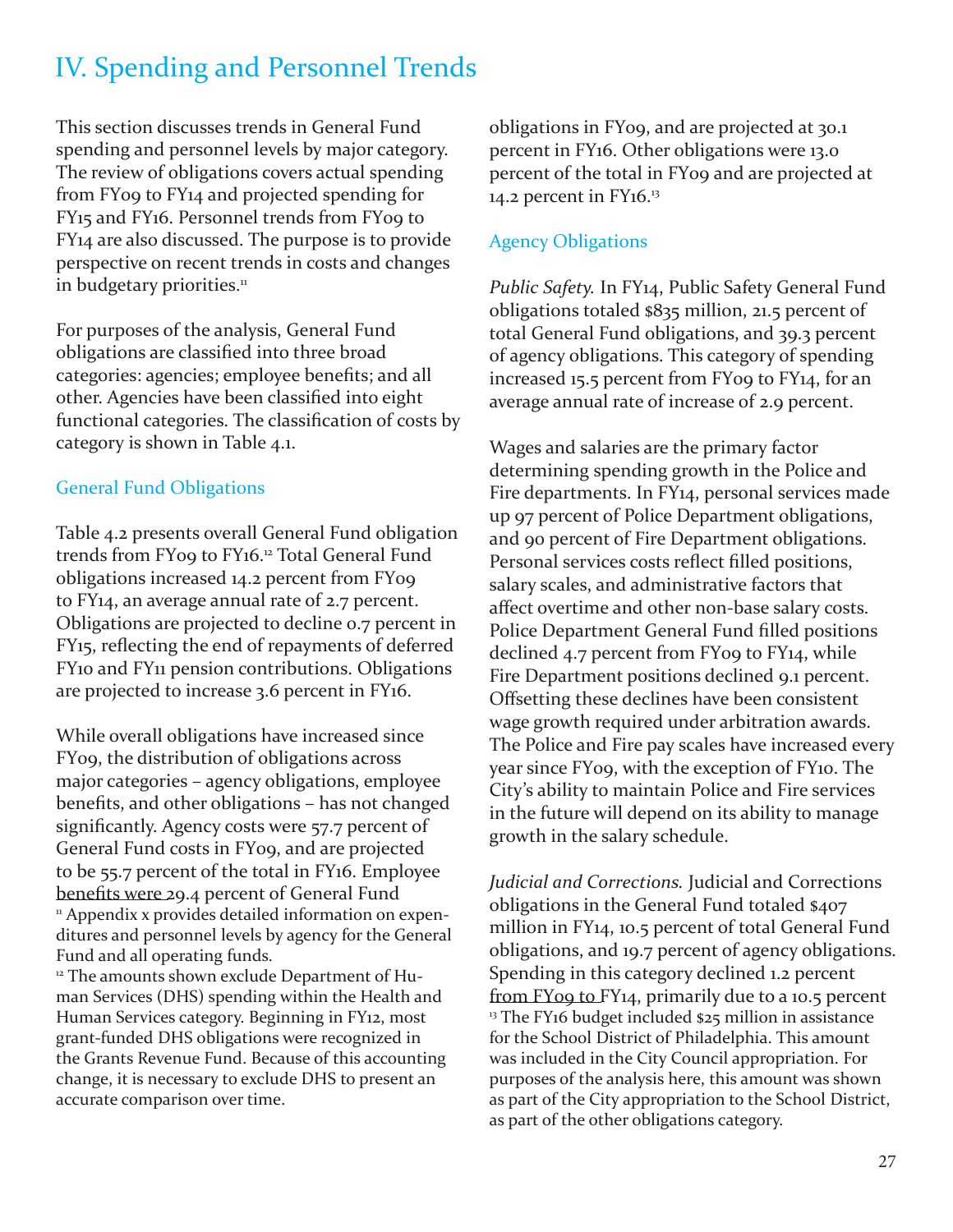|                                                                                                                                                           | Table 4.1. General Fund Obligation Categories                                                                                                                                                                                                                         |                                                                                                                                                                                                                                                              |
|-----------------------------------------------------------------------------------------------------------------------------------------------------------|-----------------------------------------------------------------------------------------------------------------------------------------------------------------------------------------------------------------------------------------------------------------------|--------------------------------------------------------------------------------------------------------------------------------------------------------------------------------------------------------------------------------------------------------------|
|                                                                                                                                                           | Agencies                                                                                                                                                                                                                                                              |                                                                                                                                                                                                                                                              |
| <b>Function</b>                                                                                                                                           |                                                                                                                                                                                                                                                                       | Agencies Included                                                                                                                                                                                                                                            |
| <b>Public Safety</b>                                                                                                                                      | Police Department                                                                                                                                                                                                                                                     | <b>Fire Department</b>                                                                                                                                                                                                                                       |
| Judicial and<br>Corrections                                                                                                                               | <b>First Judicial District</b><br>Prisons Department<br>District Attorney's Office                                                                                                                                                                                    | Register of Wills<br>Office of the Sheriff                                                                                                                                                                                                                   |
| <b>Health and Human</b><br><b>Services</b>                                                                                                                | Department of Human Services<br>Office of Supportive Housing<br>Department of Public Health<br>Department of Behavioral Health<br>Office of Housing and Community Development                                                                                         | <b>Commission on Human Relations</b><br>Office of Community Empowerment and<br>Opportunity<br>Youth Commission                                                                                                                                               |
| Economic<br>Development and<br>Regulation                                                                                                                 | Department of Commerce<br>Department of Licenses and Inspections<br><b>City Planning Commission</b><br><b>Historical Commission</b><br>Zoning Board of Adjustment                                                                                                     | Zoning Code Commission<br>Office of Sustainability<br>Board of Building Standards<br>Board of Licenses and Inspections Review                                                                                                                                |
| Culture and<br>Recreation                                                                                                                                 | Free Library<br>Department of Parks and Recreation<br>Office of Arts and Culture                                                                                                                                                                                      | Mural Arts Program<br>Philadelphia History Museum<br>Camp William Penn <sup>1</sup>                                                                                                                                                                          |
| Transportation and<br>Sanitation                                                                                                                          | Department of Streets                                                                                                                                                                                                                                                 | Office of Transportation and Utilities                                                                                                                                                                                                                       |
| <b>Central Services</b>                                                                                                                                   | Department of Public Property<br>Capital Program Office <sup>1</sup>                                                                                                                                                                                                  | Office of Innovation and Technology<br>Office of Fleet Management                                                                                                                                                                                            |
| Governance and<br>Administration                                                                                                                          | Office of the Mayor<br><b>City Council</b><br>Office of the City Controller<br>Managing Director's Office<br>Office of the Director of Finance<br><b>Board of Ethics</b><br>Board of Revision of Taxes<br>Office of the City Commissioners<br>City Treasurer's Office | Civil Service Commission<br>Office of the Inspector General<br>Office of Labor Relations<br>Law Department<br>Human Resources Department<br><b>Procurement Department</b><br>Office of Property Assessment<br>Department of Records<br>Department of Revenue |
|                                                                                                                                                           | <b>Employee Benefits</b>                                                                                                                                                                                                                                              |                                                                                                                                                                                                                                                              |
| <b>Pension Contributions</b><br>Pension Obligation Bond Debt Service<br><b>Health and Medical</b><br><b>Employee Disability</b><br><b>Social Security</b> | <b>Other Categories</b>                                                                                                                                                                                                                                               | <b>Unemployment Compensation</b><br>Group Life<br>Group Legal<br><b>Tool Allowance</b><br>Flex Cash Payments                                                                                                                                                 |
| <b>Debt Service</b>                                                                                                                                       |                                                                                                                                                                                                                                                                       | <b>Legal Services</b>                                                                                                                                                                                                                                        |
| Art Museum<br>Pennsylvania Convention Center<br>School District of Philadelphia<br>Community College of Philadelphia                                      | Southeastern Pennsylvania Transportation Authority                                                                                                                                                                                                                    | <b>Budget Stabilization Reserve Fund</b><br>Refunds<br><b>Witness Fees</b><br><b>Hero Awards</b><br>Scholarships                                                                                                                                             |
| Note:                                                                                                                                                     |                                                                                                                                                                                                                                                                       |                                                                                                                                                                                                                                                              |

 $^{\rm 1}$  These agencies are not part of the FY16 budget. The Capital Program Office was divided between the Office of the Director of Finance and the Department of Public Property in FY10. City contributions to Camp William Penn ended in FY10.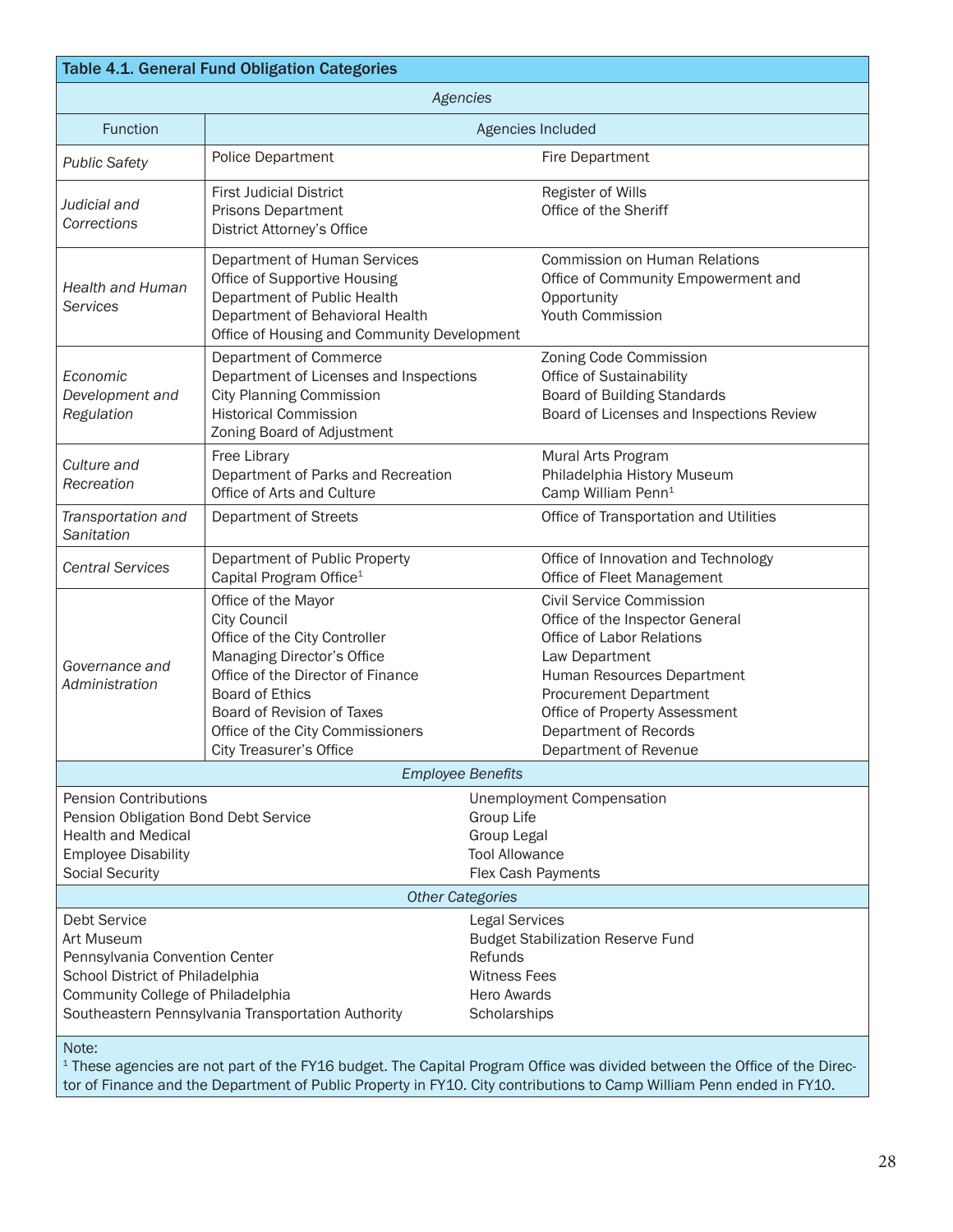

decline in First Judicial District (FJD) obligations. Considering all operating funds, FJD obligations have declined 8.0 percent.

The period from FY09 to FY14 was one of significant reform within the criminal justice system. New policies have been implemented to improve the efficiency of case processing and reduce length of stay for the pre-trial population in the prison system. These reforms have helped the system maintain performance while reducing costs.

*Health and Human Services.* General Fund obligations for Health and Human Services totaled \$175 million in FY14, 4.6 percent of General Fund spending, and 8.4 percent of agency spending. Obligations declined 0.9 percent from FY09 to FY14, primarily due to a decline in Department of

Public Health spending.

In FY14, General Fund obligations comprised only 14 percent of total Health and Human Services obligations in all operating funds. This reflects the high level of federal and state grant funding that supports these services.

*Economic Development and Regulation.* Economic Development and Regulation spending in FY14 totaled \$34 million, 0.9 percent of total General Fund obligations, and 1.6 percent of agency obligations. General Fund spending declined 14.3 percent from FY09 to FY14. In this category, General Fund spending represents 14 percent of spending in all funds. The primary component of non-General Fund spending is expenditures related to the Philadelphia International Airport,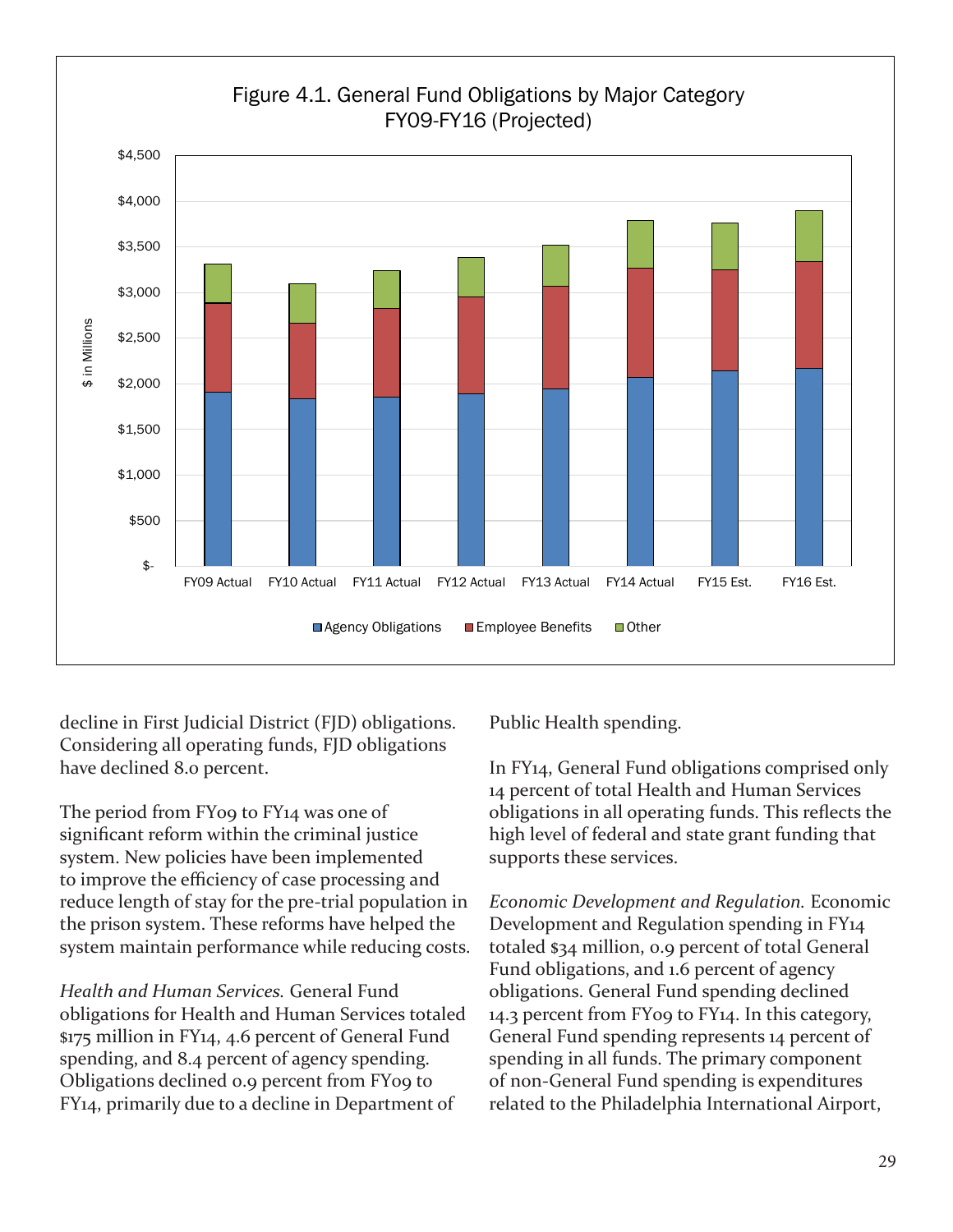| Table 4.2. Obligations by Category, General Fund, FY09-FY16 (\$ in Millions) |                |                |                |                          |                |                          |                           |             |  |  |  |
|------------------------------------------------------------------------------|----------------|----------------|----------------|--------------------------|----------------|--------------------------|---------------------------|-------------|--|--|--|
|                                                                              | <b>FY09</b>    | <b>FY10</b>    | <b>FY11</b>    | <b>FY12</b>              | <b>FY13</b>    | <b>FY14</b>              | <b>FY15</b>               | <b>FY16</b> |  |  |  |
|                                                                              | Actual         | Actual         | Actual         | Actual                   | Actual         | Actual                   | Est.                      | Est.        |  |  |  |
| Agencies                                                                     |                |                |                |                          |                |                          |                           |             |  |  |  |
| <b>Public Safety</b>                                                         | 723            | 718            | 730            | 747                      | 772            | 835                      | 841                       | 862         |  |  |  |
| <b>Judicial and Corrections</b>                                              | 412            | 394            | 394            | 398                      | 402            | 407                      | 416                       | 422         |  |  |  |
| <b>Health and Human Services</b>                                             | 176            | 169            | 164            | 166                      | 170            | 175                      | 181                       | 182         |  |  |  |
| Economic Development and                                                     |                |                |                |                          |                |                          |                           |             |  |  |  |
| Regulation                                                                   | 39             | 31             | 26             | 29                       | 29             | 34                       | 42                        | 45          |  |  |  |
| <b>Culture and Recreation</b>                                                | 88             | 83             | 82             | 83                       | 88             | 93                       | 100                       | 104         |  |  |  |
| <b>Transportation and Sanitation</b>                                         | 132            | 131            | 125            | 116                      | 110            | 125                      | 130                       | 126         |  |  |  |
| <b>Central Services</b>                                                      | 199            | 185            | 216            | 220                      | 230            | 250                      | 259                       | 259         |  |  |  |
| Governance and Administration                                                | 141            | 122            | 121            | 129                      | 147            | 152                      | 169                       | 168         |  |  |  |
| Total                                                                        | 1,912          | 1,833          | 1,858          | 1,888                    | 1,948          | 2,070                    | 2,138                     | 2,169       |  |  |  |
| <b>Employee Benefits</b>                                                     |                |                |                |                          |                |                          |                           |             |  |  |  |
| <b>Pension Payments</b>                                                      | 459            | 347            | 490            | 548                      | 619            | 646                      | 576                       | 612         |  |  |  |
| <b>Health and Welfare</b>                                                    | 393            | 362            | 351            | 392                      | 375            | 421                      | 403                       | 425         |  |  |  |
| Disability/Workers' Compensation                                             | 49             | 50             | 55             | 54                       | 57             | 56                       | 56                        | 58          |  |  |  |
| <b>Social Security</b>                                                       | 69             | 65             | 65             | 67                       | 65             | 67                       | 71                        | 72          |  |  |  |
| <b>Unemployment Compensation</b>                                             | $\overline{4}$ | 5              | 6              | 5                        | 3              | 3                        | 5                         | 5           |  |  |  |
| Total                                                                        | 973            | 830            | 967            | 1,066                    | 1,119          | 1,194                    | 1,112                     | 1,172       |  |  |  |
| Other                                                                        |                |                |                |                          |                |                          |                           |             |  |  |  |
| Art Museum                                                                   | 3              | $\overline{2}$ | $\mathbf{2}$   | $\sqrt{2}$               | $\overline{2}$ | 3                        | $\ensuremath{\mathsf{3}}$ | $\mathsf 3$ |  |  |  |
| <b>Community College</b>                                                     | 26             | 26             | 25             | 25                       | 25             | 26                       | 27                        | 30          |  |  |  |
| <b>School District</b>                                                       | 38             | 39             | 39             | 49                       | 69             | 114                      | 69                        | 104         |  |  |  |
| <b>Convention Center</b>                                                     | 23             | 24             | 15             | 15                       | 15             | 15                       | 15                        | 15          |  |  |  |
| Indemnities                                                                  | 35             | 33             | 34             | 33                       | 30             | 41                       | 40                        | 38          |  |  |  |
| <b>Legal Services</b>                                                        | 37             | 36             | 37             | 37                       | 39             | 41                       | 43                        | 43          |  |  |  |
| <b>PGW Payments</b>                                                          | 18             | 20             | $\overline{2}$ | $\overline{\phantom{a}}$ | $\overline{a}$ | $\overline{\phantom{a}}$ | $\overline{\phantom{0}}$  |             |  |  |  |
| Debt Service                                                                 | 187            | 185            | 198            | 201                      | 210            | 216                      | 245                       | 246         |  |  |  |
| Transit                                                                      | 63             | 64             | 66             | 66                       | 65             | 66                       | 70                        | 74          |  |  |  |
| Other                                                                        | $\mathbf 0$    | $\mathbf 0$    | $\mathbf 0$    | $\mathbf 0$              | $\mathbf 0$    | $\mathbf 0$              | 1                         | $\mathbf 1$ |  |  |  |
| Total                                                                        | 431            | 430            | 417            | 429                      | 456            | 522                      | 512                       | 554         |  |  |  |
| <b>Total</b>                                                                 | 3,315          | 3,093          | 3,242          | 3,383                    | 3,523          | 3,786                    | 3,762                     | 3,895       |  |  |  |

Note: Agency obligations from FY09 to FY14 from the *Supplemental Report of Revenues and Obligations* are adjusted to remove indemnity costs. All indemnity costs are shown under other obligations. Department of Human Services obligations are excluded from all years to allow comparability.

Sources: FY09-FY14 actual obligations from *Supplemental Report of Revenues and Obligations*. FY15 and FY16 obligations estimates from FY16-FY20 *Five-Year Financial Plan*. Indemnity costs by agency for FY09 to FY14 provided by Office of Budget and Program Evaluation, Office of the Director of Finance, City of Philadelphia.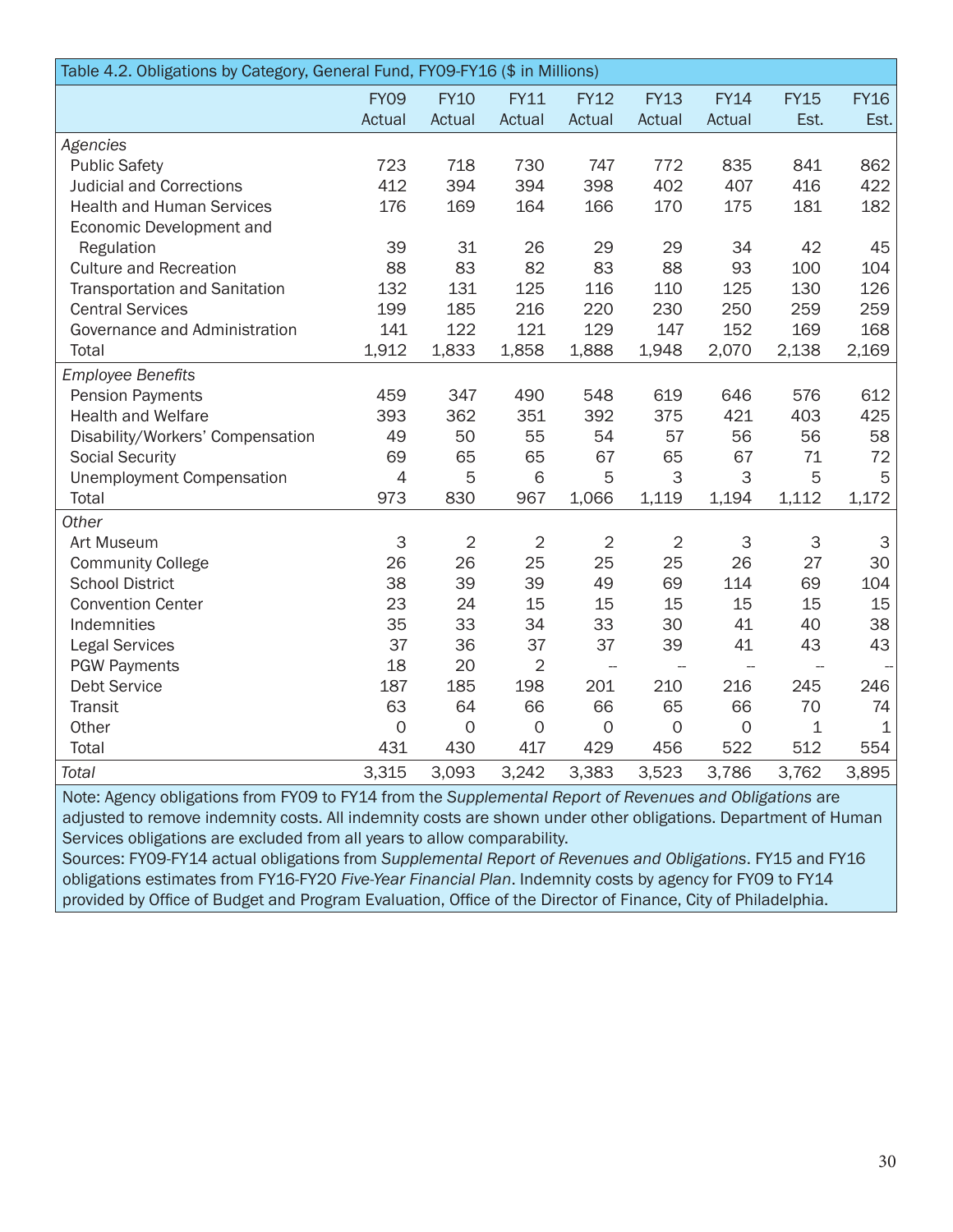

which are recognized in the Aviation Fund. The airport budget is included within the budget for the Commerce Department.

Many economic development initiatives are implemented through the Philadelphia Industrial Development Corporation (PIDC). The City provides a General Fund subsidy to PIDC through the Commerce Department budget. However, the majority of PIDC's financial activity is not included in the City budget.

*Culture and Recreation.* General Fund obligations for Culture and Recreation totaled \$93 million in FY14, 2.4 percent of General Fund obligations, and 4.5 percent of agency obligations. In this category, General Fund spending increased 4.6 percent from FY09 to FY14.

Spending and personnel for the Free Library and Department of Parks and Recreation declined from FY09 to FY10, largely as a result of budgetbalancing actions taken by the City in response to the recession. In subsequent years, spending for both agencies gradually increased. By FY14, Free Library obligations had nearly returned to the pre-recession, FY09 level. They are projected to increase further in FY15 and FY16. Similarly, FY14 obligations for the Department of Parks and Recreation had surpassed the FY09 level, and are also projected to increase in FY15 and FY16.

*Transportation and Sanitation.* Total General Fund obligations for Transportation and Sanitation were \$125 million in FY14, 3.3 percent of General Fund spending, and 6.0 percent of agency spending. Obligations declined 5.3 percent from FY09 to FY14, due to reductions in personnel and contract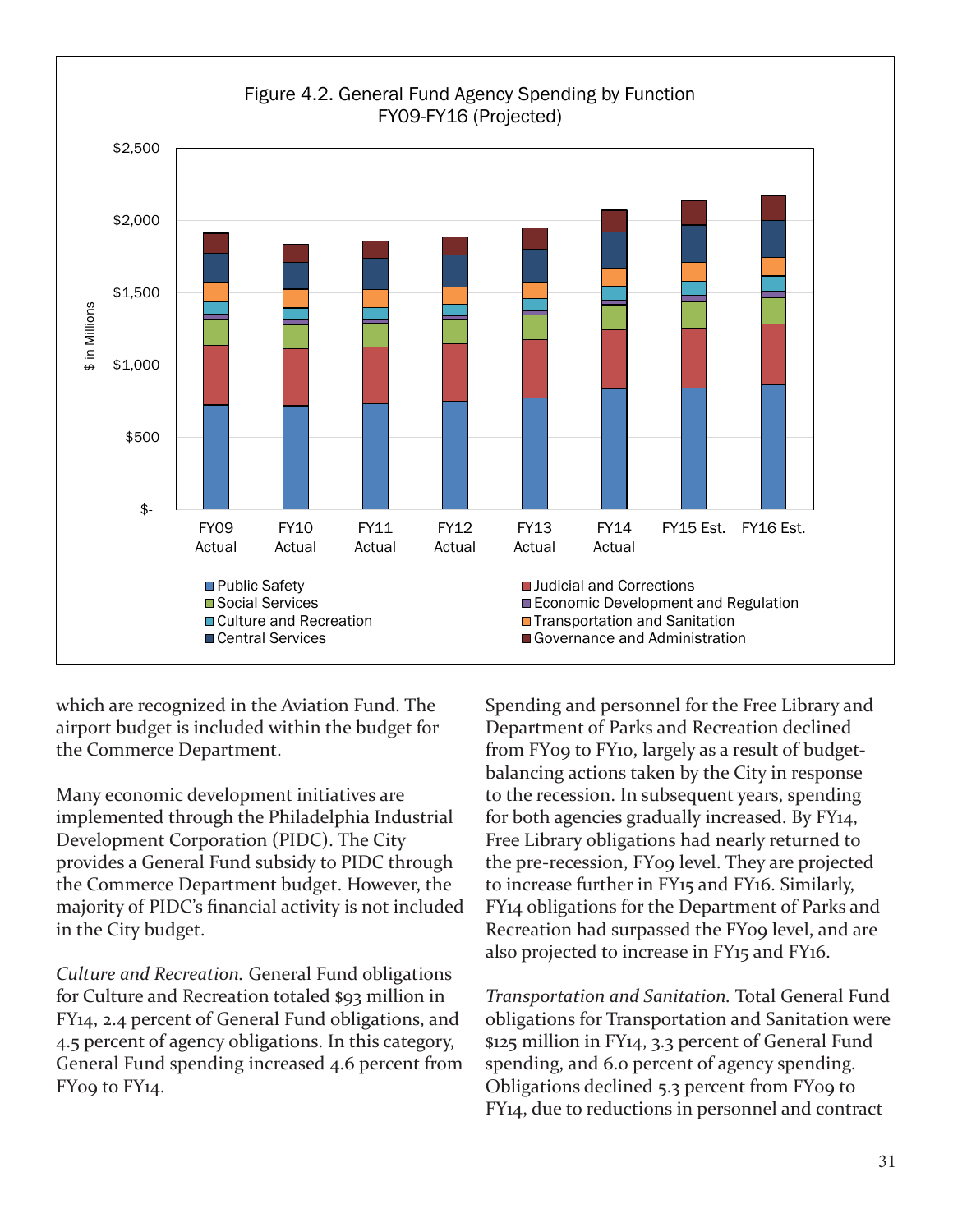

services. Reductions in contract costs reflect a \$11.6 million reduction in waste disposal fees.

*Central Services.* Central Services includes internal services that support the operation of other City departments. General Fund obligations for Central Services were \$250 million in FY14, representing 6.6 percent of total General Fund spending, and 12.1 percent of agency spending. Spending in this category increased 25.6 percent from FY09 to FY14. This increase primarily reflects two factors. First, the centralization of the City's information technology budget in the Office of Innovation and Technology beginning in FY<sub>11</sub>, resulted in a shift of costs from agencies to OIT. Second, there was a significant increase in Department of Public Property expenditures in FY14 that reflected a nonrecurring distribution of proceeds from the sale of a parking garage.

*Governance and Administration.* Governance and Administration spending in FY14 totaled \$168.2 million, 4.0 percent of total General Fund spending, and 7.4 percent of agency spending. Spending in the category increased 8.1 percent from FY09 to FY14.

Growth in this category reflected several key administrative reforms. The Office of Property Assessment (OPA) was created in FY<sub>11</sub> to implement more accurate assessments for real estate tax purposes. Combined costs for the OPA and the Board of Revision of Taxes, which continues to administer assessment appeals, increased \$3.1 million from FY09 to FY14. Office of Inspector General obligations increased to \$1.4 million in FY14. Managing Director's Office obligations increased \$13.9 million over this period.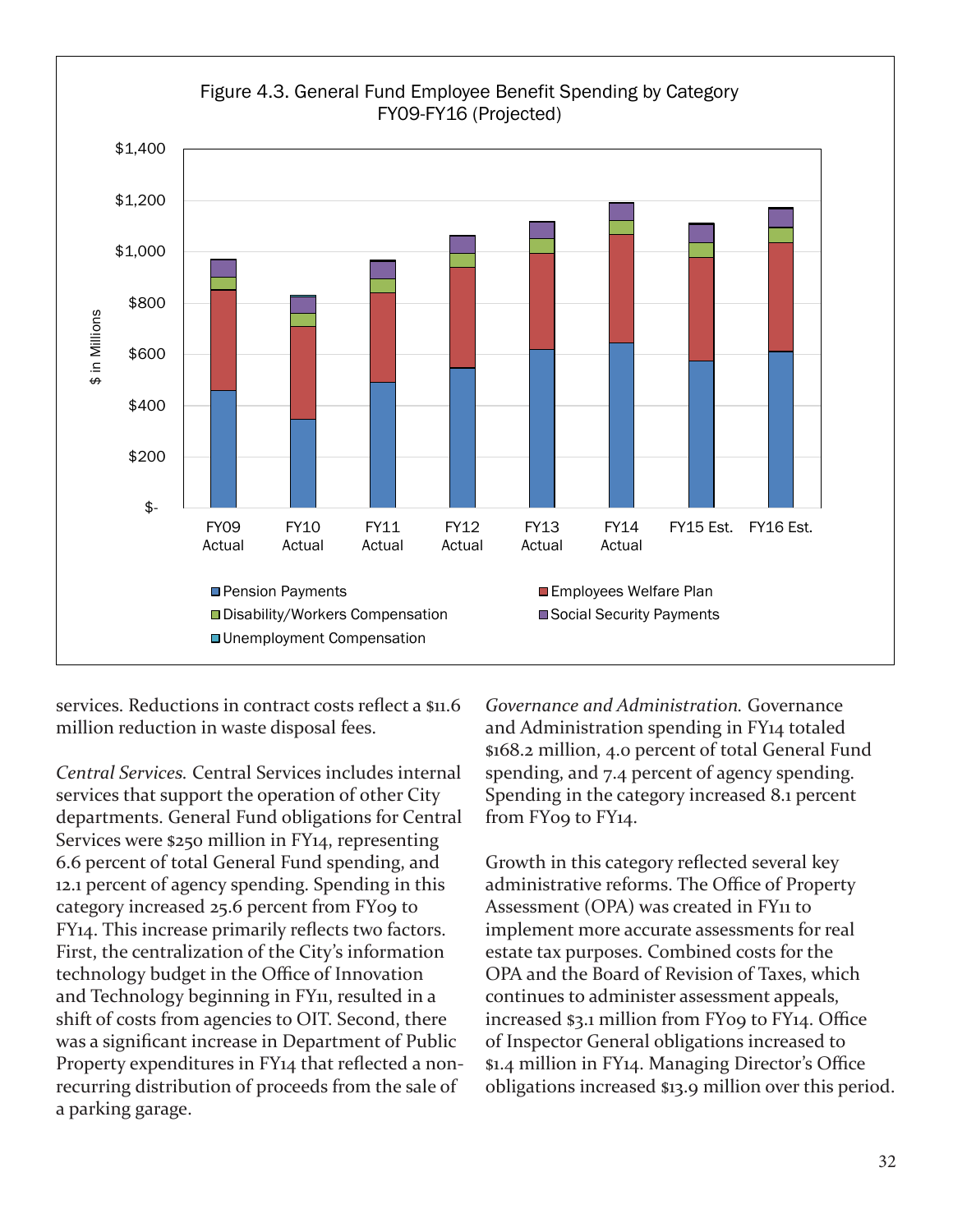| Table 4.3. Agency Filled Full-Time Positions: General Fund |             |             |             |             |             |             |  |  |  |  |  |
|------------------------------------------------------------|-------------|-------------|-------------|-------------|-------------|-------------|--|--|--|--|--|
|                                                            | <b>FY09</b> | <b>FY10</b> | <b>FY11</b> | <b>FY12</b> | <b>FY13</b> | <b>FY14</b> |  |  |  |  |  |
|                                                            | Actual      | Actual      | Actual      | Actual      | Actual      | Actual      |  |  |  |  |  |
| <b>Public Safety</b>                                       | 9,702       | 9.565       | 9.365       | 9,297       | 9,318       | 9,148       |  |  |  |  |  |
| <b>Judicial and Corrections</b>                            | 4,819       | 4,819       | 4,729       | 4,802       | 4,871       | 4,937       |  |  |  |  |  |
| <b>Health and Human Services</b>                           | 949         | 842         | 829         | 865         | 882         | 860         |  |  |  |  |  |
| Economic Development and Regulation                        | 395         | 392         | 368         | 368         | 363         | 374         |  |  |  |  |  |
| <b>Culture and Recreation</b>                              | 1,248       | 1,211       | 1,227       | 1,199       | 1,194       | 1,225       |  |  |  |  |  |
| <b>Transportation and Sanitation</b>                       | 1,727       | 1,701       | 1,697       | 1,690       | 1,703       | 1,697       |  |  |  |  |  |
| <b>Central Services</b>                                    | 607         | 589         | 649         | 645         | 651         | 656         |  |  |  |  |  |
| Governance and Administration                              | 1,529       | 1,427       | 1,488       | 1,505       | 1,566       | 1,712       |  |  |  |  |  |
| Total                                                      | 20,976      | 20,546      | 20,352      | 20,371      | 20,548      | 20,609      |  |  |  |  |  |

Note: Figures represent filled, full-time General Fund positions as of June 30. Amounts exclude Department of Human Services.

Source: *Quarterly City Managers Report*, Office of Budget and Program Evaluation, Office of the Director of Finance, City of Philadelphia.

#### Employee Benefits Obligations

The largest employee benefits category, pension costs, declined from 47.2 percent of total employee benefits in FY09 to 41.8 percent in FY10, due to the state-authorized deferral of \$150 million in contributions. The share increased to 54.1 percent in FY14, and is projected to decline to 51.8 percent in FY15, reflecting the full repayment of the deferred contributions by the end of FY14. Pension payments are projected to increase to 52.2 percent of total employee benefits in FY16. The share of costs allocated to health and welfare has declined from 40.4 percent in FY09 to 36.3 percent in FY14, due to the conversion of employee health benefit plans to self-insurance and other efficiencies.

#### Other Obligations

Among other categories, the most significant change has been an increase in the City's appropriation to the School District of Philadelphia. This appropriation has increased from 8.9 percent of other expenditures in FY09 to 18.8 percent in FY16.<sup>14</sup>

#### General Fund Personnel

As shown in Table 4.3, total General Fund positions declined from 20,976 at the end of FY09 to 20,352 at the end of FY11. Filled positions increased in each of the next three fiscal years, reaching 20,609 in FY14.

The largest component of positions is Public Safety, which declined from 46.3 percent of total General Fund positions in FY09 to 44.4 percent in FY14. Although these departments have a declining share of personnel, they represent an increasing share of agency costs, with their share increasing from 37.8 percent to 39.4 percent over the same period.<sup>15</sup>

Judicial and Corrections increased from 23.0 percent to 24.0 percent of agency personnel from FY09 to FY14. Governance and Administration increased from 7.3 percent to 8.3 percent over this period. The share of other functional categories did not change significantly over this period.

<sup>&</sup>lt;sup>14</sup> The FY16 amount includes a \$25 million appropriation to the School District, which is included within the City Council budget.

<sup>&</sup>lt;sup>15</sup> This calculation adjusts for the \$33.5 million in retroactive wage and salary payments made in FY14.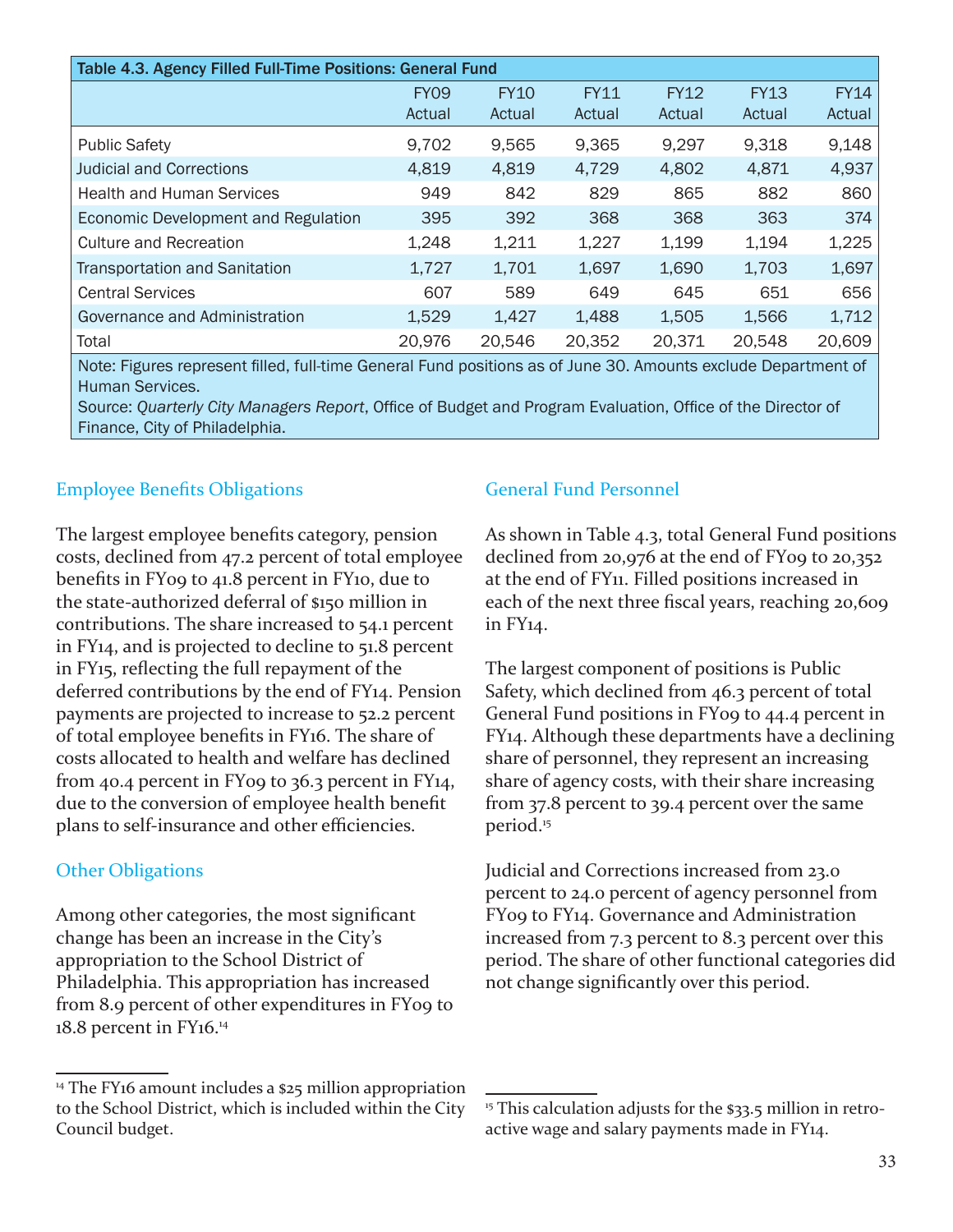### V. Indicators of Financial Health

This section discusses trends in key indicators of the City's financial health. The indicators are presented in two categories: economic and financial. The economic indicators are measures of Philadelphia's economic health in relation to the region and the nation as a whole. The financial indicators are focused on key aspects of fiscal stability and sustainability, including General Fund balance, debt, pension liabilities, and liabilities arising from other post-employment benefits.

#### Economic Indicators

Major indicators of the city's economic health include payroll employment, the unemployment rate, the poverty rate, and median household income. Trends in these indicators are described in this section.

*Employment.* Table 5.1 presents average monthly payroll employment for the city, the Philadelphia region, and the nation. Average monthly payroll employment in the city increased from 657,000 in 2010 to 675,000 in 2014.

Since 2005, the City's share of regional employment has remained fairly constant, ranging from 23 to 24 percent. The city's share increased somewhat during the early years of the recession in 2009 and 2010 and has since declined slightly.

As a share of national payroll employment, city employment declined from 0.493 percent in 2005 to 0.485 percent in 2014. While the city's share of national employment did increase from 2008 to 2010, it has since declined, indicating that the city may be returning to the long term trend of a declining share of national employment. The general loss of employment share relative to the nation over the last decade is an indication that the city's economy continues to face challenges relative to the nation as a whole.

*Unemployment Rate.* Table 5.2 presents average annual unemployment rates in the city, region, and nation from 2005 to 2014. After peaking at 10.9 percent in 2012, the city's unemployment rate declined to 8.0 percent in 2014. The city's unemployment rate has been consistently higher than both the regional and national rates. In 2005, the city's average unemployment rate was 30 percent higher than the region, while in 2014, the city's rate was 23 percent above the region. The gap between the city and region narrowed substantially during the recession, with the city's rate 15 percent higher than the region in 2009.

The gap between city and national unemployment rates also narrowed considerably during the recession, with the city rate only 5 percent above the national rate in 2009. Since 2009, the city's rate relative to the nation has increased, with the city's

| Table 5.1. Non-Farm Payroll Employment, Philadelphia City, Region, and Nation, 2005-2014. |       |       |       |       |       |       |       |       |       |       |  |  |  |
|-------------------------------------------------------------------------------------------|-------|-------|-------|-------|-------|-------|-------|-------|-------|-------|--|--|--|
|                                                                                           | 2005  | 2006  | 2007  | 2008  | 2009  | 2010  | 2011  | 2012  | 2013  | 2014  |  |  |  |
| City (Thousands)                                                                          | 660   | 663   | 663   | 663   | 652   | 657   | 660   | 662   | 665   | 675   |  |  |  |
| Region (Thousands)                                                                        | 2,774 | 2,798 | 2,811 | 2,808 | 2,711 | 2,697 | 2,708 | 2,725 | 2,751 | 2,784 |  |  |  |
| Nation (Millions)                                                                         | 134.0 | 136.4 | 137.9 | 137.2 | 131.2 | 130.3 | 131.8 | 134.1 | 136.4 | 139.0 |  |  |  |
| City as Percent of<br>Region                                                              | 23.8  | 23.7  | 23.6  | 23.6  | 24.1  | 24.4  | 24.4  | 24.3  | 24.2  | 24.2  |  |  |  |
| City as Percent of<br>Nation                                                              | .493  | .486  | .480  | .484  | .497  | .504  | .501  | .494  | .488  | .485  |  |  |  |
|                                                                                           |       |       |       |       |       |       |       |       |       |       |  |  |  |

Source: Bureau of Labor Statistics, Current Population Survey. Philadelphia region is the Philadelphia-Wilmington-Camden PA-NJ-DE-MD metropolitan statistical area. Amounts are annual averages, seasonally adjusted.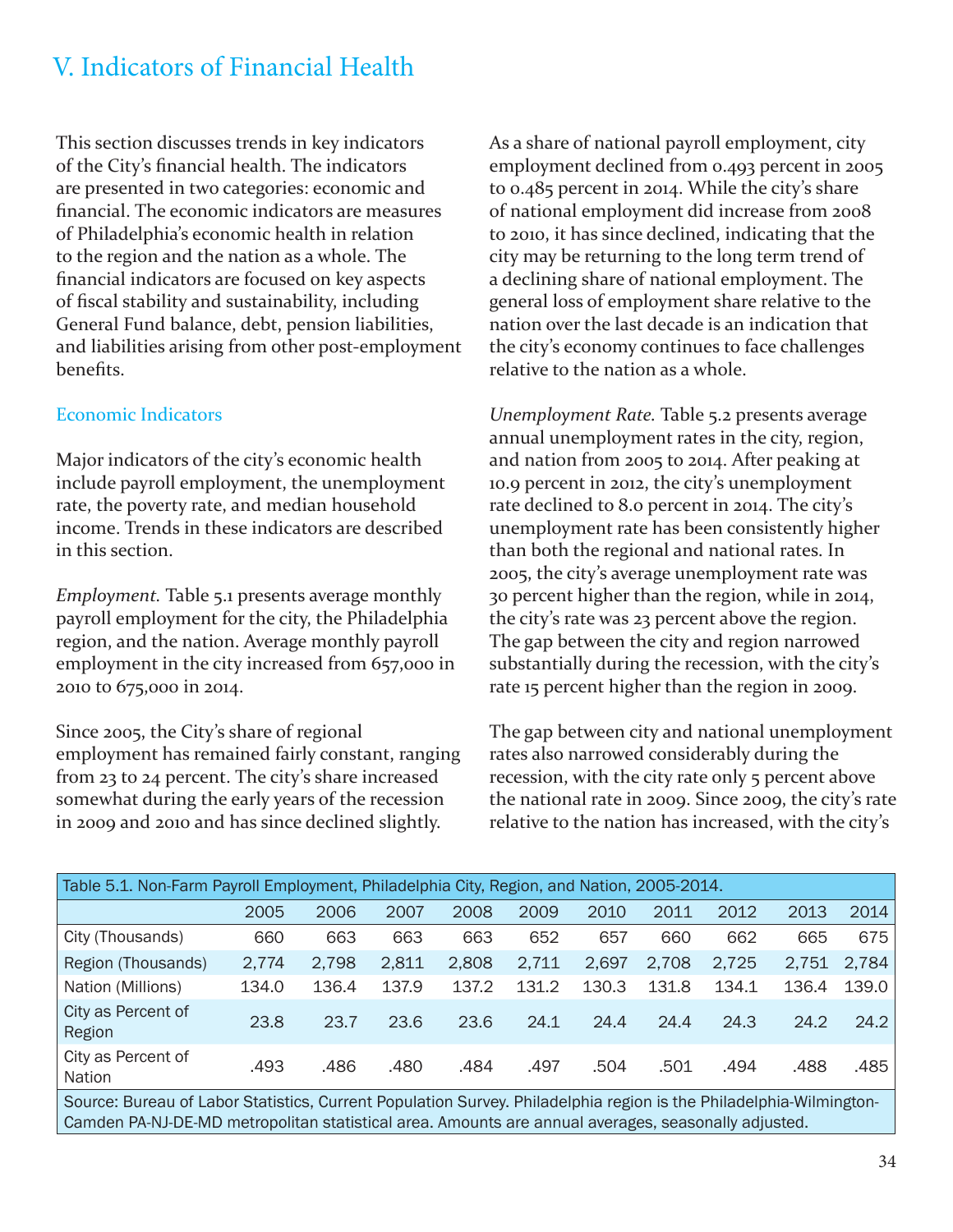| Table 5.2. Unemployment Rate, Philadelphia City, Region, and Nation, 2005-2014.                     |      |      |      |      |      |      |      |      |      |      |  |  |
|-----------------------------------------------------------------------------------------------------|------|------|------|------|------|------|------|------|------|------|--|--|
|                                                                                                     | 2005 | 2006 | 2007 | 2008 | 2009 | 2010 | 2011 | 2012 | 2013 | 2014 |  |  |
| City                                                                                                | 6.7  | 6.2  | 6.1  | 7.1  | 9.8  | 10.6 | 10.7 | 10.9 | 10.4 | 8.0  |  |  |
| Region                                                                                              | 4.7  | 4.5  | 4.3  | 5.3  | 8.3  | 8.8  | 8.5  | 8.5  | 7.8  | 6.2  |  |  |
| Nation                                                                                              | 5.1  | 4.6  | 4.6  | 5.8  | 9.3  | 9.6  | 8.9  | 8.1  | 7.4  | 6.2  |  |  |
| City as Percent of Region                                                                           | 141  | 138  | 142  | 134  | 118  | 121  | 126  | 129  | 133  | 130  |  |  |
| City as Percent of Nation                                                                           | 132  | 135  | 132  | 122  | 105  | 110  | 119  | 135  | 141  | 130  |  |  |
| Cource: Rureau of Labor Statistics Local Area Unemployment Statistics and Current Population Survey |      |      |      |      |      |      |      |      |      |      |  |  |

Local Area Unemployment Statistics and Current Population Survey. Philadelphia region is the Philadelphia-Wilmington-Camden PA-NJ-DE-MD metropolitan statistical area. Amounts are annual averages of monthly unemployment rates. Amounts for City and Region are not seasonally adjusted, while amounts for Nation are seasonally adjusted.

rate 22.5 percent higher than the nation in 2014. By 2013, the gap between the city and national unemployment rate had returned to pre-recession levels. As the nation and city recover from the recession, it can be expected that both the city and national unemployment rates will continue to decline. The relationship between the city and national rates will remain an important indicator of the strength of the city economy relative to the nation's.

*Poverty Rate.* Table 5.3 presents trends in the poverty rate in the city compared to that of the Commonwealth of Pennsylvania and the nation as a whole. The city's poverty rate has historically been substantial - representing nearly one quarter of its population - while simultaneously increasing over the past decade, from 24.5 percent in 2005 to 26.3 percent in 2013, the most recent year for which data are available. Over the same period, the state poverty rate increased from 11.9 percent to 13.7 percent, while the national rate increased from 13.3 percent to 15.8 percent. The overall increase reflects primarily the impact of the recession. The city's rate decreased from 28.4 percent in 2011 to 26.3 percent in 2013, potentially indicating the impact of the economic recovery.

The city's poverty rates have consistently been significantly higher than the state and national

|                                                                           | Table 5.3. Poverty Rate and Median Household Income, Philadelphia, Pennsylvania, and Nation, 2005-2013. |        |        |        |        |        |        |        |        |  |  |  |
|---------------------------------------------------------------------------|---------------------------------------------------------------------------------------------------------|--------|--------|--------|--------|--------|--------|--------|--------|--|--|--|
|                                                                           | 2005                                                                                                    | 2006   | 2007   | 2008   | 2009   | 2010   | 2011   | 2012   | 2013   |  |  |  |
| Poverty Rate (Percent)                                                    |                                                                                                         |        |        |        |        |        |        |        |        |  |  |  |
| City                                                                      | 24.5                                                                                                    | 25.1   | 23.8   | 24.1   | 25     | 26.7   | 28.4   | 26.9   | 26.3   |  |  |  |
| <b>State</b>                                                              | 11.9                                                                                                    | 12.1   | 11.6   | 12.1   | 12.5   | 13.4   | 13.8   | 13.7   | 13.7   |  |  |  |
| <b>US</b>                                                                 | 13.3                                                                                                    | 13.3   | 13.0   | 13.2   | 14.3   | 15.3   | 15.9   | 15.9   | 15.8   |  |  |  |
| City as Percent of State                                                  | 206                                                                                                     | 207    | 205    | 199    | 200    | 199    | 206    | 196    | 192    |  |  |  |
| City as Percent of US                                                     | 184                                                                                                     | 189    | 183    | 183    | 175    | 175    | 179    | 169    | 166    |  |  |  |
| Median Household Income                                                   |                                                                                                         |        |        |        |        |        |        |        |        |  |  |  |
| City                                                                      | 32,573                                                                                                  | 33,229 | 35,365 | 36,976 | 37,045 | 34,400 | 34,207 | 35,386 | 36,836 |  |  |  |
| <b>State</b>                                                              | 44,537                                                                                                  | 46,259 | 48,576 | 50,713 | 49,520 | 49,288 | 50,228 | 51,230 | 52,007 |  |  |  |
| <b>US</b>                                                                 | 42,242                                                                                                  | 48,451 | 50,740 | 52,029 | 50,221 | 50,046 | 50,502 | 51,371 | 52,250 |  |  |  |
| City as Percent of State                                                  | 73 %                                                                                                    | 72     | 73     | 73     | 75     | 70     | 68     | 69     | 71     |  |  |  |
| City as Percent of US                                                     | 70 %                                                                                                    | 69     | 70     | 71     | 74     | 69     | 68     | 69     | 70     |  |  |  |
| Source: US Bureau of the Census, Small Area Income and Poverty Estimates. |                                                                                                         |        |        |        |        |        |        |        |        |  |  |  |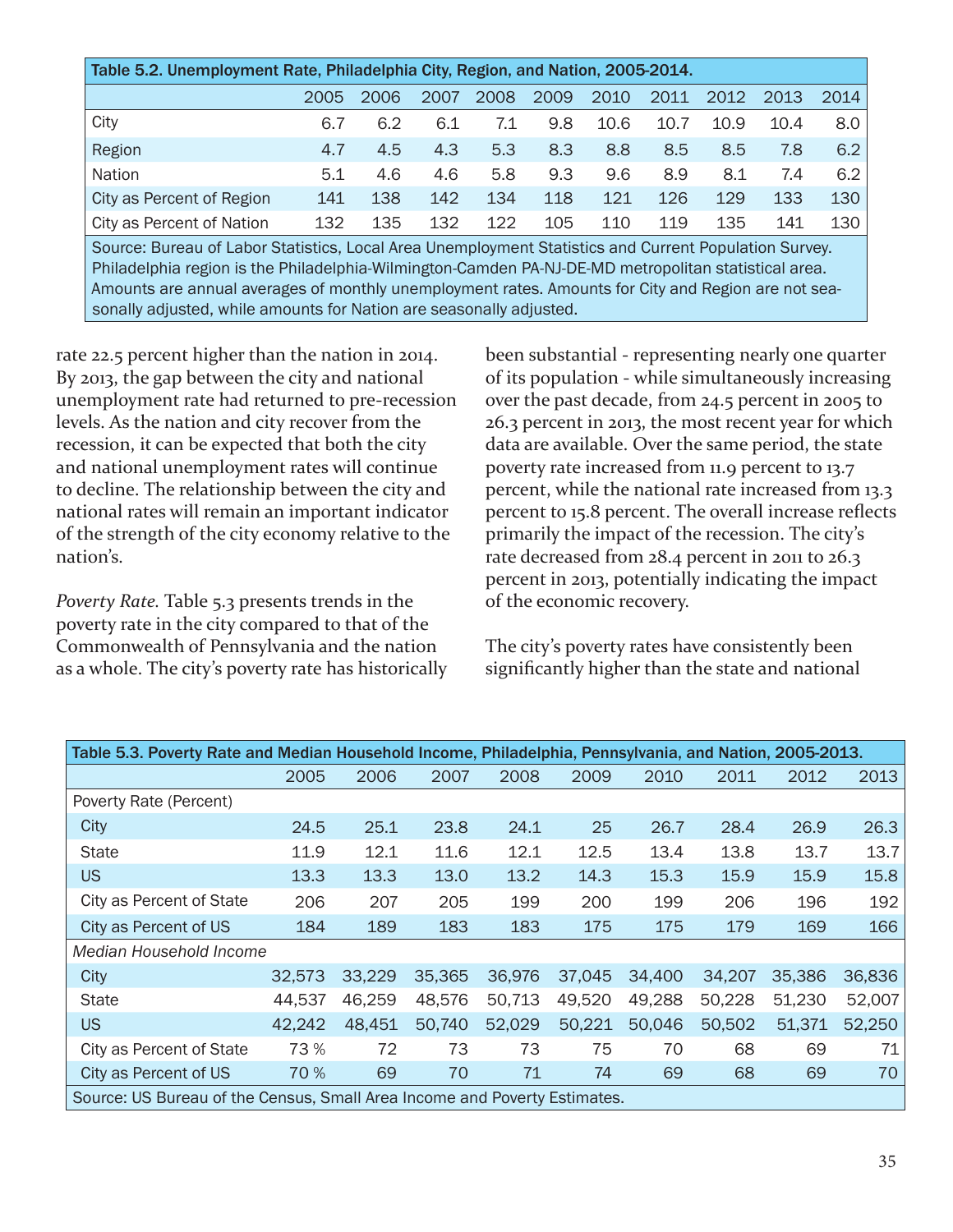| Table 5.4. General Fund Year-End Fund Balance and Total Obligations, FY05-FY14 (\$ in Millions)                           |             |                  |         |             |                  |             |                 |             |             |             |  |
|---------------------------------------------------------------------------------------------------------------------------|-------------|------------------|---------|-------------|------------------|-------------|-----------------|-------------|-------------|-------------|--|
|                                                                                                                           | <b>FY05</b> | FY <sub>06</sub> | FY07    | <b>FY08</b> | FY <sub>09</sub> | <b>FY10</b> | <b>FY11</b>     | <b>FY12</b> | <b>FY13</b> | <b>FY14</b> |  |
| <b>Fund Balance</b>                                                                                                       | 96.2        | 254.5            | 297.9   | 119.5       | (137.2)          | (114.0)     | 0.1             | 146.8       | 256.9       | 202.1       |  |
| <b>Obligations</b>                                                                                                        | 3.386.3     | 3.426.0          | 3.736.7 | 3.919.8     | 3,915.3          |             | 3.653.7 3.785.3 | 3.484.9     | 3.613.3     | 3.886.6     |  |
| <b>Fund Balance</b><br>as a Percent<br>of Obligations                                                                     | 2.8         | 7.4              | 8.0     | 3.0         | (3.5)            | (3.1)       | 0.0             | 4.2         | 7.1         | 5.2%        |  |
| Source: Comprehensive Annual Financial Report, Office of the Director of Finance, City of Philadelphia,<br>various years. |             |                  |         |             |                  |             |                 |             |             |             |  |

poverty rates since 2005. Over this period, the city rate has generally been about twice that of the state. The city's rate relative to the national rate has improved since 2006, with the gap between the city and nation declining from 89 percent in 2006 to 69 percent in 2012. The declining gap relative to the nation may be an indication that the impact of the recession was less severe in the city than in the nation as a whole.

Overall, the city has one of the highest poverty rates among the major cities. Since poverty rates tend to move consistently with macroeconomic trends, it could be expected that the city rate will decline as the nation and city recover from the recession. However, the gap between Philadelphia and other cities, the state, and the nation, will be an important indicator of the health of the city's economy, the effectiveness of state and local antipoverty strategies, and the overall integration of the population into the labor market. Perhaps the most effective anti-poverty strategy for the city will be an effort to improve the overall economic competitiveness of the city relative to the state and nation.

*Median Household Income.* The city's median household income is an indicator of the overall economic well-being of residents. This measure includes both earned and unearned income and transfer payments. As such, it is influenced both by economic trends and federal and state policies that influence the availability of transfer payments and the extent to which households participate in programs for which they are eligible.

The city's median household income in 2013 was \$36,836, compared to the 2005 level of \$32,573.

However, median income without inflation is currently lower than before the recession. Median household income in Philadelphia peaked at \$37,045 in 2009 and declined through 2011. The increase in 2012 was the first annual increase since 2009, indicating recovery from the recession. State and national median household income peaked in 2008. However, at the state and national level, income declined through 2010 and began to increase in 2011, while the city's increase did not begin until 2012. The later decrease and subsequent increase of median income in Philadelphia, as compared to the state and nation, may indicate that the city experienced a lag in the timing of both the onset and recovery of the recession.

Consistent with the other economic indicators above, median household income trends suggest that the impact of the recession on the city was less pronounced and delayed, as compared to the region and nation. City median household income as a percentage of state income increased from 73 percent in 2005 to 75 percent in 2009, and declined to 69 percent in 2012, after which it increased slightly in 2013 to 71 percent. Similarly, city income as a percent of the nation increased from 70 percent in 2005 to 74 percent in 2009 and declined to 69 percent in 2012, after which it increased slightly to 70 percent. The recession's impact on household income in Philadelphia may have been less severe, in part due to the relative stability of the city economy during the recession, or generally lower median income, as compared to the state and nation. Also, household income in the city may have been less impacted by the recession due to a large proportion of income from transfer payments.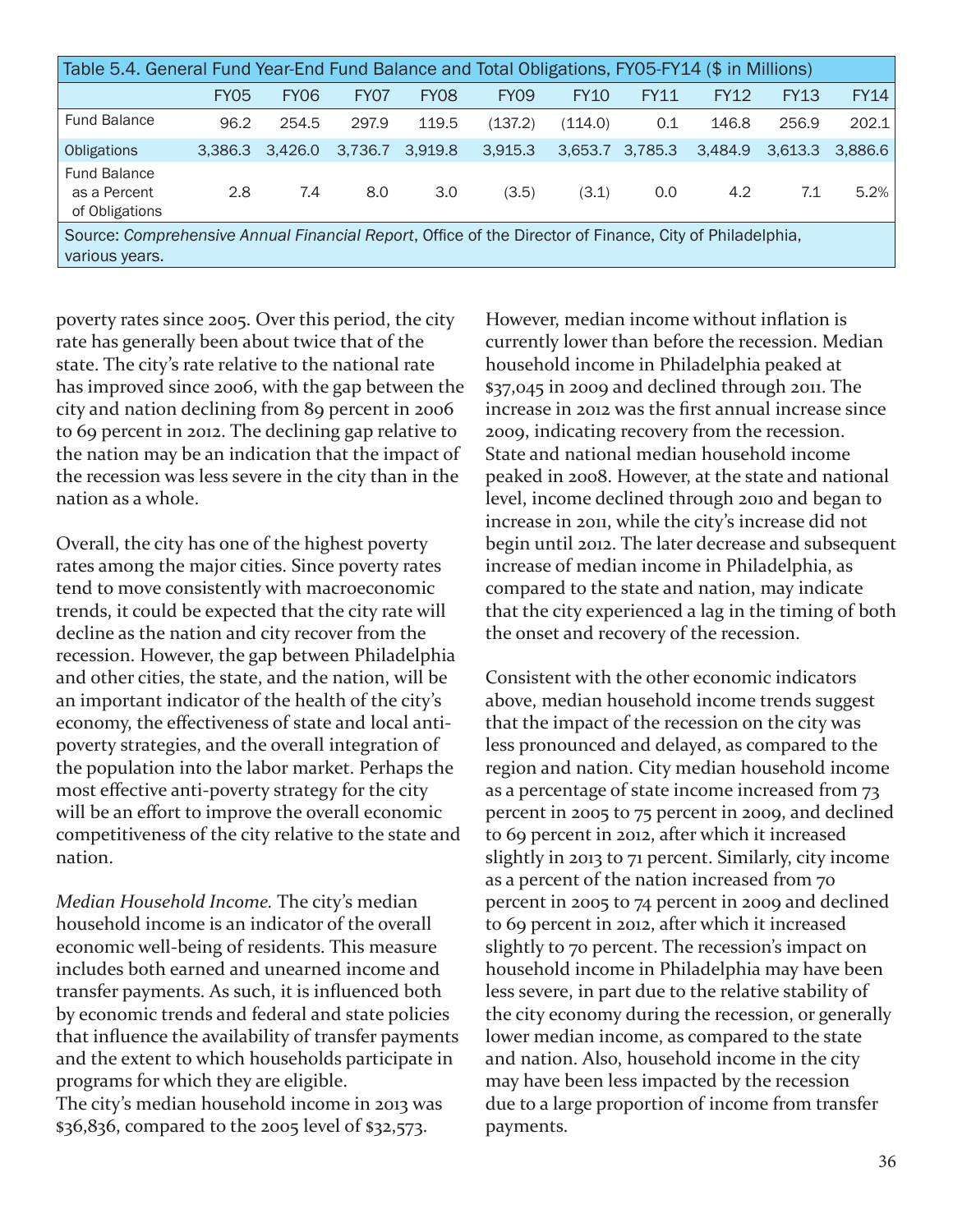| Table 5.5. Debt Indicators, City and School District of Philadelphia, 2005-2014. |       |       |       |       |       |             |       |       |       |       |  |  |
|----------------------------------------------------------------------------------|-------|-------|-------|-------|-------|-------------|-------|-------|-------|-------|--|--|
|                                                                                  | 2005  | 2006  | 2007  | 2008  | 2009  | 2010        | 2011  | 2012  | 2013  | 2014  |  |  |
| Debt Outstanding (\$ in Millions)                                                |       |       |       |       |       |             |       |       |       |       |  |  |
| <b>City Pension-Related</b>                                                      | 1,430 | 1,439 | 1,445 | 1,447 | 1,444 | 1,428       | 1,407 | 1,379 | 1,171 | 1,121 |  |  |
| <b>City Other</b>                                                                | 2,629 | 2,544 | 2,801 | 2,689 | 2,867 | 2,843       | 2,876 | 2,764 | 3,109 | 3,156 |  |  |
| <b>School District</b>                                                           | 2,318 | 2,315 | 2,587 | 2,557 | 2,755 | 2,932       | 2,866 | 3,039 | 3,231 | 3,139 |  |  |
| Total                                                                            | 6,377 | 6,299 | 6,833 | 6,693 |       | 7,067 7,204 | 7,149 | 7,182 | 7,511 | 7,416 |  |  |
| Debt Per Capita                                                                  |       |       |       |       |       |             |       |       |       |       |  |  |
| City                                                                             | 2,723 | 2,676 | 2,843 | 2,758 | 2,846 | 2,794       | 2,782 | 2,672 | 2,750 | 2,741 |  |  |
| <b>School District</b>                                                           | 1,555 | 1,555 | 1,733 | 1,705 | 1,819 | 1,918       | 1,862 | 1,960 | 2,076 | 2,012 |  |  |
| Total                                                                            | 4,278 | 4,231 | 4,576 | 4,462 | 4,665 | 4,713       | 4,644 | 4,632 | 4,827 | 4,753 |  |  |
| Debt as a Percent<br>of Personal Income                                          |       |       |       |       |       |             |       |       |       |       |  |  |
| City                                                                             | 8.9   | 8.3   | 8.3   | 7.5   | 7.6   | 7.2         | 6.9   | 6.5   | 6.5   | 6.4   |  |  |
| <b>School District</b>                                                           | 5.1   | 4.8   | 5.1   | 4.6   | 4.8   | 4.9         | 4.6   | 4.7   | 4.9   | 4.7   |  |  |
| Total                                                                            | 13.9  | 13.1  | 13.4  | 12.1  | 12.4  | 12.1        | 11.5  | 11.2  | 11.5  | 11.1  |  |  |
| City Debt Service as a Percent<br>of General Fund Obligations                    |       |       |       |       |       |             |       |       |       |       |  |  |
| Pension-Related Debt                                                             | 2.4   | 2.5   | 2.4   | 2.4   | 2.5   | 3.1         | 3.0   | 3.0   | 5.6   | 5.6   |  |  |
| Other                                                                            | 5.8   | 5.6   | 5.5   | 5.2   | 5.6   | 6.0         | 6.1   | 5.9   | 6.0   | 5.7   |  |  |
| Total                                                                            | 8.1   | 8.0   | 7.9   | 7.6   | 8.2   | 9.1         | 9.1   | 8.9   | 11.5  | 11.3  |  |  |

Note: Measures of City indebtedness include only debt related to governmental activities. Personal income for 2013 is a PICA staff estimate based on past trends. To ensure comparability, General Fund obligations exclude Department of Human Services (DHS) obligations. DHS grant-funded obligations were recognized in the Grants Revenue Fund beginning in FY12.

Source: *Comprehensive Annual Financial Report* for City and School District of Philadelphia; US Census Bureau population estimates; US Bureau of Economic Analysis estimates of personal income.

#### Financial Indicators

*Fund Balance.* A primary measure of the City's financial stability is the General Fund balance as a percentage of total obligations. This indicator suggests the extent to which the fund balance provides an adequate level of resources to cover the financial impact of events that could adversely affect revenues or expenses. Table 5.4 presents a ten-year trend of General Fund balance, obligations, and fund balance as a percentage of obligations.

Since FY05, the fund balance has generally moved in a pattern consistent with the macro-economy. The city's fund balance increased from FY05 to

FY07, indicating the broad pattern of economic growth in that period. Fund balance began to decline in FY08, and the City incurred deficits in FY09 and FY10, primarily as a result of the recession. Another factor influencing the negative fund balance in FY10 was the timing of state and federal grants to reimburse costs of services offered by the Department of Human Services. The fund balance turned positive in FY11 and increased from FY11 to FY13, and again declining in FY14.

As a percentage of General Fund obligations, the fund balance peaked at 8.0 percent in FY07, before declining to negative 3.5 percent in FY09. The fund balance since increased to 7.1 percent of obligations in FY13, but again declined to 5.3 percent in 2014.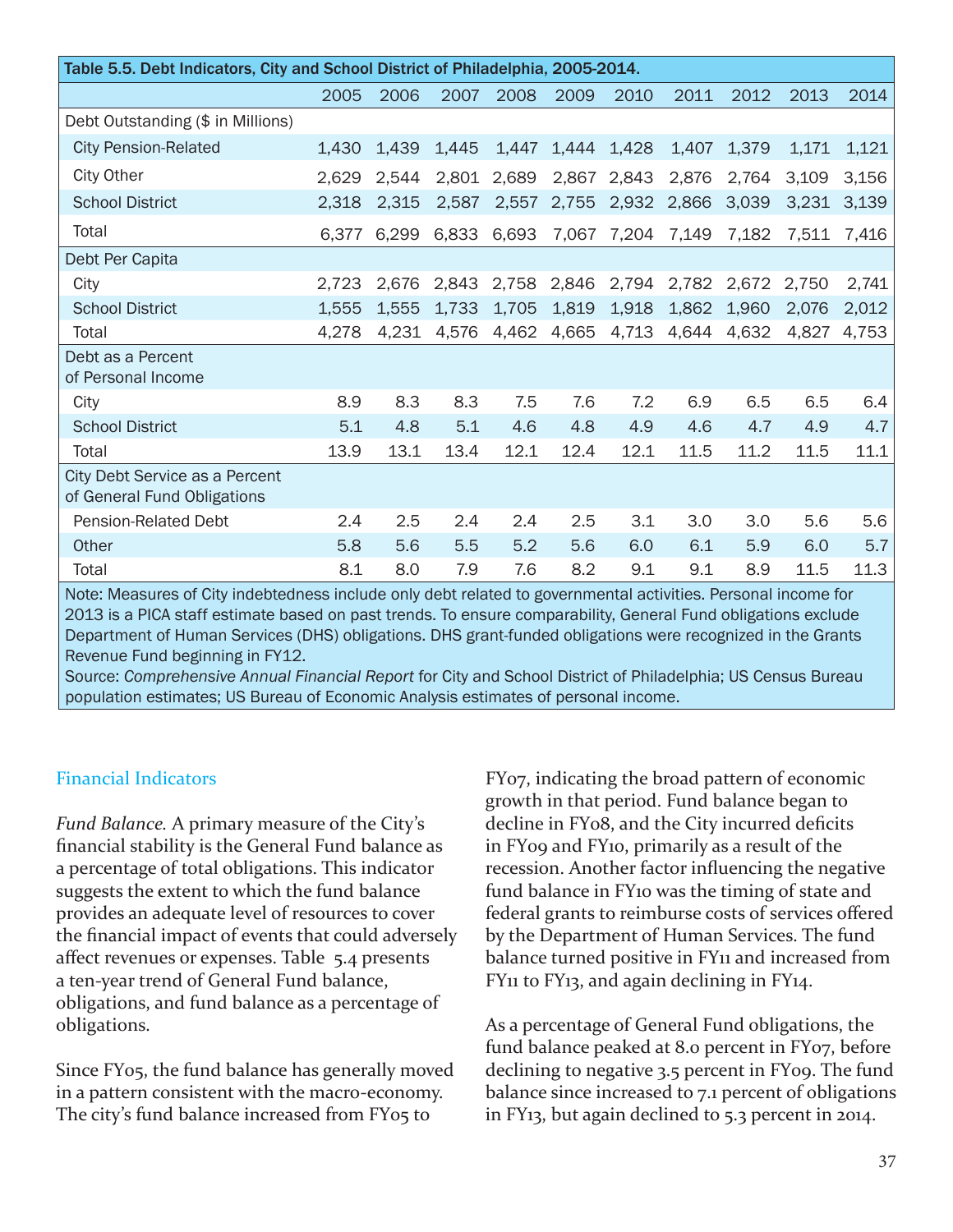There are a number of factors that could negatively impact fund balance trends in the future, including labor contracts, pension obligations, unexpected indemnities, and slower economic growth or a recession. These risk factors are discussed in Section III and Section VI of this report. The Plan, as submitted, projects fund balances ranging from \$34 million in FY17 to \$153 million in FY20, making this year's fund balances lower than those in last year's Plan. The actual fund balances may vary, if the risks described in Section III actually occur, and the City does not take other measures to reduce expenses or increase revenues.

The relatively low fund balances in the Plan, combined with the significant risks detailed in Section III, underscore the need for the City to take measures to ensure that it will build up an adequate fund balance to cover unexpected costs and major adverse events such as a recession. The City Charter was amended in 2011 to establish a Budget Stabilization Reserve Fund. This is an important institutional change to promote fiscal stability, requiring the City to make contributions to the Fund when its fund balance exceeds 3 percent of appropriations. Appropriations from the Fund will only be allowed in cases of lower-thanbudgeted revenues, in the event of emergencies, or if necessary to avoid service disruptions. To date, no contributions have been made to the Reserve due to low fund balances.

However, the FY16-FY20 Plan, as submitted to PICA on June 19, contains a projected contribution to the Fund in FY20 (\$26 million). PICA commends the City's effort to allocate money to the Reserve. Over the course of the upcoming fiscal years, the City should take steps to ensure that contributions to this fund will occur each year, either through revisions in spending plans, adoption of new revenue sources, or improvements in collections of existing revenues. The current period of economic stability is an opportunity for the City to build up its General Fund balance and make contributions to the Budget Stabilization Reserve to ensure that funds are available to provide stability in the future.

*Debt.* Another indicator of the City's financial health is the total debt outstanding, measured in relation to the City's ability to service that debt. Table 5.5 presents several measures of City indebtedness. For purposes of this measure, debt includes outstanding obligations of the City and the School District of Philadelphia (SDP). SDP is a coterminous local government, and its debt is paid in part through taxes levied on City residents and businesses. As such, SDP should be included in an overall measure of local government debt in Philadelphia.

The capacity to pay debt service is assessed by presenting outstanding debt on a per capita basis and as a percentage of resident personal income. Debt burdens are also assessed by presenting General Fund debt service as a percentage of total General Fund obligations.

At the end of FY14, City and SDP debt outstanding was \$7.416 billion. This amount represented \$4,753 per capita and 11.1 percent of resident personal income. Total City debt service payments totaled 11.3 percent of General Fund obligations. Philadelphia's total local government debt burden per capita increased 10 percent from FY05 to FY14, compared to an increase in the Consumer Price Index of 20.9 percent.<sup>16</sup> Local government debt, as a percentage of personal income, declined from 13.9 percent in FY05 to 11.1 percent in FY14.

City debt service, as a percentage of General Fund obligations, increased from 8.1 percent in FY05 to 11.3 percent in FY14. The increase occurred primarily between FY12 and FY13 due to a temporary increase in pension-related debt service. This increase reflected the cost of debt service on bonds issued to finance repayment of pension payments that were deferred during FY10 and FY11.

The City will need to ensure that debt levels remain manageable so that adequate resources are available in the General Fund to finance current services.

<sup>16</sup>US Bureau of Labor Statistics, Consumer Price Index - All Urban Consumers, Philadelphia-Wilmington-Atlantic City metropolitan area.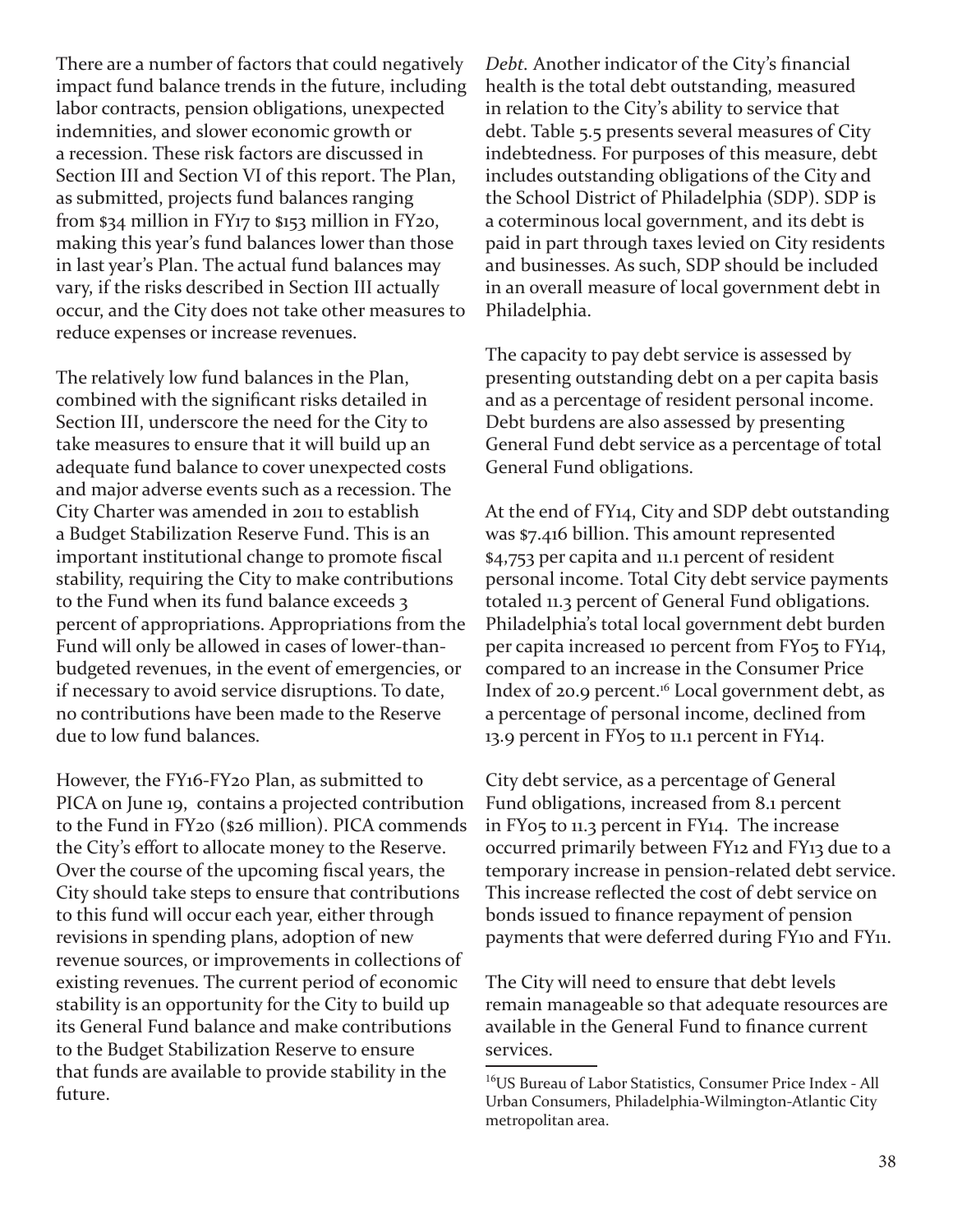| Table 5.6. Pension Funding Status, 2005-2014 (\$ in Millions).                                                                                         |       |       |       |       |       |       |       |       |        |        |
|--------------------------------------------------------------------------------------------------------------------------------------------------------|-------|-------|-------|-------|-------|-------|-------|-------|--------|--------|
|                                                                                                                                                        | 2005  | 2006  | 2007  | 2008  | 2009  | 2010  | 2011  | 2012  | 2013   | 2014   |
| Actuarial Value of<br>Assets                                                                                                                           | 4,160 | 4,168 | 4,422 | 4,624 | 4,042 | 4,381 | 4,719 | 4,717 | 4,799  | 4,815  |
| <b>Actuarial Liability</b>                                                                                                                             | 7,851 | 8,084 | 8,197 | 8,402 | 8,975 | 9,317 | 9,487 | 9,800 | 10,126 | 10,522 |
| <b>Unfunded Actuarial</b><br><b>Accrued Liability</b>                                                                                                  | 3,692 | 3,915 | 3,775 | 3,779 | 4,933 | 4,936 | 4,768 | 5,083 | 5,327  | 5,707  |
| <b>Actuarial Funded Ratio</b>                                                                                                                          | 53.0  | 51.6  | 53.9  | 55.0  | 45.0  | 47.0  | 49.7  | 48.1  | 47.4   | 45.8   |
| <b>Covered Payroll</b>                                                                                                                                 | 1,271 | 1,319 | 1,352 | 1,457 | 1,463 | 1,421 | 1,371 | 1,372 | 1,430  | 1,495  |
| Unfunded Liability as a<br><b>Percent of Covered</b><br>Payroll                                                                                        | 291   | 297   | 279   | 259   | 337   | 347   | 348   | 370   | 373    | 382    |
| Minimum Municipal<br>Obligation (MMO)                                                                                                                  | 294   | 307   | 400   | 412   | 439   | 447   | 511   | 507   | 492    | 523    |
| <b>City Funding Policy</b>                                                                                                                             | 349   | 381   | 484   | 518   | 516   | 546   | 675   | 683   | 693    | 769    |
| <b>Amount Paid</b>                                                                                                                                     | 309   | 332   | 432   | 427   | 455   | 313   | 470   | 555   | 782    | 553    |
| Percent of City Funding<br>Policy Paid                                                                                                                 | 88.5  | 87.1  | 89.4  | 82.4  | 88.2  | 57.3  | 69.6  | 81.4  | 112.9  | 71.9   |
| Percent of MMO Paid                                                                                                                                    | 105.0 | 108.1 | 108.0 | 103.5 | 103.8 | 69.9  | 92.0  | 109.6 | 158.9  | 105.7  |
| Note: Minimum Municipal Obligation shown is prior to deferred amounts in FY10 and FY11. Amount paid<br>includes repayment of deferred amounts in FY13. |       |       |       |       |       |       |       |       |        |        |

Source: City of Philadelphia Municipal Retirement System Actuarial Valuation Reports, Official Statement, Redevelopment Authority City Service Agreement Revenue Refunding Bonds Series 2015A and 2015B.

*Pension Funding Status.* The funded status of the City's Municipal Retirement System (MRS) is one of the most critical financial challenges facing the city. Table 5.6 presents a multi-year trend in the primary indicators of pension funding status.

The City's funding is determined by state law, which mandates that the City annually contribute a minimum municipal obligation (MMO) to the Pension Fund. The MMO includes the normal cost and an amortization payment sufficient to amortize the unfunded liability of the MRS over a defined period, as determined by an actuarial valuation.

An actuarial model of the MRS makes various assumptions that determine the City's MMO requirement each year. The assumptions address returns of pension fund investments, timing of retirement, salary growth, mortality and disability rates, among other factors. Based on these

assumptions and standard actuarial methods, the actuary calculates, as of June 30 of each year, the value of assets, liabilities, funded ratio of the System, MMO contribution, and contribution required under the City Funding Policy.

City payments to the Pension Fund were based on the Funding Policy until 2003, when the City began contributing the MMO. The Funding Policy amounts are generally higher than the MMO amounts. The Funding Policy requires amortization of the unfunded liability as of July 1, 1985 over 34 years ending in 2019. The MMO subsequently required amortization of the unfunded liability as of July 1, 2009 over 30 years ending in 2039. In 2009, the City received state authorization to re-amortize the unfunded liability for purposes of calculating the MMO. This had the effect of reducing the MMO contribution. From 2005 to 2014, the actuarial value of assets of MRS increased from \$4.160 billion to \$4.815 billion.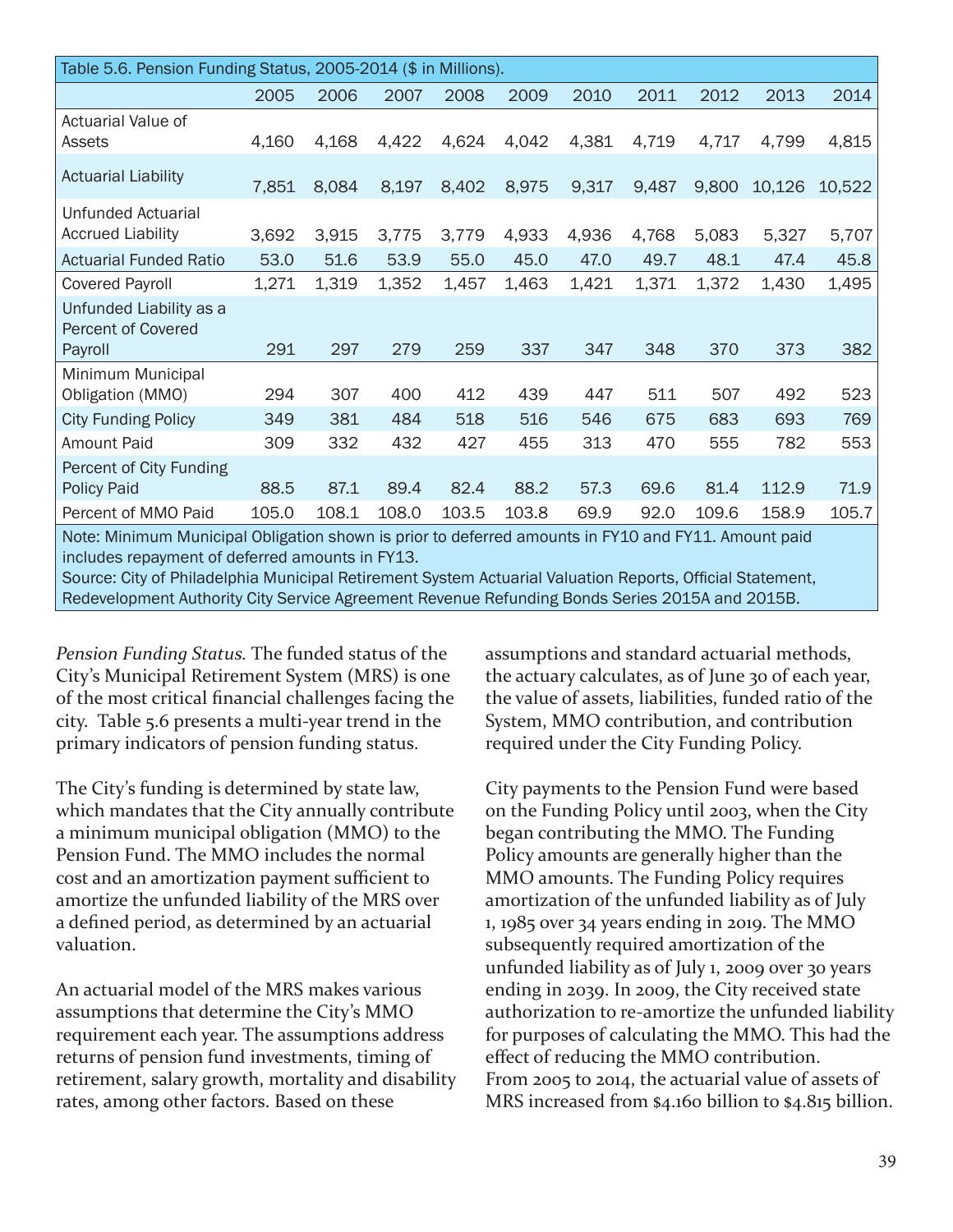| Table 5.7. Other Post-Employment Benefits (OPEB) Funding Status, 2008-2014 (\$ in Millions)                                                             |          |          |          |       |       |       |       |  |  |
|---------------------------------------------------------------------------------------------------------------------------------------------------------|----------|----------|----------|-------|-------|-------|-------|--|--|
|                                                                                                                                                         | 2008     | 2009     | 2010     | 2011  | 2012  | 2013  | 2014  |  |  |
| <b>Actuarial Value of Assets</b>                                                                                                                        |          |          |          |       |       |       |       |  |  |
| <b>Actuarial Liability</b>                                                                                                                              | 1,156    | 1,120    | 1,170    | 1,213 | 1,512 | 1,704 |       |  |  |
| Unfunded Actuarial Accrued Liability                                                                                                                    | 1,156    | 1,120    | 1,170    | 1,213 | 1,512 | 1,704 |       |  |  |
| <b>Actuarial Funded Ratio</b>                                                                                                                           | $\Omega$ | $\Omega$ | $\Omega$ | 0     | 0     | 0.0   |       |  |  |
| <b>Covered Payroll</b>                                                                                                                                  | 1,457    | 1,462    | 1,420    | 1,469 | 1,372 | 1,417 |       |  |  |
| Unfunded Liability as a Percent of Covered<br>Payroll                                                                                                   | 79.4     | 76.6     | 82.4     | 82.5  | 110.2 | 120.2 |       |  |  |
| Annual OPEB Cost                                                                                                                                        | 83.4     | 98.7     | 93.8     | 101.7 | 105.8 | 114.4 | 129.3 |  |  |
| <b>Payments Made</b>                                                                                                                                    | 79.7     | 81.3     | 71.7     | 65.5  | 76.3  | 57.1  | 67.1  |  |  |
| Percentage of OPEB Cost Paid                                                                                                                            | 95.6     | 82.3     | 76.4     | 64.4  | 72.1  | 49.9  | 51.9  |  |  |
| Note: Amounts are disclosed as required under GASB Statement 45. Source: Comprehensive Annual<br>Financial Report, City of Philadelphia, various years. |          |          |          |       |       |       |       |  |  |

The actuarial liability increased from \$7.851 billion to \$10.522 billion over the same period. The funded ratio of the system declined from 53.0 to 45.8 percent. The unfunded liability increased from 291 to 382 percent of covered payroll.

The City's actual payments to the Pension Fund were higher than the MMO from 2005 through 2009. In 2010 and 2011, actual payments were below the MMO due to a state-authorized deferral of \$150 million in 2010 and \$80 million in 2011. These deferred amounts were repaid, with interest, in 2013. Actual payments in 2013, accordingly, were 158.9 percent of the MMO. Actual payments have been below the City Funding Policy in every year since 2005, with the exception of 2013, due to the repayment of deferred contributions in that year. The adoption of the less stringent MMO funding standard in 2003, combined with the 2009 relaxation of the MMO requirement due to the re-amortization of the unfunded liability as of July 1, 2009, has resulted in less rapid funding progress for the system.

Despite Act 205 of 1984, which mandated the gradual reduction of the unfunded liability of the system through the MMO amortization payment, the actual funded ratio of the system has declined over the past decade. This decline reflects, in

part, the adoption of more conservative actuarial assumptions with respect to the rate of return on investments. It also reflects average actual investment returns that have been below the assumed rate.

Going forward, a primary agenda item for the MRS should be to ensure that all of its actuarial assumptions are realistic. The City has consistently reduced its assumed rate of investment return in recent years. Continued reductions will decrease the likelihood of experience losses causing higher contributions in the future. They will also increase the probability that Pension Fund will achieve the actuary's projected increases in the funded ratio.

*Other Post-Employment Benefit Funding Status.*  The City has a substantial unfunded liability related to future obligations to pay for postemployment benefits other than pensions, referred to as "other post-employment benefits" (OPEB). For City retirees, these benefits include health coverage in the first five years after retirement and life insurance. The City finances OPEB on a payas-you-go basis, rather than on an actuarial basis. Under GASB Statement 45, the City is required to disclose actuarial liabilities related to OPEB. Table 5.7 presents trends in these liabilities since 2008.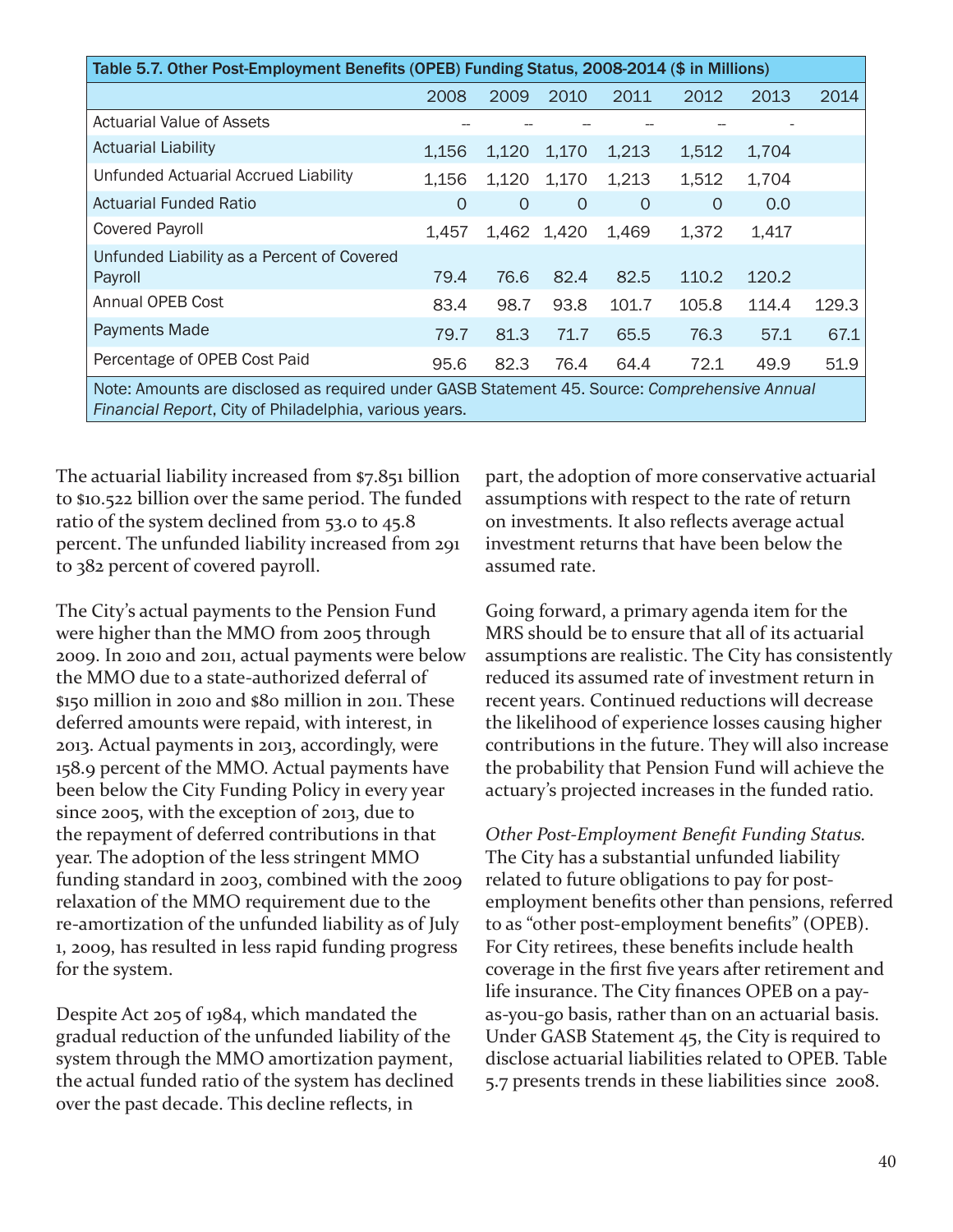The total OPEB liability has increased from \$1.156 billion in 2008 to \$1.704 billion in 2013. This entire liability is unfunded. The liability increased from 79.4 to 120.2 percent of covered payroll from 2008 to 2013. Under GASB Statement 45, the City is required to report an annual OPEB cost, which is the contribution that would be required to fund OPEB liabilities on an actuarially sound basis. Since the City finances OPEB on a pay-as-you-go basis, actual payments have been below the annual OPEB cost since 2008, reaching 51.9 percent in the most recent year. In FY14, the City's actual payments were \$67.1 million, 51.9 percent of the annual OPEB cost, which is down from a healthy 95.6 percent in FY08.

In the future, to promote the long term sustainability of its OPEB commitments, the City may need to consider funding OPEB on an actuarial basis.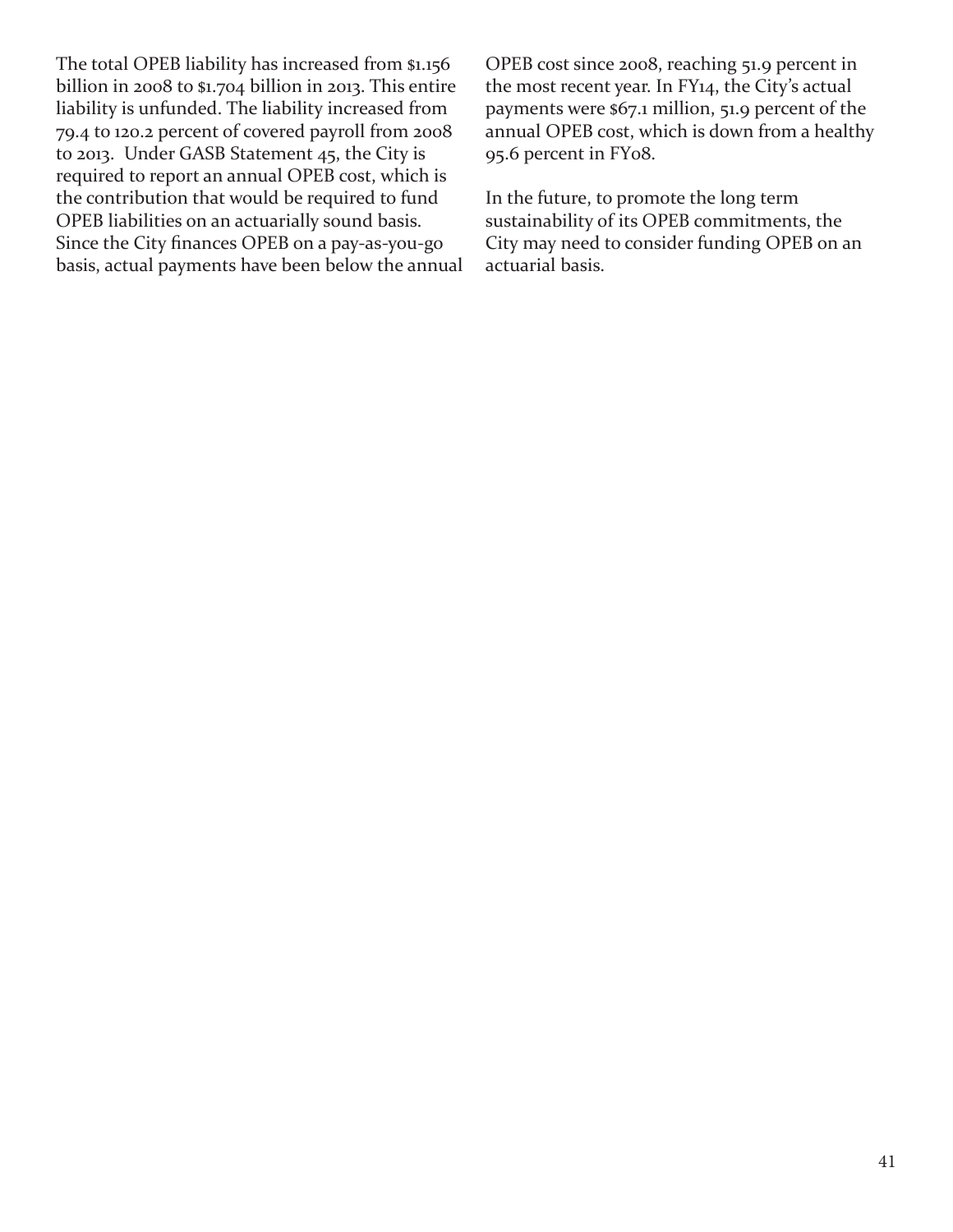## VI. Policy and Management Issues that Impact Philadelphia's Future

This Section discusses policy and management issues that are important from the standpoint of PICA and the City's fiscal health: the fund balance and Budget Stabilization Reserve, issues surrounding L & I, and the Pension Adjustment Fund. In this Section, the issues are discussed from the perspective of PICA staff. These issues are important not only to the City's financial condition over the life of the FY16-FY20 Plan, but also over the very long term.

#### Fund Balance & Budget Stabilization Reserve

The Budget Stabilization Reserve policy was enacted by City Council in April 2011. It was subsequently approved by voters during the

November 2011 election, as an amendment to the Philadelphia Home Rule Charter. Prior to 2011, the City did not have an official reserve policy.

Although City Council enacted, and the voters approved, the Budget Stabilization Reserve, the City has not been able to allocate money to it because the fund balance has not reached the requisite surplus to allow a contribution to date.17 This is in direct conflict with PICA recommendations over the years. Narrow fund balances, combined with a lack of money in the

<sup>17</sup> This may change with the current Five Year Plan, which does project a contribution to the Reserve in one of its years; however, future Five Year Plans would ideally make these contributions annually.

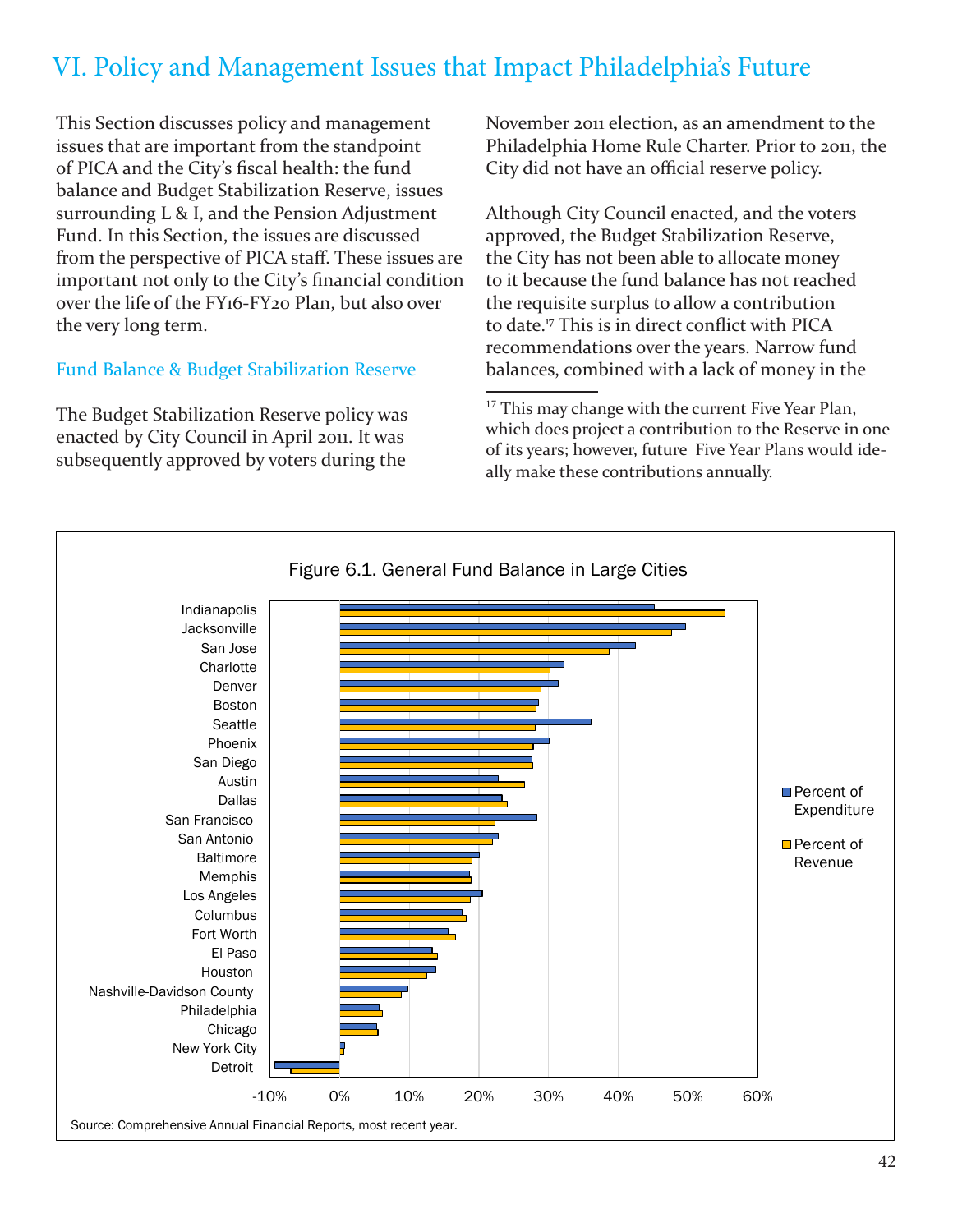Reserve, pose a risk to the financial stability of the City, both in the long-term and the short-term. Moreover, the City's Five Year Financial Plans have historically lacked information on where savings will come from in the future. It is concerning that the fund balance is consistently narrow each year, while the Plan simultaneously assumes insufficient amounts to cover potential and increasing labor costs, indemnities, and contingencies.

While the lack of a reserve is a concern, the City has historically been able to address low fund balances through controlled spending and managing the budget. However, PICA would prefer to see this process become more institutionalized and systematic than it has been thus far.

The Government Finance Officers Association (GFOA) has written extensively on public reserve policies and is a guiding source on the subject. Generally, the GFOA recommends that city governments, regardless of size, maintain "unrestricted fund balance in their general fund of no less than two months of regular general fund operating revenues or regular general fund operating expenditures."18 This recommended target brings to light a threshold issue that needs to be determined by any government when setting a reserve policy: whether to measure the fund balance as a percentage of annual revenues or expenditures. This decision should be made based on an assessment of the overall volatility of revenues versus expenditures – the selection should be based on the set of numbers that is most stable. The assessment includes an analysis of the potential impact of nonrecurring major expenses, revenue and expenditure patterns of other funds, liquidity levels, and future commitments.

The methodology for the comparison in Figure 5.1 was to rank the top 25 cities in the country based on fund balance as a percentage of revenues and as a percentage of expenditures, respectively. Because cities are able to measure their fund balances in either of these two ways, and because that determination is unique to each city based

on its specific financial traits, we chose to show both comparisons. Generally, the cities that ranked lowest remained static in both calculations. There was more variation as the rankings became increasingly favorable. This may reflect the overall financial vulnerability of the lower-ranked cities.

Philadelphia ranks  $22<sup>nd</sup>$  out of the top  $25$  cities in the nation in terms of its fund balance as a percentage of expenditures, as well as fund balance as a percentage of revenues. Only Chicago, New York City, and Detroit rank below Philadelphia under both comparisons (as previously mentioned, low-ranked cities remained relatively static through both comparisons). Out of these three similarly-ranked cities, Chicago is most comparable to Philadelphia in terms of the dollar amounts and percentage of revenues and expenditures.

New York City's revenues and expenditures are roughly 20 times the amount of Philadelphia's and Chicago's. In fact, New York City is an outlier in terms of magnitude when compared to all of the cities in the sample. The GFOA explains that cities with very large amounts in revenues and expenditures have inherently more flexibility in addressing contingencies and shortfalls, and have higher borrowing capacity simply due to the size of their budgets.<sup>19</sup>

Detroit, the other city ranked below Philadelphia, is also an outlier because it is the only city in the sample with a deficit, as evidenced by its recent bankruptcy.

Under this comparison, the median for fund balance as a percentage of revenues is San Antonio, at 21.98 percent. The median for fund balance as a percentage of expenditures is Austin, at 22.73 percent. Baltimore, which is often considered as one of the cities most comparable to Philadelphia in terms of both size and demographics, welloutpaces Philadelphia's performance on level of reserves and ranks near the median, based on both revenues (18.96 percent) and expenditures (20.04 percent). Philadelphia is well-below both

<sup>18</sup> GFOA, *Appropriate Level of Unrestricted Fund Balance in the General Fund*.

<sup>&</sup>lt;sup>19</sup> Additionally, New York City prepays some of its debt service, which makes its fund balances appear lower.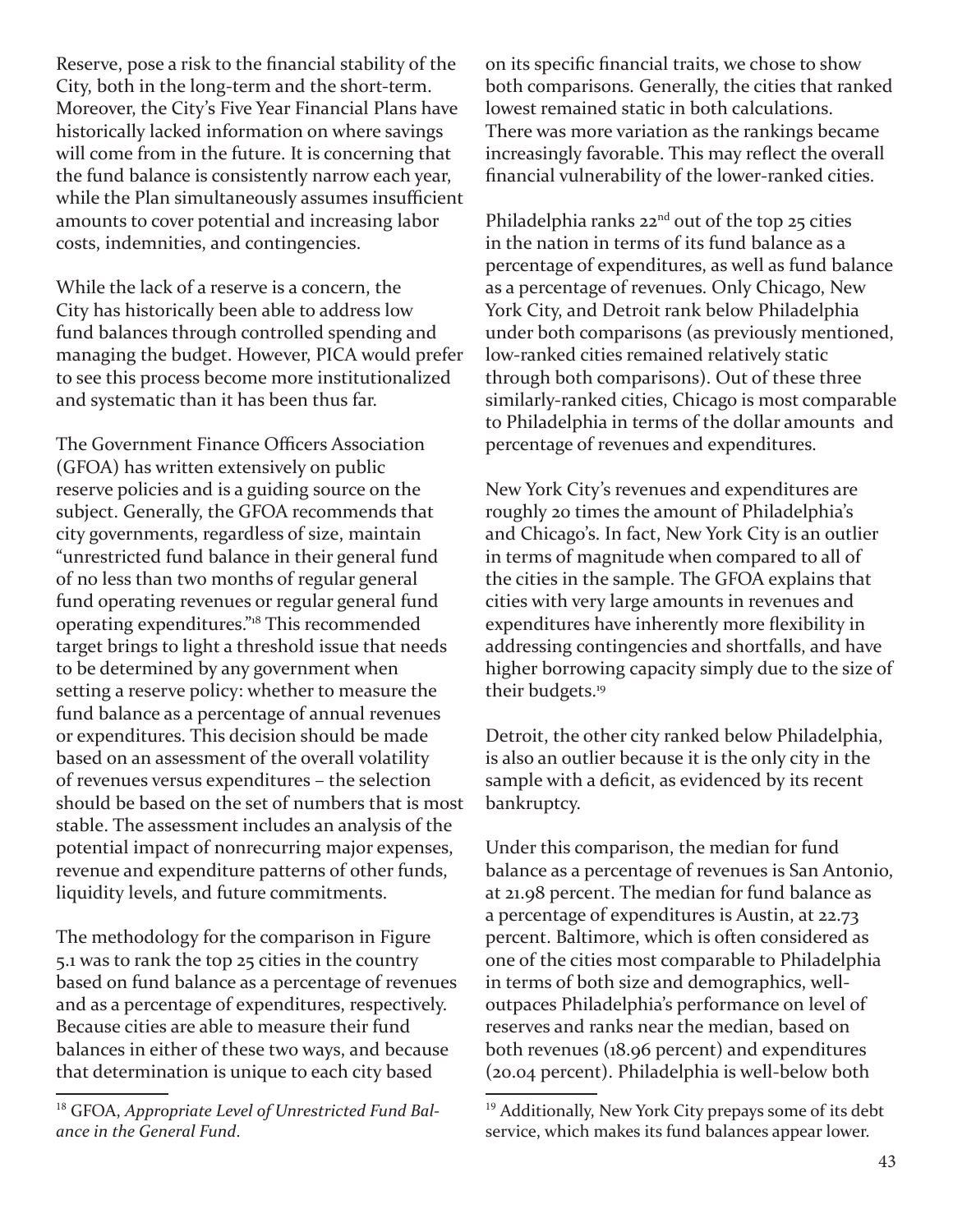measures, at 6.13 percent in terms of revenues and 5.68 percent in terms of expenditures.

There are a number of reasons, apart from the most obvious need to guard against contingencies, for maintaining municipal reserves, including: cash availability, favorable credit ratings, generating investment earnings, and avoiding interest costs. Several of the risk factors given as examples for the need for higher reserves by the GFOA are particularly relevant to Philadelphia.

First, leverage is a risk factor, including unfunded asset maintenance, pension obligations, OPEB liabilities, or long-term debt. When these problem areas are prevalent and a government is highly leveraged as a result, higher reserves are necessary to facilitate financial flexibility. Another relevant example given by the GFOA relating to leverage is an aging infrastructure. In Philadelphia's case, there are significant liabilities arising from pension obligations, OPEB and debt. In addition, the City's aging infrastructure poses a significant risk that should be balanced with higher reserves.

Second, certain revenue sources that are "inherently volatile" require higher reserve levels in order to prevent the need to cut services in the event that revenues dip significantly enough to require it. The example specifically cited by the GFOA was a tax structure heavily reliant on an occupation tax, similar to Philadelphia's wage tax.

A third risk consideration is if a city undergoes significant development, economic expansion, or especially population growth, it will need an increased level of reserves to accommodate a new, expanded need for city services. Higher reserves are especially important for filling the time lapse before newly increased revenues, resulting from the growth, are collected.

Finally, another type of risk to consider is the potential for spikes in expenditures due to nonrecurring, special circumstances, most typically weather-related. Two notable upcoming events – the 2015 World Meeting of Families and the

2016 Democratic National Convention – provide a potential for significant, nonrecurring increases in expenditures. As Philadelphia continues to strive to attract similar events and increase tourism, it will need to be prepared for potential significant spikes in spending related to those endeavors.

In consideration of these risk factors, all of which are particularly relevant to Philadelphia, PICA strongly advocates for a dedication to allocating money to the Budget Stabilization Reserve Fund, as well as maintaining healthy fund balances in future Five Year Plans.

#### Licenses & Inspections: Fulfilling Mandated Duties

In response to the tragic building collapse of 2013, both the Mayor and City Council conducted studies of the Department Licenses and Inspections. The members of the Special Investigation Committee for City Council's report were: Curtis Jones, Maria Quinones-Sanches, Jim Kenney, Bobby Henon, and Jannie Blackwell. Their report contained 71 recommendations, which mostly focused on demolitions.

Mayor Nutter created an Implementation Task Force to institute recommendations that arose from the L&I study that he initiated. This Task Force formulated the 2015 Plan for a Safer City. L&I implemented the recommendations into its strategic plan by converting them into goals with timelines for meeting them. Multiple recommendations from the aforementioned Council-sponsored study and those from the Implementation Task Force overlapped due to the nature of the subject-matter, although the studies were independently conducted.

There has been no shortage of coverage of L&I's functions before and since the collapse, both from the media and through audits conducted by the City Controller. However, despite the two recent studies and the implementation of one of them into the Plan for a Safer City, L&I remains seriously challenged in its task to secure the City's most dangerous buildings. The following are the most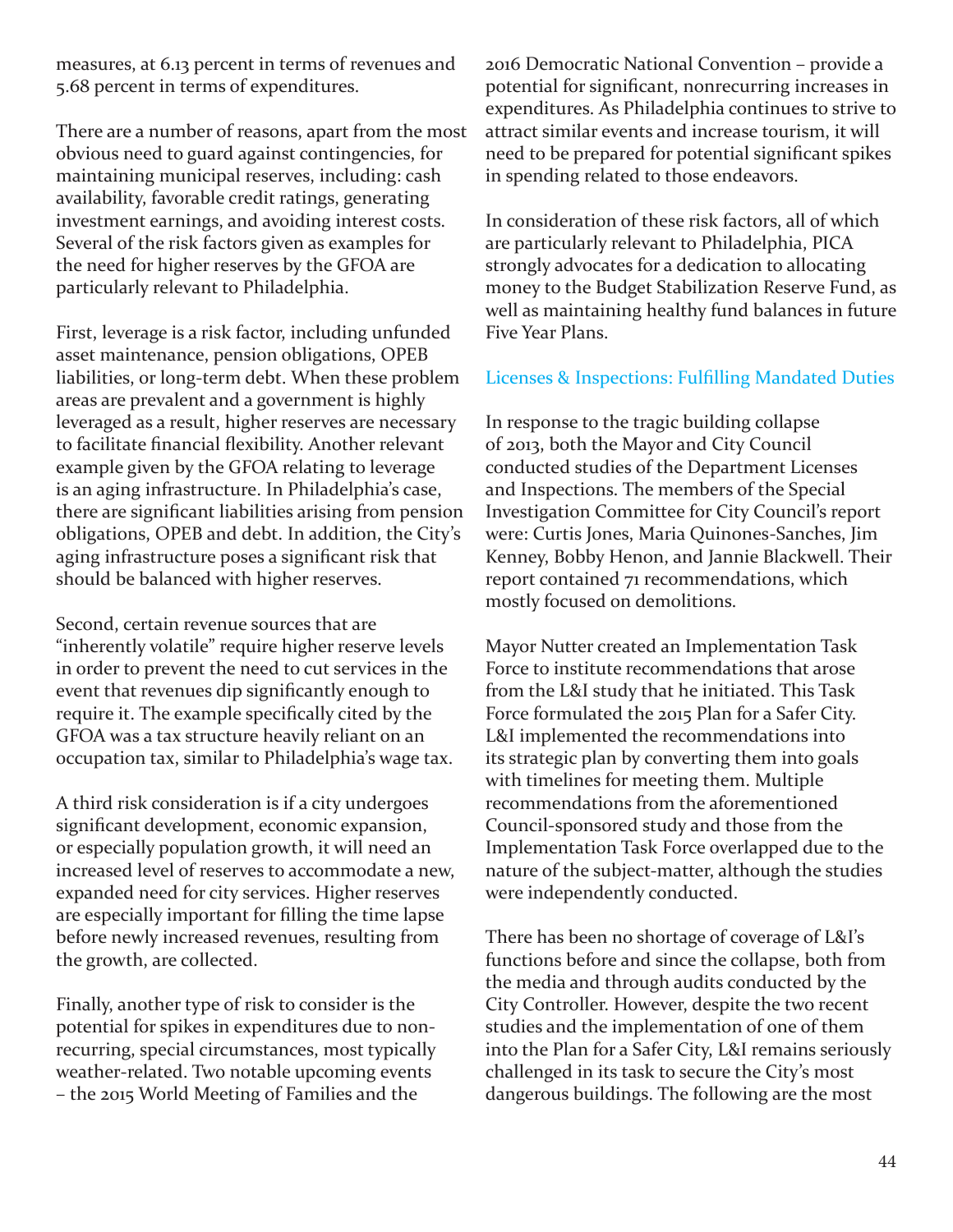recent figures for unsafe, imminently dangerous, and vacant properties:

- Total number of unsafe buildings 5,090
- Total number of imminently dangerous buildings: 311 (this number may vary as the unsafe buildings above progress to imminently dangerous status)
- This past fiscal year, L&I demolished 666 imminently dangerous buildings; the 331 figure above reflects the number remaining to be demolished
- Total number of vacant properties: 25,131 (this number is derived from the most recent city survey of vacant properties, conducted in 2011, thus the current total may be different)
- Beginning in March 2015, L&I has inspected 1,411 vacant properties as of June 15, 2015. The target for the period ending in March 2016 is 6,000

One key issue with this data is that it is not consistently measured, either in terms of regularity or intervals of time. First, the numbers are not always up-to-date and are not measured consistently and frequently enough between the different categories. Second, figures are measured in different intervals of time – some on a fiscal year basis, others on a March-to-March basis, and still others are extremely outdated, as mentioned above (i.e. the vacant property inventory total). This manner of tracking progress does not lend itself to either precision or efficiency. L&I is in the process of implementing a new data management system – eClipse – which will hopefully address these issues.

The City has allocated additional funding to the Department in the new Five Year Plan to address its numerous challenges. The cuts to L&I's budget during the recession injured the Department's already limited capacity to fulfill its functions. The new funding will largely go to the creation of jobs for additional inspectors and newly required training programs. The funding will add 110 total positions to L&I, as well as Law, Fire, and several other departments that will facilitate L&I's work. Although this is a necessary step, some experts

disagree on the level of staffing needed.<sup>20</sup>

The Department has also been under scrutiny for prioritizing collecting fees for small infractions over the more pressing tasks of securing imminently dangerous buildings and other threats to public safety. It is essential for L&I to both address serious safety issues, and to collect revenues necessary for funding the Department.

Furthermore, the impetus for the Plan for a Safer City arose from the 2013 building collapse, making the Plan for a Safer City's goals heavily weighted toward addressing construction and demolition safety, while also prioritizing the closely related topic of vacant properties. It is certainly essential that L&I address these urgently important matters, however, there is more to building safety than solely the regulation of construction and demolition.

In a 2006 audit conducted by the City Controller, it was noted that L&I is not up-to-date on its annual, proactive, and most significantly, mandated fire code inspections of residential and commercial buildings. These are buildings that are frequented and/or inhabited by people on a daily basis. "The Philadelphia Fire Code regulations mandate annual inspections of various residential and commercial facilities within the City for code compliance. These facilities range in type from residential high rise and single family tenant buildings to day care centers and homeless shelters to facilities where mass assemblies occur, including night clubs and large entertainment facilities."<sup>21</sup> The Controller concluded that: "L&I has frequently not kept pace with its schedule or program inspections… When program inspections are not done annually as required, public safety is compromised."

<sup>&</sup>lt;sup>20</sup> "Report: \$13.9 million and 110 New Workers Needed to Fix L&I," *Philadelphia Inquirer*, February 4, 2015; "Controller Says L&I Needs Inspectors, Better Data," *Philadelphia Inquirer*, February 13, 2015.

<sup>21</sup> City of Philadelphia, Office of the Controller, *Licenses & Inspections Assessment of Housing Inspection and Enforcement Process*, 2006.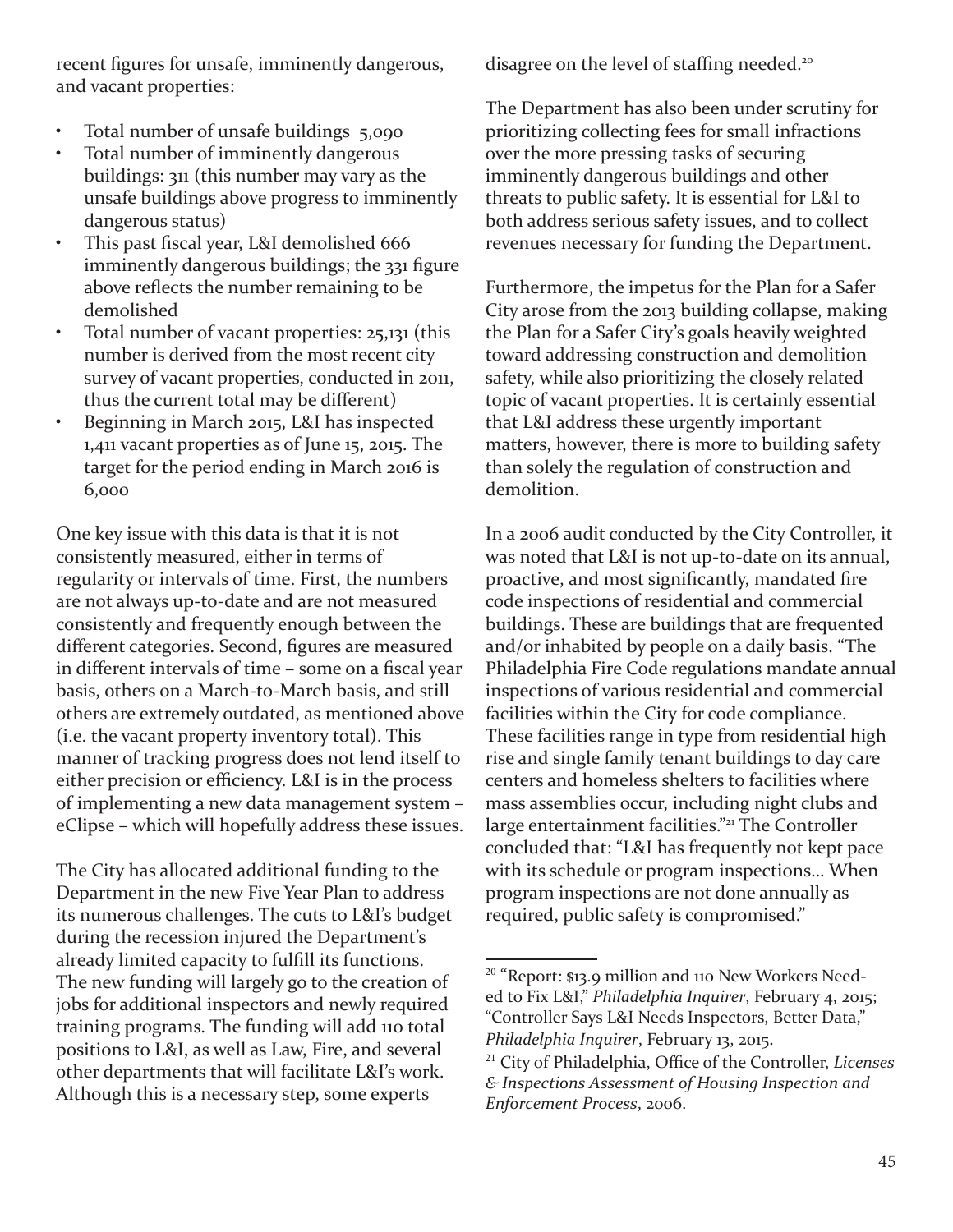Thus, in addition to creating a streamlined, conscientious process for evaluating construction and demolition plans – which by nature largely involve vacant properties – L&I must also not lose sight of regulating occupied properties and their compliance with numerous safety standards and codes.

"Moreover, L&I is not always aware of the total number of facilities requiring inspections," the Controller's report continues, referring to the fact that L&I is not fully aware of all operating landlords, day-care centers, or other types of businesses, due to their non-compliance with business licensing requirements. This is a problem area that has not been adequately addressed for decades.

PICA believes that L&I needs to extend and enhance its proactive approach to overseeing that the fire code, and the areas of building safety overlooked by the Plan for a Safer City, are properly regulated and strictly enforced. An integral part of the proactive approach includes strengthening business licensing compliance for purposes of identifying the buildings that require proactive, annual inspections.

Notably, there have been several recent studies - by the Pew Philadelphia Research Initiative and NYU's Furman Center – showing that the homeownership rate in Philadelphia is steadily declining, while renting is becoming more prevalent.<sup>22</sup> This points to an increased need for building safety regulation through the currently mandated annual proactive inspections.

The Plan for a Safer City does briefly address the necessary tasks of inspecting for compliance with the fire code in existing and occupied properties around the city in one of its goal areas – the remaining goals outlined in the Plan predominantly deal with construction, demolition, and staffing issues. There are other

areas of building safety for existing structures – including electrical, gas-related, carbon monoxide detection, etc. – that are not addressed in the Plan for a Safer City. The goal outlined in the Plan concerning fire safety is of great importance, and the new effort to team up with the Fire Department to train inspectors to specialize in this area is a very significant step. However, enforcement of the fire code in the past, as well as going forward, heavily relies on individuals to file complaints in order to bring attention to the properties that might be unsafe.

Although the Plan for Safer City addresses the well-documented severe lag on timely and followup inspections through the implementation of a new data system (eClipse) and increases in staffing – the complaint-driven approach, as a strategy, creates a notable lapse in regulation. First, it assumes that residents or patrons of buildings around the city are aware of, and moreover make an effort to observe, the code practices being followed in the buildings they are inhabiting or visiting. Second, it does not incentivise landlords or other businesses to feel accountable for making their properties safe due to a grossly apparent lack, in their eyes, of oversight and regulation. Ultimately, this means that many renters and patrons in Philadelphia, a city that is home to some of the oldest buildings in the country, are left vulnerable to the goodwill and presence of mind of business owners and landlords, who have no expert knowledge on building safety themselves.

PICA recognizes that the Department is undergoing a transitional and restructuring period, therefore, staff makes a two-tiered recommendation. Because of current understaffing and a lack of availability of resources, the Department cannot feasibly begin door-to-door inspections of all city properties. Therefore, PICA staff proposes that the Department initiate a self-reporting scheme, similar to that conducted annually by the IRS with tax returns. This process heavily relies on self-reporting and voluntary compliance in the face of being subjected to audits and incurring heavy fines. These same tactics

<sup>22</sup> The Pew Charitable Trusts, *Homeownership in Philadelphia on the Decline*, July 2014; NYU Furman Center, *Renting in America's Largest Cities*, May 28, 2015.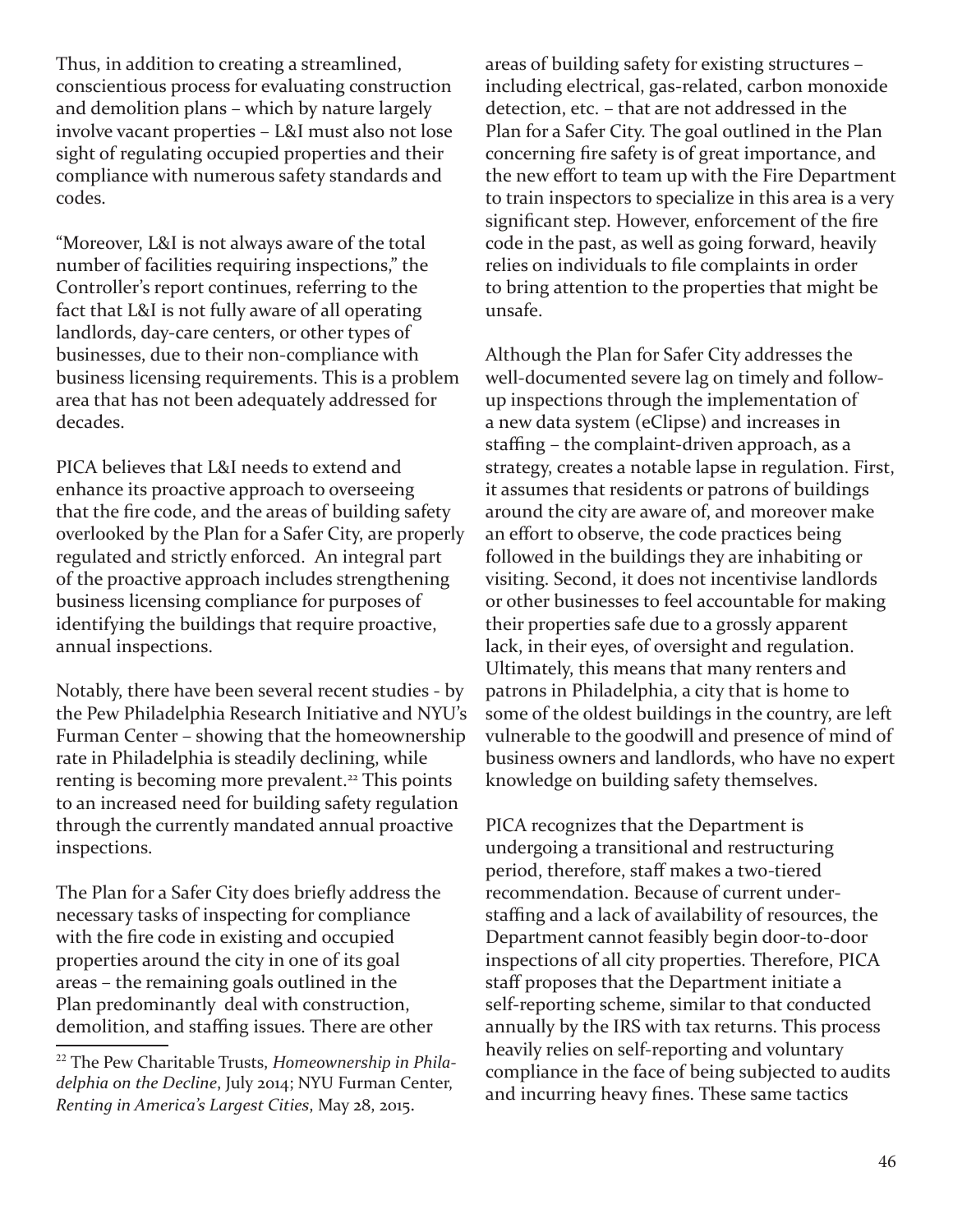| Table 6.1. Pension Adjustment Fund Disbursements, 1999-2015 (\$ in Thousands)                                                                                                                                                                                       |                                   |                     |  |  |  |  |  |
|---------------------------------------------------------------------------------------------------------------------------------------------------------------------------------------------------------------------------------------------------------------------|-----------------------------------|---------------------|--|--|--|--|--|
| <b>PAF Payment Date</b>                                                                                                                                                                                                                                             | <b>PAF Disbursement</b><br>Amount | <b>Funded Ratio</b> |  |  |  |  |  |
| April 30, 1999                                                                                                                                                                                                                                                      | \$22,333                          | 76.7%               |  |  |  |  |  |
| June 30, 2000                                                                                                                                                                                                                                                       | 20,684                            | 76.9                |  |  |  |  |  |
| March 30, 2001                                                                                                                                                                                                                                                      | 36,785                            | 77.5                |  |  |  |  |  |
| March 28, 2002                                                                                                                                                                                                                                                      | 13,281                            | 72.7                |  |  |  |  |  |
| May 30, 2008                                                                                                                                                                                                                                                        | 24,540                            | 55.0                |  |  |  |  |  |
| February 27,2009                                                                                                                                                                                                                                                    | 24,790                            | 45.0                |  |  |  |  |  |
| April 30, 2010                                                                                                                                                                                                                                                      | 7,441                             | 47.0                |  |  |  |  |  |
| April 30, 2015                                                                                                                                                                                                                                                      | 29,350                            | 45.8                |  |  |  |  |  |
| Total                                                                                                                                                                                                                                                               | 179,207                           |                     |  |  |  |  |  |
| Note: The funded ratio for 2015 is not yet known, the figure provided is the most<br>recent available (2014).<br>Sources: City of Philadelphia Board of Pensions and Retirement; City of Philadel-<br>phia Municipal Retirement System, Actuarial Valuation Reports |                                   |                     |  |  |  |  |  |
|                                                                                                                                                                                                                                                                     |                                   |                     |  |  |  |  |  |

can be applied to the sphere of building safety of occupied buildings in Philadelphia. Each building owner – whether landlord, business owner, private individual, condominium association, etc. – should self-report on the status of his compliance with building safety codes on an annual basis.

Self-reporting would accomplish several things: 1) create a sense of accountability among building owners; 2) encourage compliance before the annual filing period; 3) potentially uncover noncompliance through voluntary self-identification; and 4) reveal which owners, through their practice of non-filing, are potentially non-compliant with building codes. The next step in this two-tiered recommendation is that the Department conduct random site visits throughout the city, based on the self-reported information elicited from building owners.

Finally, the Department should implement and enforce stringent consequences for businesses who do not obtain and renew licenses in a timely manner. The result of non-compliance with licensing requirements is diminished control over proactive annual inspections, as they are currently mandated This is a well-known and studied area of non-compliance and represents a quick and

simple way for the City to raise revenue through both license fees and fines, which would assist L&I in the execution of its revamped functions and reforms.

#### Pension Adjustment Fund

The Pension Adjustment Fund (PAF), established in 1999, is a type of periodic supplemental benefit for retirees in the Philadelphia retirement system.

Contributions are made to the PAF when the pension fund's annual actual earnings come in above projections by at least 1 percent. An ordinance amended the PAF in 2007 regarding when deposits would be made into the fund. Previously, there was a minimum funded ratio that the pension fund had to reach before the PAF would receive contributions– that level was based on the 76 percent funded level of the pension fund in July 1999. The 2007 amendment passed over the veto of the Mayor by a two-thirds vote in City Council.

In 2009, Mayor Nutter attempted to restore the original rule that required a minimum funded ratio before PAF contributions would be set aside. He also attempted to change the valuation of the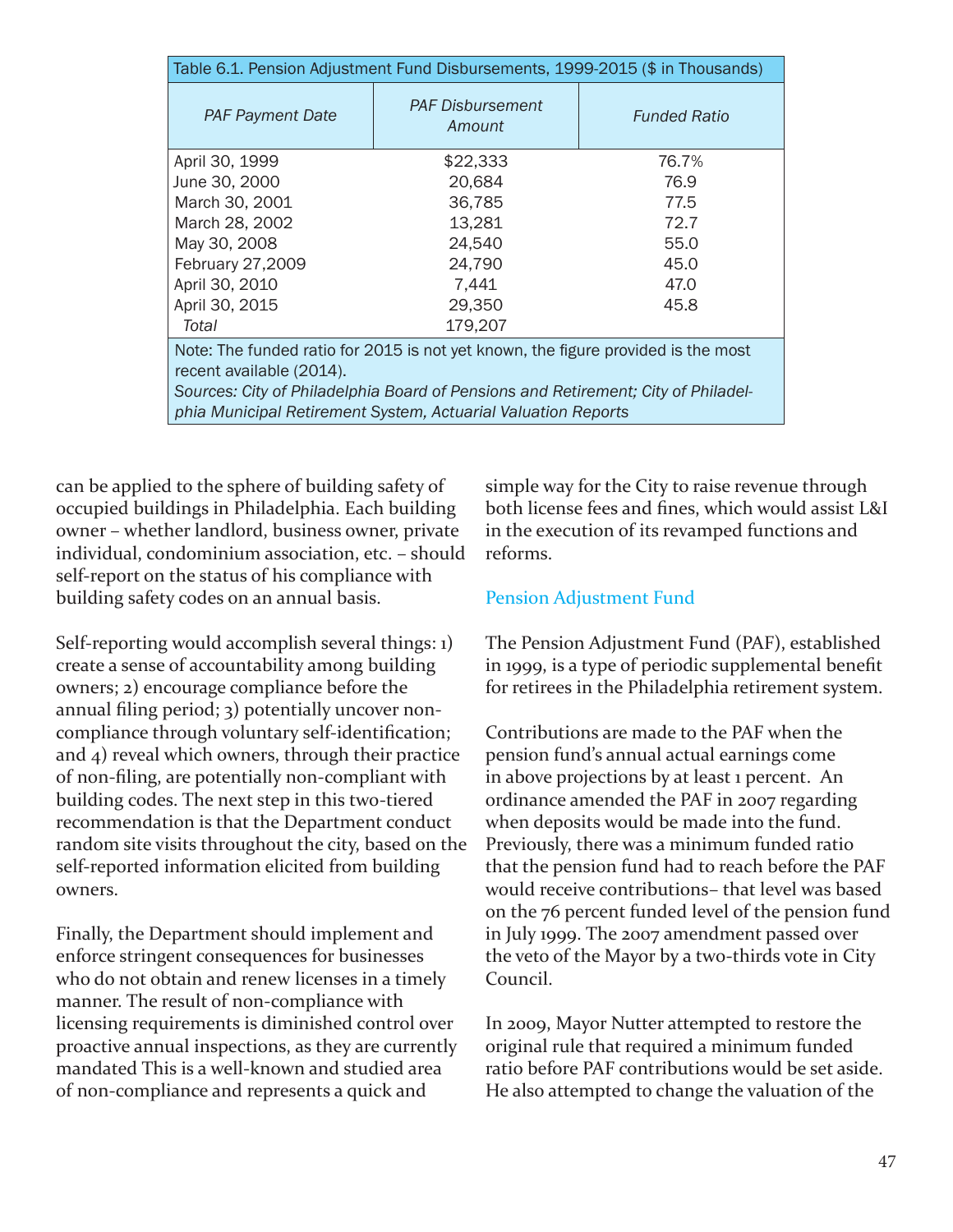

PAF contributions to be conducted over a 10 year period, rather than a five year period. The Mayor did not succeed on either of these points, and the 2007 amendment remains in effect.

An analysis of the PAF by Boomershine Consulting Group, commissioned by PICA to evaluate the City Pension Fund, concluded that potential positive impact on the pension fund from investments that come in above projections becomes limited by the PAF disbursements. Instead of allowing that money to go into the pension fund, earn a return, and help increase the funded ratio, the earnings go to the PAF and get paid out as supplemental benefits to retirees. In effect, contributions to the PAF reduce the money available to fund the pension liability.

There have been eight total disbursements from the PAF since its implementation. Four of them occurred before the 2007 amendment, and four of them occurred thereafter. The total disbursements from the PAF have amounted to \$179,207,407. This total, over the period of seventeen years, does not indicate as deep of an impact on the unfunded liability - currently at \$5.7 billion - as has been widely believed.

Ultimately, PICA's recommendation would be to reinstate the original intent of the PAF enabling legislation and require that the funded ratio reach a predetermined level of 76 percent before contributions to the PAF can be made, due to the currently very low funded ratio of 45 percent. PICA recognizes the importance of providing a supplemental benefit to employees, as long as the funded ratio is healthy.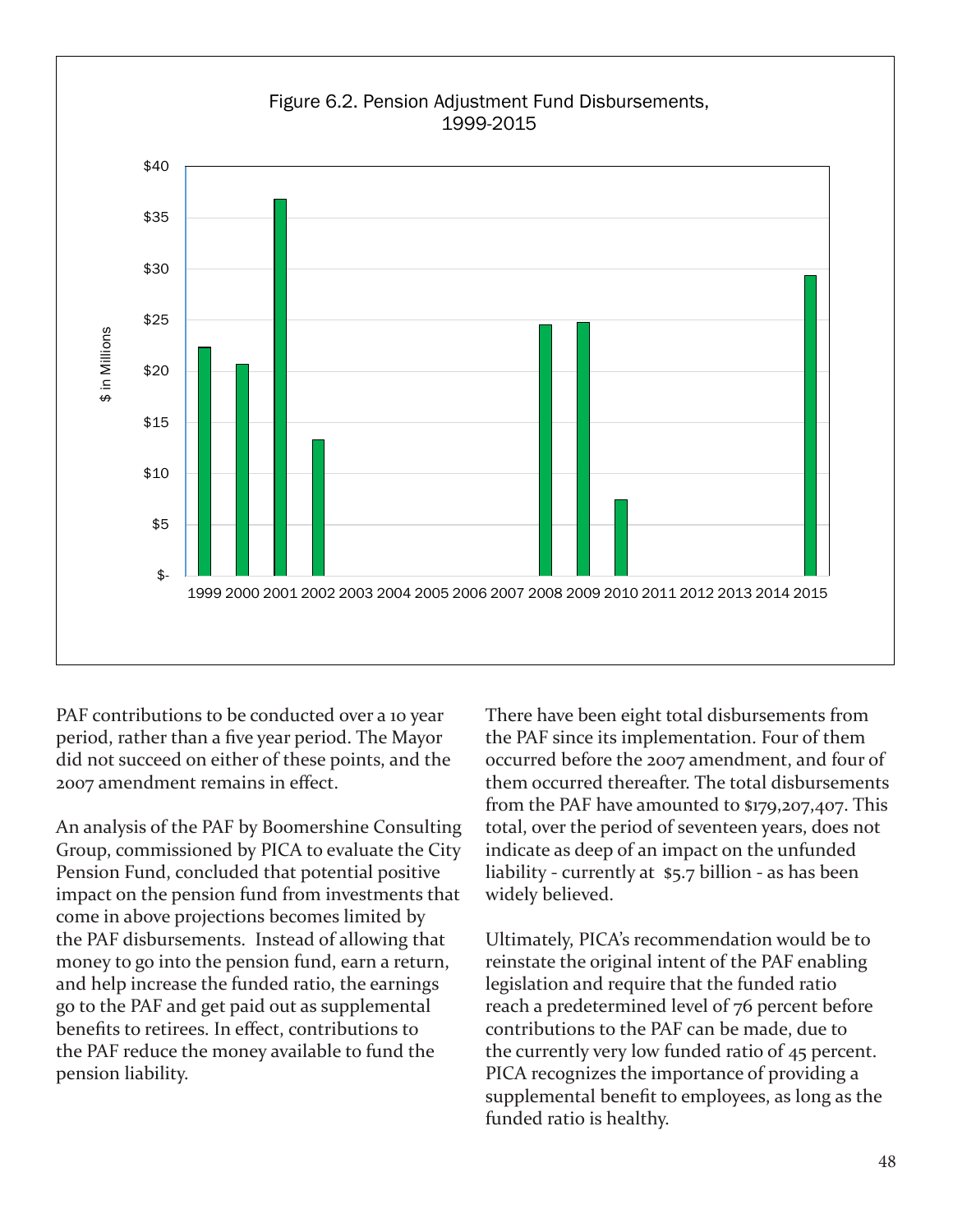# Appendix A:

# Spending and Personnel Trends by Agency

# FY09-FY16 (Projected)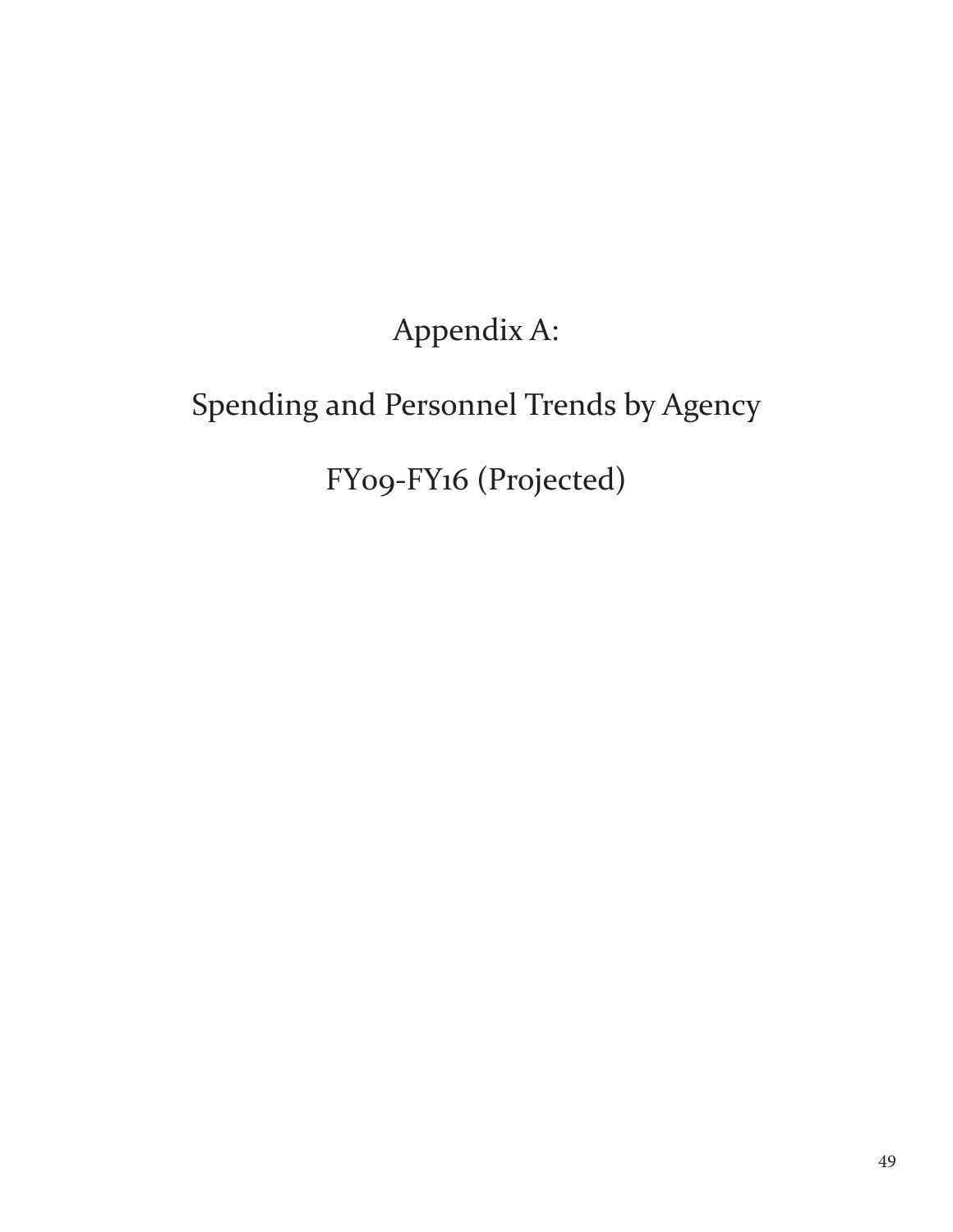## Appendix A: Spending and Personnel Trends by Agency

| Agency Obligations: General Fund (\$ in Millions) <sup>1</sup>                                                                                                                                                                                   |                                                      |                                                      |                                                      |                                                      |                                                     |                                                      |                                         |                                                      |
|--------------------------------------------------------------------------------------------------------------------------------------------------------------------------------------------------------------------------------------------------|------------------------------------------------------|------------------------------------------------------|------------------------------------------------------|------------------------------------------------------|-----------------------------------------------------|------------------------------------------------------|-----------------------------------------|------------------------------------------------------|
|                                                                                                                                                                                                                                                  | <b>FY09</b><br>Actual                                | <b>FY10</b><br>Actual                                | <b>FY11</b><br>Actual                                | <b>FY12</b><br>Actual                                | <b>FY13</b><br>Actual                               | <b>FY14</b><br>Actual                                | <b>FY15</b><br>Est.                     | <b>FY16</b><br>Est.                                  |
| <b>Public Safety</b><br><b>Police Department</b><br>Fire Department<br>Total                                                                                                                                                                     | \$534<br>189<br>723                                  | \$529<br>189<br>718                                  | \$536<br>194<br>730                                  | \$552<br>195<br>747                                  | \$572<br>200<br>772                                 | \$588<br>248<br>835                                  | \$613<br>227<br>841                     | \$643<br>219<br>862                                  |
| <b>Judicial and Corrections</b><br>First Judicial District <sup>2</sup><br><b>Department of Prisons</b><br>Other $3$<br>Total                                                                                                                    | 121<br>241<br>50<br>412                              | 112<br>234<br>49<br>394                              | 115<br>231<br>48<br>394                              | 117<br>232<br>49<br>398                              | 111<br>241<br>50<br>402                             | 109<br>245<br>54<br>407                              | 109<br>247<br>60<br>416                 | 110<br>254<br>58<br>422                              |
| <b>Health and Human Services</b><br>Department of Human Services<br>Office of Supportive Housing<br>Department of Public Health<br>Department of Behavioral Health<br>Office of Housing and Community Development<br>Other <sup>4</sup><br>Total | 600<br>39<br>116<br>14<br>4<br>$\overline{2}$<br>776 | 561<br>38<br>111<br>14<br>3<br>$\overline{2}$<br>730 | 543<br>36<br>109<br>14<br>2<br>$\overline{2}$<br>707 | 102<br>38<br>107<br>14<br>4<br>$\overline{2}$<br>268 | 90<br>42<br>109<br>14<br>3<br>$\overline{2}$<br>260 | 100<br>45<br>110<br>14<br>4<br>$\overline{2}$<br>275 | 103<br>45<br>116<br>14<br>3<br>3<br>284 | 103<br>46<br>116<br>14<br>$\overline{4}$<br>3<br>285 |
| Economic Development and Regulation<br>Department of Commerce <sup>5</sup><br>Department of Licenses and Inspections<br>Other <sup>6</sup><br>Total                                                                                              | 8<br>27<br>$\overline{4}$<br>39                      | 4<br>23<br>4<br>31                                   | 4<br>18<br>4<br>26                                   | $\overline{4}$<br>21<br>3<br>29                      | 5<br>21<br>3<br>29                                  | 5<br>25<br>3<br>34                                   | 10<br>29<br>3<br>42                     | 9<br>31<br>$\overline{4}$<br>45                      |

Notes:

<sup>1</sup> Indemnity costs excluded.

Includes Clerk of Quarter Sessions.

<sup>3</sup> Includes Office of District Attorney, Office of the Register of Wills, and Office of the Sheriff.

Includes Commission on Human Relations, Office of Community Empowerment and Opportunity, and Youth Commission.

Includes City Representative.

<sup>6</sup> Includes City Planning Commission, Historical Commission, Zoning Board of Adjustment, Zoning Code Commission, Office of Sustainability, Board of Building Standards, and Board of Licenses and Inspections Review.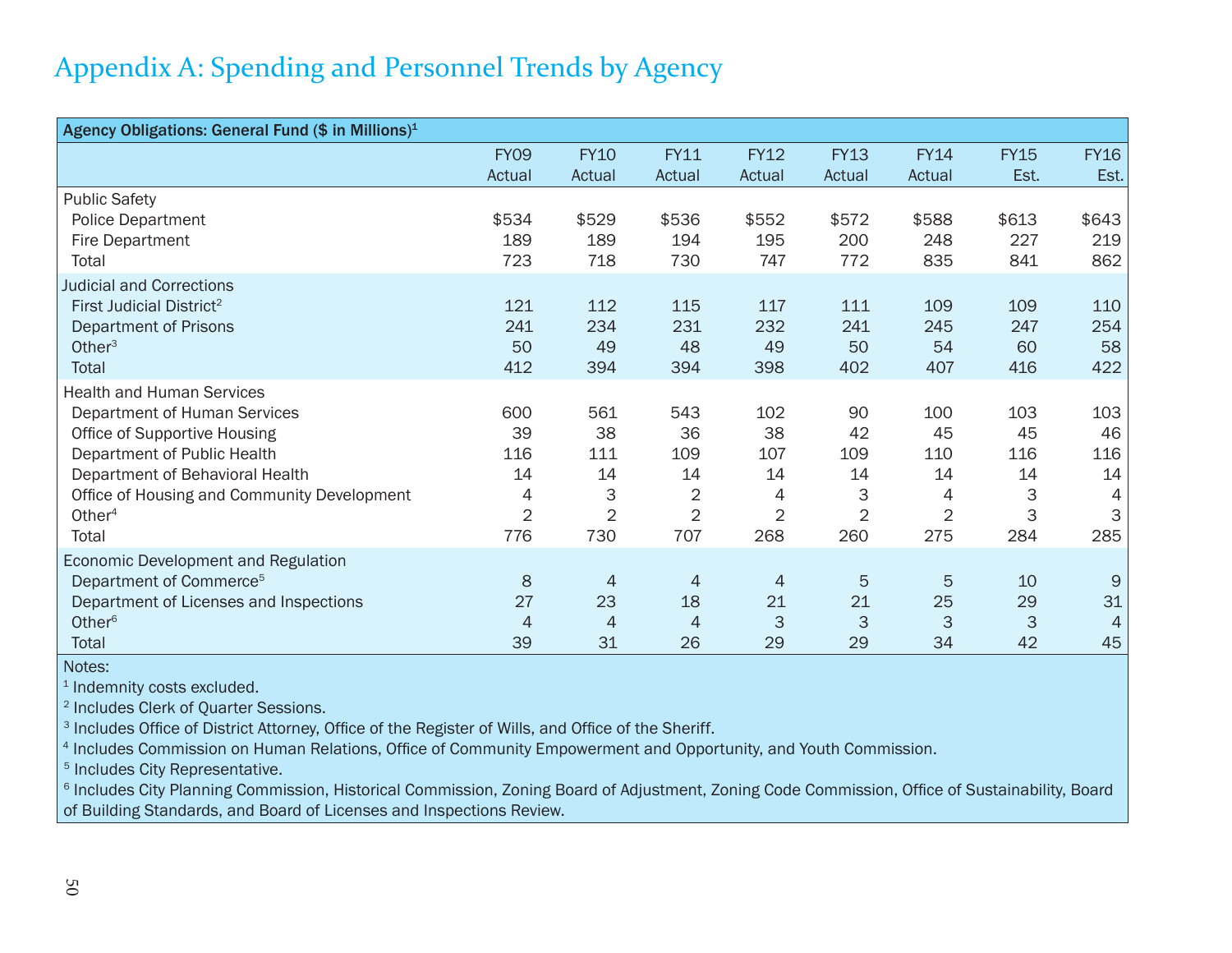| <b>Agency Obligations: General Fund (Continued)</b>                                                                                                                                                                   |                                       |                                                    |                                                    |                                                    |                                                    |                                                    |                                       |                                       |
|-----------------------------------------------------------------------------------------------------------------------------------------------------------------------------------------------------------------------|---------------------------------------|----------------------------------------------------|----------------------------------------------------|----------------------------------------------------|----------------------------------------------------|----------------------------------------------------|---------------------------------------|---------------------------------------|
|                                                                                                                                                                                                                       | <b>FY09</b>                           | <b>FY10</b>                                        | <b>FY11</b>                                        | <b>FY12</b>                                        | <b>FY13</b>                                        | <b>FY14</b>                                        | <b>FY15</b>                           | <b>FY16</b>                           |
|                                                                                                                                                                                                                       | Actual                                | Actual                                             | Actual                                             | Actual                                             | Actual                                             | Actual                                             | Est.                                  | Est.                                  |
| <b>Culture and Recreation</b><br>Free Library<br>Department of Parks and Recreation<br>Other <sup>7</sup>                                                                                                             | \$37<br>50<br>1                       | \$32<br>45<br>5                                    | \$33<br>46<br>4                                    | \$33<br>45<br>4                                    | \$34<br>51<br>4                                    | \$36<br>53<br>4                                    | \$40<br>54<br>6                       | \$40<br>58<br>6                       |
| Total                                                                                                                                                                                                                 | 88                                    | 83                                                 | 82                                                 | 83                                                 | 88                                                 | 93                                                 | 100                                   | 104                                   |
| <b>Transportation and Sanitation</b><br><b>Streets Department</b><br>Office of Transportation and Utilities<br><b>Total</b>                                                                                           | 131<br>$\Omega$<br>132                | 130<br>0<br>131                                    | 124<br>$\overline{0}$<br>125                       | 116<br>$\circ$<br>116                              | 109<br>1<br>110                                    | 124<br>$\mathbf{1}$<br>125                         | 129<br>130                            | 125<br>$\mathbf 1$<br>126             |
| <b>Central Services</b><br>Department of Public Property<br>Capital Program Office<br>Office of Innovation and Technology<br>Office of Fleet Management<br>Total                                                      | 105<br>3<br>36<br>55<br>199           | 99<br>$\overline{\phantom{a}}$<br>39<br>47<br>185  | 103<br>61<br>52<br>216                             | 101<br>63<br>56<br>220                             | 106<br>63<br>61<br>230                             | 123<br>64<br>63<br>250                             | 116<br>82<br>61<br>259                | 114<br>84<br>62<br>259                |
| Governance and Administration<br>Office of the Mayor<br><b>City Council</b><br>Office of the City Controller<br>Managing Director's Office<br>Office of the Director of Finance<br>Other <sup>8</sup><br><b>Total</b> | 6<br>15<br>8<br>20<br>20<br>73<br>141 | 4<br>13<br>$\overline{7}$<br>17<br>14<br>68<br>123 | $\overline{4}$<br>14<br>8<br>16<br>16<br>64<br>122 | 4<br>14<br>$\overline{7}$<br>22<br>15<br>67<br>129 | 4<br>13<br>$\overline{7}$<br>34<br>17<br>72<br>147 | 5<br>14<br>$\overline{7}$<br>34<br>19<br>72<br>152 | 5<br>17<br>8<br>35<br>19<br>84<br>169 | 5<br>42<br>8<br>36<br>18<br>85<br>193 |

7 Includes Office of Arts and Culture and the Creative Economy, Mural Arts Program, Philadelphia History Museum, and Camp William Penn. 8 Includes Board of Ethics, Board of Revision of Taxes, Office of the City Commissioners, City Treasurer's Office, Civil Service Commission, Office of the Inspector General, Office of Labor Relations, Law Department, Department of Human Resources, Procurement Department, Office of Property

Assessment, Department of Records, and Department of Revenue.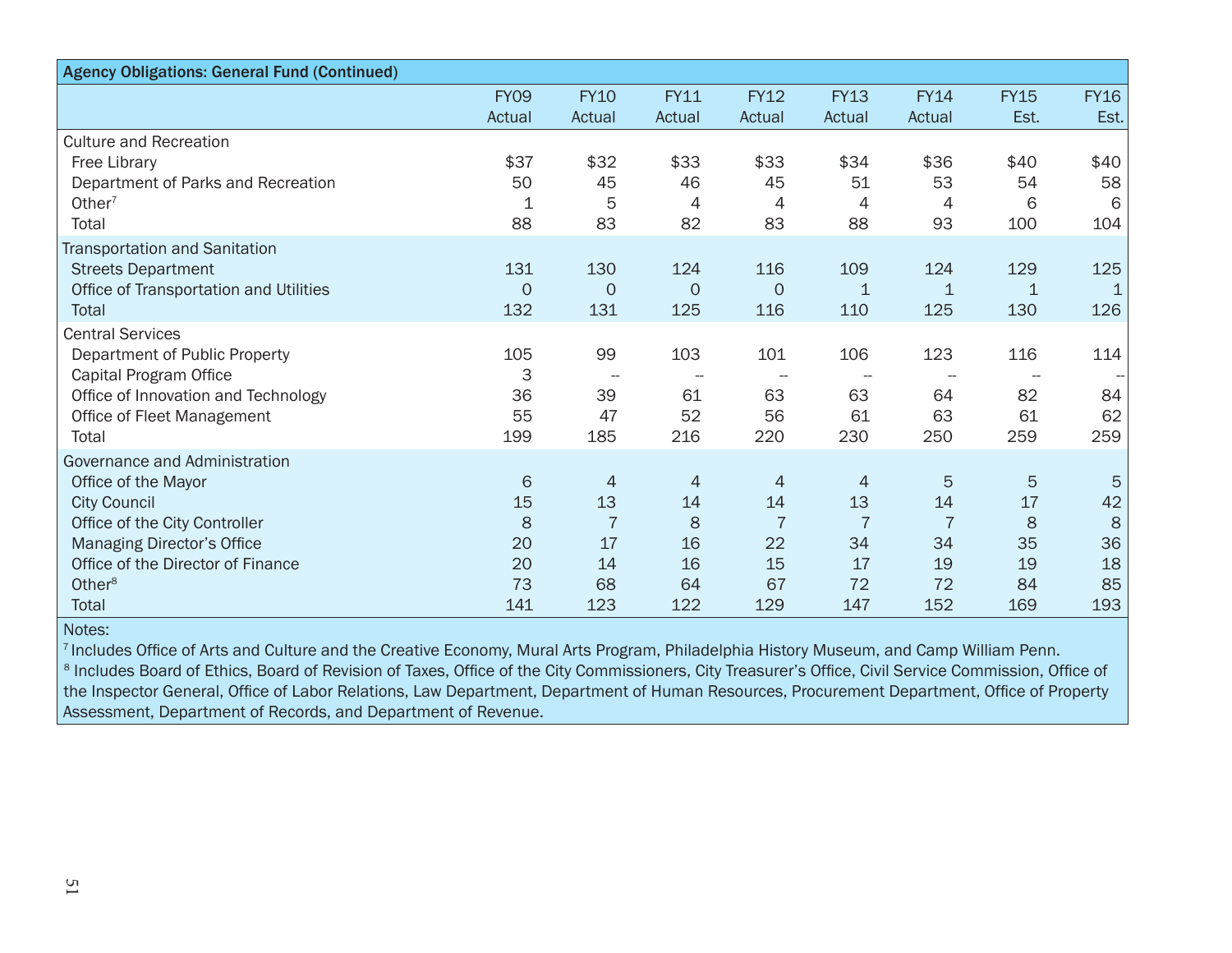| Agency Obligations: All Funds (\$ in Millions) <sup>1</sup>                                                                                                                                                                             |                                                |                                                 |                                                |                                                |                                                |                                                 |
|-----------------------------------------------------------------------------------------------------------------------------------------------------------------------------------------------------------------------------------------|------------------------------------------------|-------------------------------------------------|------------------------------------------------|------------------------------------------------|------------------------------------------------|-------------------------------------------------|
|                                                                                                                                                                                                                                         | <b>FY09</b>                                    | <b>FY10</b>                                     | <b>FY11</b>                                    | <b>FY12</b>                                    | <b>FY13</b>                                    | <b>FY14</b>                                     |
|                                                                                                                                                                                                                                         | Actual                                         | Actual                                          | Actual                                         | Actual                                         | Actual                                         | Actual                                          |
| <b>Public Safety</b><br><b>Police Department</b><br><b>Fire Department</b><br>Total                                                                                                                                                     | \$559<br>195<br>754                            | \$554<br>195<br>750                             | \$560<br>200<br>761                            | \$580<br>203<br>783                            | \$601<br>209<br>810                            | \$616<br>263<br>879                             |
| <b>Judicial and Corrections</b><br>First Judicial District <sup>2</sup><br>Department of Prisons<br>Other $3$<br>Total                                                                                                                  | 145<br>241<br>64<br>451                        | 139<br>235<br>60<br>435                         | 143<br>233<br>61<br>437                        | 143<br>232<br>62<br>437                        | 136<br>242<br>63<br>441                        | 134<br>245<br>64<br>442                         |
| <b>Health and Human Services</b><br>Department of Human Services<br>Office of Supportive Housing<br>Department of Public Health<br>Department of Behavioral Health<br>Office of Housing and Community Development<br>Other $4$<br>Total | 609<br>69<br>240<br>1,335<br>167<br>7<br>2,447 | 575<br>76<br>291<br>1,061<br>163<br>15<br>2,181 | 554<br>81<br>336<br>1,115<br>142<br>8<br>2,237 | 532<br>74<br>329<br>1,074<br>159<br>6<br>2,173 | 529<br>71<br>327<br>1,049<br>115<br>6<br>2,097 | 550<br>75<br>334<br>1,133<br>113<br>14<br>2,219 |
| Economic Development and Regulation<br>Department of Commerce <sup>5</sup><br>Department of Licenses and Inspections<br>Other <sup>6</sup><br><b>Total</b>                                                                              | 174<br>27<br>5<br>207                          | 172<br>24<br>5<br>201                           | 189<br>33<br>4<br>226                          | 192<br>27<br>4<br>223                          | 185<br>37<br>4<br>226                          | 201<br>28<br>$\overline{4}$<br>233              |

<sup>1</sup> Indemnity costs excluded.

Includes Clerk of Quarter Sessions.

<sup>3</sup> Includes Office of District Attorney, Office of the Register of Wills, and Office of the Sheriff.

<sup>4</sup> Includes Commission on Human Relations, Office of Community Empowerment and Opportunity, and Youth Commission.

Includes City Representative.

<sup>6</sup> Includes City Planning Commission, Historical Commission, Zoning Board of Adjustment, Zoning Code Commission, Office of Sustainability, Board of Building Standards, and Board of Licenses and Inspections Review.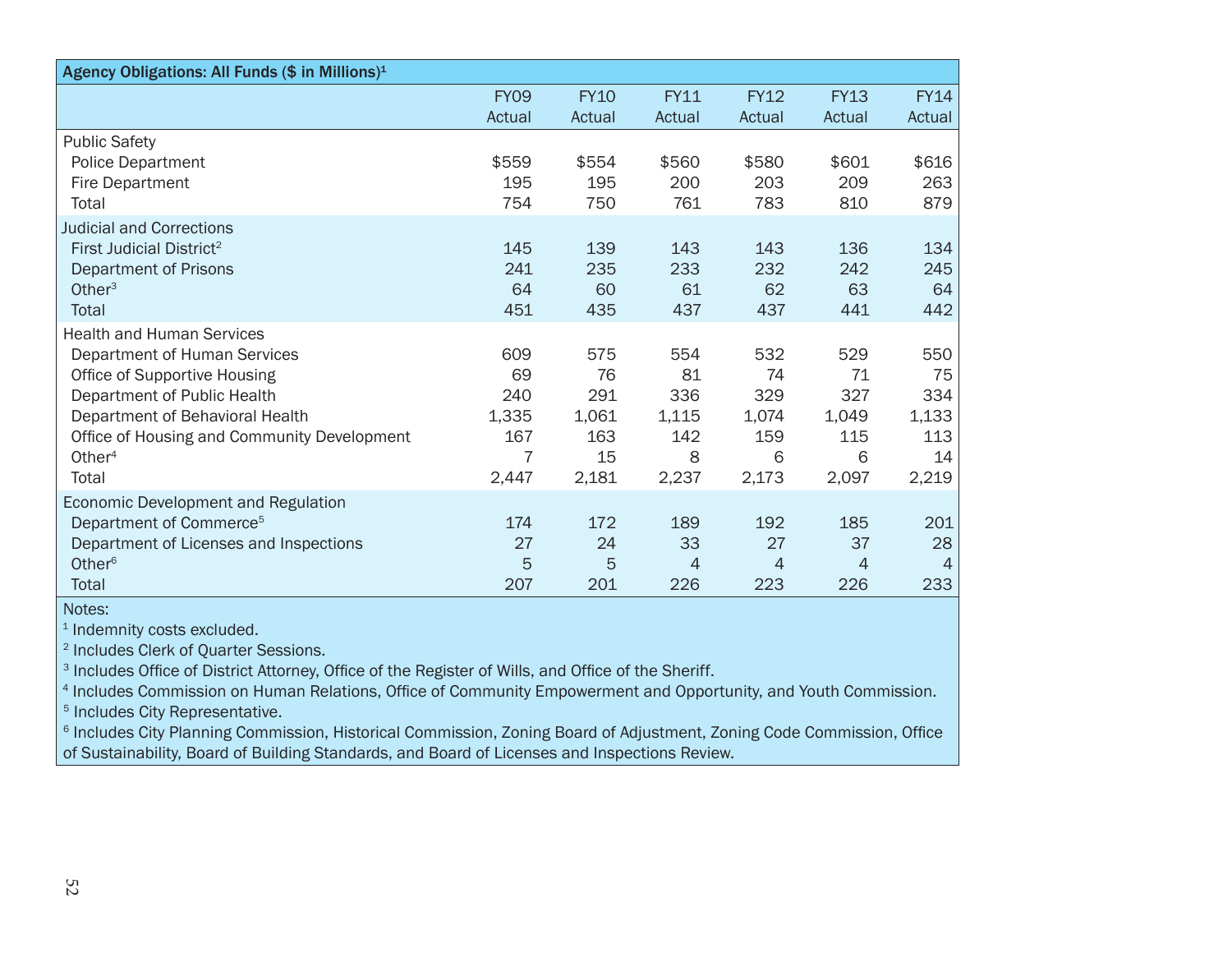| <b>Agency Obligations: All Funds (Continued)</b>                                                                                                                                                               |                                        |                                                    |                                       |                                       |                                                     |                                        |
|----------------------------------------------------------------------------------------------------------------------------------------------------------------------------------------------------------------|----------------------------------------|----------------------------------------------------|---------------------------------------|---------------------------------------|-----------------------------------------------------|----------------------------------------|
|                                                                                                                                                                                                                | <b>FY09</b>                            | <b>FY10</b>                                        | <b>FY11</b>                           | <b>FY12</b>                           | <b>FY13</b>                                         | <b>FY14</b>                            |
|                                                                                                                                                                                                                | Actual                                 | Actual                                             | Actual                                | Actual                                | Actual                                              | Actual                                 |
| <b>Culture and Recreation</b><br>Free Library<br>Department of Parks and Recreation<br>Other <sup>7</sup><br>Total                                                                                             | \$50<br>57<br>1<br>108                 | \$43<br>53<br>6<br>102                             | \$43<br>56<br>4<br>102                | \$42<br>54<br>4<br>100                | \$42<br>59<br>4<br>104                              | \$44<br>61<br>4<br>109                 |
| <b>Transportation and Sanitation</b><br><b>Streets Department</b><br>Office of Transportation and Utilities<br>Total                                                                                           | 161<br>$\Omega$<br>162                 | 162<br>$\mathbf 1$<br>163                          | 156<br>$\mathbf 1$<br>157             | 147<br>$\mathbf 1$<br>148             | 144<br>1<br>146                                     | 161<br>1<br>162                        |
| <b>Central Services</b><br>Department of Public Property<br>Capital Program Office<br>Office of Innovation and Technology<br>Office of Fleet Management<br>Total                                               | 139<br>3<br>39<br>66<br>247            | 117<br>$\overline{\phantom{a}}$<br>62<br>60<br>239 | 124<br>121<br>64<br>309               | 132<br>111<br>67<br>309               | 131<br>112<br>72<br>315                             | 150<br>--<br>111<br>74<br>336          |
| Governance and Administration<br>Office of the Mayor<br><b>City Council</b><br>Office of the City Controller<br>Managing Director's Office<br>Office of the Director of Finance<br>Other <sup>8</sup><br>Total | 7<br>15<br>8<br>23<br>35<br>122<br>209 | 5<br>13<br>8<br>20<br>18<br>112<br>177             | 5<br>14<br>8<br>20<br>19<br>93<br>159 | 5<br>14<br>8<br>26<br>18<br>99<br>169 | 5<br>13<br>$\overline{7}$<br>40<br>20<br>108<br>194 | 7<br>14<br>8<br>37<br>22<br>113<br>201 |

Includes Office of Arts and Culture and the Creative Economy, Mural Arts Program, Philadelphia History Museum, and Camp William Penn.

8 Includes Board of Ethics, Board of Revision of Taxes, Office of the City Commissioners, City Treasurer's Office, Civil Service Commission, Office of the Inspector General, Office of Labor Relations, Law Department, Department of Human Resources, Procurement Department, Office of Property Assessment, Department of Records, and Department of Revenue.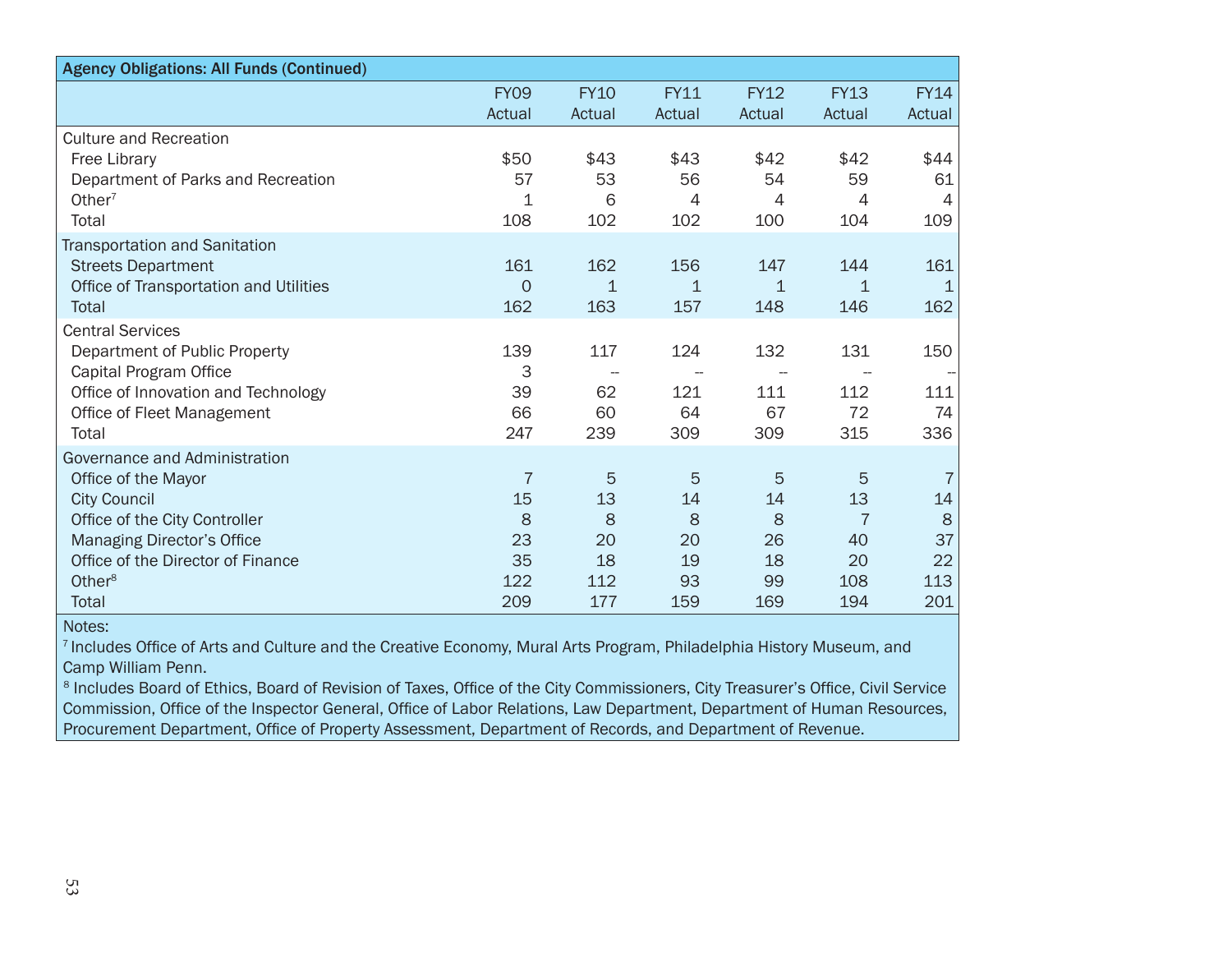| <b>Agency Filled Full-Time Positions: General Fund</b>                                                                                                                                                                                  |                                                          |                                                     |                                                     |                                                   |                                                    |                                                   |
|-----------------------------------------------------------------------------------------------------------------------------------------------------------------------------------------------------------------------------------------|----------------------------------------------------------|-----------------------------------------------------|-----------------------------------------------------|---------------------------------------------------|----------------------------------------------------|---------------------------------------------------|
|                                                                                                                                                                                                                                         | <b>FY09</b><br>Actual                                    | <b>FY10</b><br>Actual                               | <b>FY11</b><br>Actual                               | <b>FY12</b><br>Actual                             | <b>FY13</b><br>Actual                              | <b>FY14</b><br>Actual                             |
| <b>Public Safety</b><br><b>Police Department</b><br><b>Fire Department</b><br>Total                                                                                                                                                     | 7,443<br>2,259<br>9,702                                  | 7,378<br>2,187<br>9,565                             | 7,219<br>2,146<br>9,365                             | 7,225<br>2,072<br>9,297                           | 7,193<br>2,125<br>9,318                            | 7,095<br>2,053<br>9,148                           |
| <b>Judicial and Corrections</b><br>First Judicial District <sup>1</sup><br><b>Department of Prisons</b><br>Other $2$<br>Total                                                                                                           | 2,008<br>2,067<br>744<br>4,819                           | 1,862<br>2,254<br>703<br>4,819                      | 1,869<br>2,166<br>694<br>4,729                      | 1,957<br>2,144<br>701<br>4,802                    | 1,909<br>2,248<br>714<br>4,871                     | 1,866<br>2,268<br>803<br>4,937                    |
| <b>Health and Human Services</b><br>Department of Human Services<br>Office of Supportive Housing<br>Department of Public Health<br>Department of Behavioral Health<br>Office of Housing and Community Development<br>Other $3$<br>Total | 1,741<br>126<br>675<br>26<br>$\mathbf 0$<br>122<br>2,690 | 1,751<br>124<br>662<br>22<br>$\circ$<br>34<br>2,593 | 1,668<br>116<br>661<br>21<br>$\circ$<br>31<br>2,497 | 804<br>147<br>669<br>19<br>$\circ$<br>30<br>1,669 | 377<br>145<br>673<br>19<br>$\Omega$<br>45<br>1,259 | 382<br>154<br>659<br>15<br>$\circ$<br>32<br>1,242 |
| Economic Development and Regulation<br>Department of Commerce <sup>4</sup><br>Department of Licenses and Inspections<br>Other <sup>5</sup><br><b>Total</b>                                                                              | 29<br>309<br>57<br>395                                   | 31<br>305<br>56<br>392                              | 29<br>290<br>49<br>368                              | 24<br>298<br>46<br>368                            | 28<br>292<br>43<br>363                             | 34<br>296<br>44<br>374                            |

<sup>1</sup> Includes Clerk of Quarter Sessions.

<sup>2</sup> Includes Office of District Attorney, Office of the Register of Wills, and Office of the Sheriff.

<sup>3</sup> Includes Commission on Human Relations, Office of Community Empowerment and Opportunity, and Youth Commission.

<sup>4</sup> Includes City Representative.

<sup>5</sup> Includes City Planning Commission, Historical Commission, Zoning Board of Adjustment, Zoning Code Commission, Office of Sustainability, Board of Building Standards, and Board of Licenses and Inspections Review.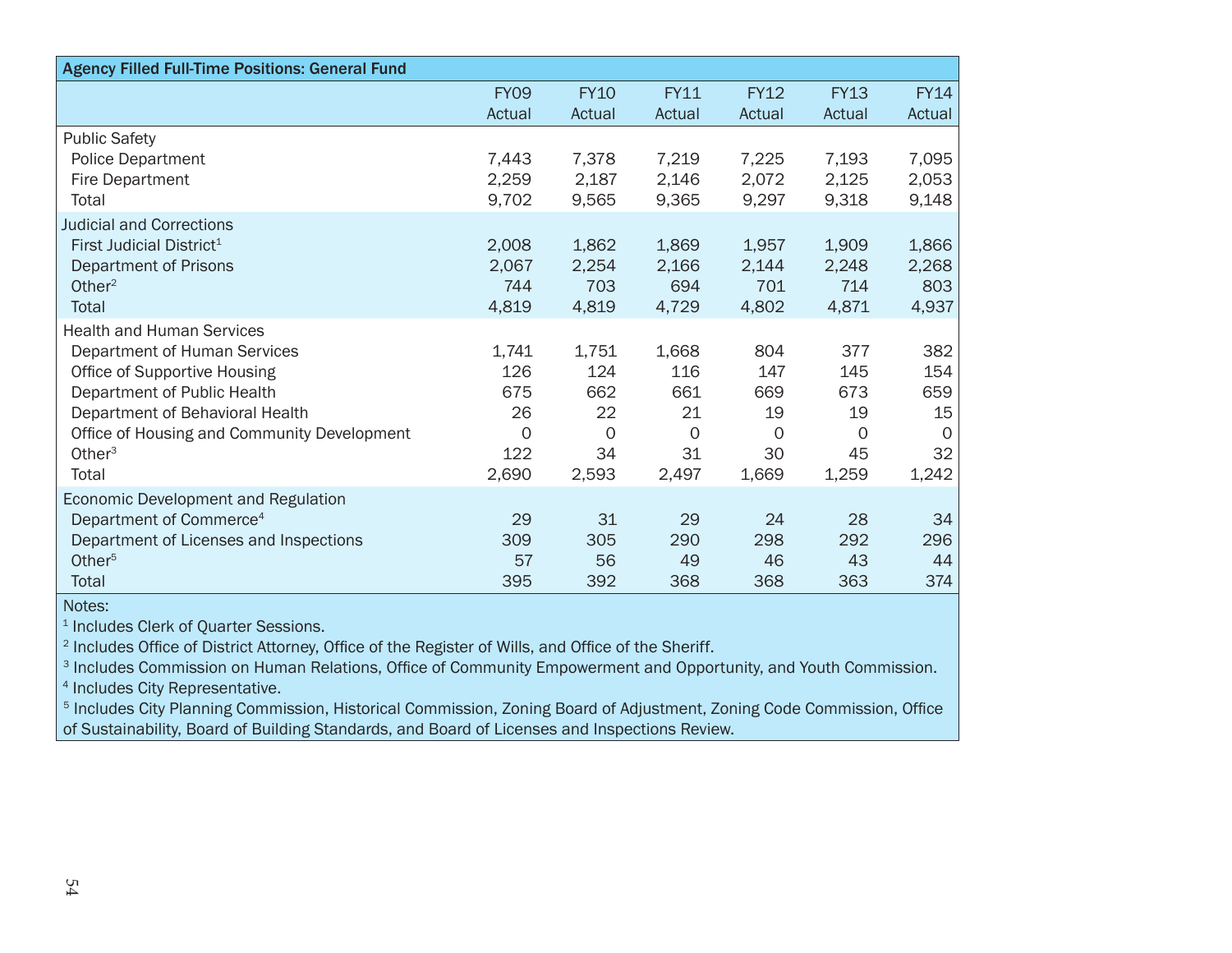| <b>Agency Filled Full-Time Positions: General Fund (Continued)</b>                                                                                                                                                  |                                                |                                                |                                                |                                                |                                                |                                                |
|---------------------------------------------------------------------------------------------------------------------------------------------------------------------------------------------------------------------|------------------------------------------------|------------------------------------------------|------------------------------------------------|------------------------------------------------|------------------------------------------------|------------------------------------------------|
|                                                                                                                                                                                                                     | <b>FY09</b>                                    | <b>FY10</b>                                    | <b>FY11</b>                                    | <b>FY12</b>                                    | <b>FY13</b>                                    | <b>FY14</b>                                    |
|                                                                                                                                                                                                                     | Actual                                         | Actual                                         | Actual                                         | Actual                                         | Actual                                         | Actual                                         |
| <b>Culture and Recreation</b><br>Free Library<br>Department of Parks and Recreation<br>Other <sup>6</sup><br>Total                                                                                                  | 629<br>602<br>17<br>1,248                      | 602<br>590<br>19<br>1,211                      | 619<br>590<br>18<br>1,227                      | 608<br>574<br>17<br>1,199                      | 609<br>568<br>17<br>1,194                      | 609<br>600<br>16<br>1,225                      |
| <b>Transportation and Sanitation</b><br><b>Streets Department</b><br>Office of Transportation and Utilities<br><b>Total</b>                                                                                         | 1,719<br>8<br>1,727                            | 1,693<br>8<br>1,701                            | 1,689<br>8<br>1,697                            | 1,682<br>8<br>1,690                            | 1,690<br>13<br>1,703                           | 1,684<br>13<br>1,697                           |
| <b>Central Services</b><br>Department of Public Property<br>Capital Program Office<br>Office of Innovation and Technology<br>Office of Fleet Management<br>Total                                                    | 135<br>24<br>146<br>302<br>607                 | 123<br>174<br>292<br>589                       | 126<br>258<br>265<br>649                       | 122<br>255<br>268<br>645                       | 123<br>255<br>273<br>651                       | 133<br>259<br>264<br>656                       |
| Governance and Administration<br>Office of the Mayor<br><b>City Council</b><br>Office of the City Controller<br><b>Managing Director's Office</b><br>Office of the Director of Finance<br>Other $7$<br><b>Total</b> | 71<br>185<br>124<br>128<br>143<br>878<br>1,529 | 38<br>176<br>120<br>112<br>141<br>840<br>1,427 | 33<br>182<br>113<br>153<br>140<br>867<br>1,488 | 33<br>175<br>111<br>145<br>156<br>885<br>1,505 | 36<br>173<br>118<br>156<br>163<br>920<br>1,566 | 44<br>169<br>111<br>279<br>170<br>939<br>1,712 |

<sup>6</sup> Includes Office of Arts and Culture and the Creative Economy, Mural Arts Program, Philadelphia History Museum, and Camp William Penn.

<sup>7</sup> Includes Board of Ethics, Board of Revision of Taxes, Office of the City Commissioners, City Treasurer's Office, Civil Service Commission, Office of the Inspector General, Office of Labor Relations, Law Department, Department of Human Resources, Procurement Department, Office of Property Assessment, Department of Records, and Department of Revenue.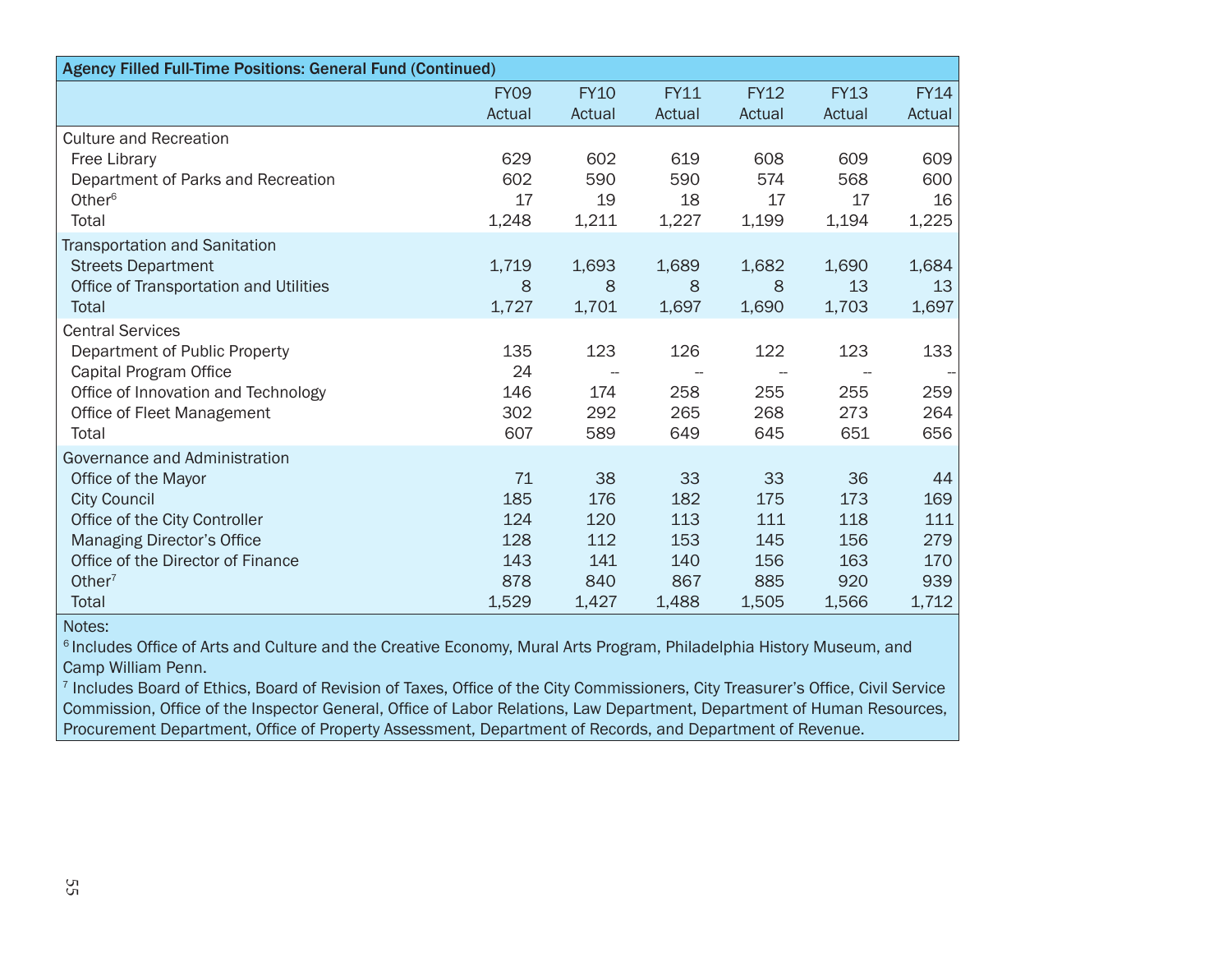| <b>Agency Filled Full-Time Positions: All Funds</b>                                                                                                                                                                                     |                                                  |                                                  |                                                  |                                                  |                                                  |                                                 |
|-----------------------------------------------------------------------------------------------------------------------------------------------------------------------------------------------------------------------------------------|--------------------------------------------------|--------------------------------------------------|--------------------------------------------------|--------------------------------------------------|--------------------------------------------------|-------------------------------------------------|
|                                                                                                                                                                                                                                         | <b>FY09</b><br>Actual                            | <b>FY10</b><br>Actual                            | <b>FY11</b><br>Actual                            | <b>FY12</b><br>Actual                            | <b>FY13</b><br>Actual                            | <b>FY14</b><br>Actual                           |
| <b>Public Safety</b><br><b>Police Department</b><br><b>Fire Department</b><br>Total                                                                                                                                                     | 7,605<br>2,221                                   | 7,546<br>2,256                                   | 7,384<br>2,218                                   | 7,390<br>2,144                                   | 7,357<br>2,202                                   | 7,260<br>2,249                                  |
| <b>Judicial and Corrections</b><br>First Judicial District <sup>1</sup><br><b>Department of Prisons</b><br>Other <sup>2</sup><br>Total                                                                                                  | 2,459<br>2,067<br>857<br>5,383                   | 2,410<br>2,254<br>811<br>5,475                   | 2,372<br>2,166<br>804<br>5,342                   | 2,460<br>2,144<br>811<br>5,415                   | 2,360<br>2,248<br>819<br>5,427                   | 2,331<br>2,268<br>887<br>5,486                  |
| <b>Health and Human Services</b><br>Department of Human Services<br>Office of Supportive Housing<br>Department of Public Health<br>Department of Behavioral Health<br>Office of Housing and Community Development<br>Other $3$<br>Total | 1,807<br>171<br>890<br>270<br>75<br>206<br>3,419 | 1,803<br>168<br>875<br>258<br>74<br>109<br>3,287 | 1,716<br>160<br>885<br>253<br>72<br>104<br>3,190 | 1,634<br>191<br>893<br>251<br>72<br>103<br>3,144 | 1,549<br>154<br>842<br>244<br>58<br>111<br>2,958 | 1,564<br>163<br>828<br>239<br>56<br>65<br>2,915 |
| Economic Development and Regulation<br>Department of Commerce <sup>4</sup><br>Department of Licenses and Inspections<br>Other <sup>5</sup><br><b>Total</b>                                                                              | 789<br>323<br>62<br>1,174                        | 760<br>316<br>60<br>1,136                        | 760<br>302<br>52<br>1,114                        | 755<br>310<br>49<br>1,114                        | 811<br>300<br>46<br>1,157                        | 811<br>303<br>47<br>1,161                       |

<sup>1</sup> Includes Clerk of Quarter Sessions.

<sup>2</sup> Includes Office of District Attorney, Office of the Register of Wills, and Office of the Sheriff.

<sup>3</sup> Includes Commission on Human Relations, Office of Community Empowerment and Opportunity, and Youth Commission.

<sup>4</sup> Includes City Representative.

<sup>5</sup> Includes City Planning Commission, Historical Commission, Zoning Board of Adjustment, Zoning Code Commission,

Office of Sustainability, Board of Building Standards, and Board of Licenses and Inspections Review.